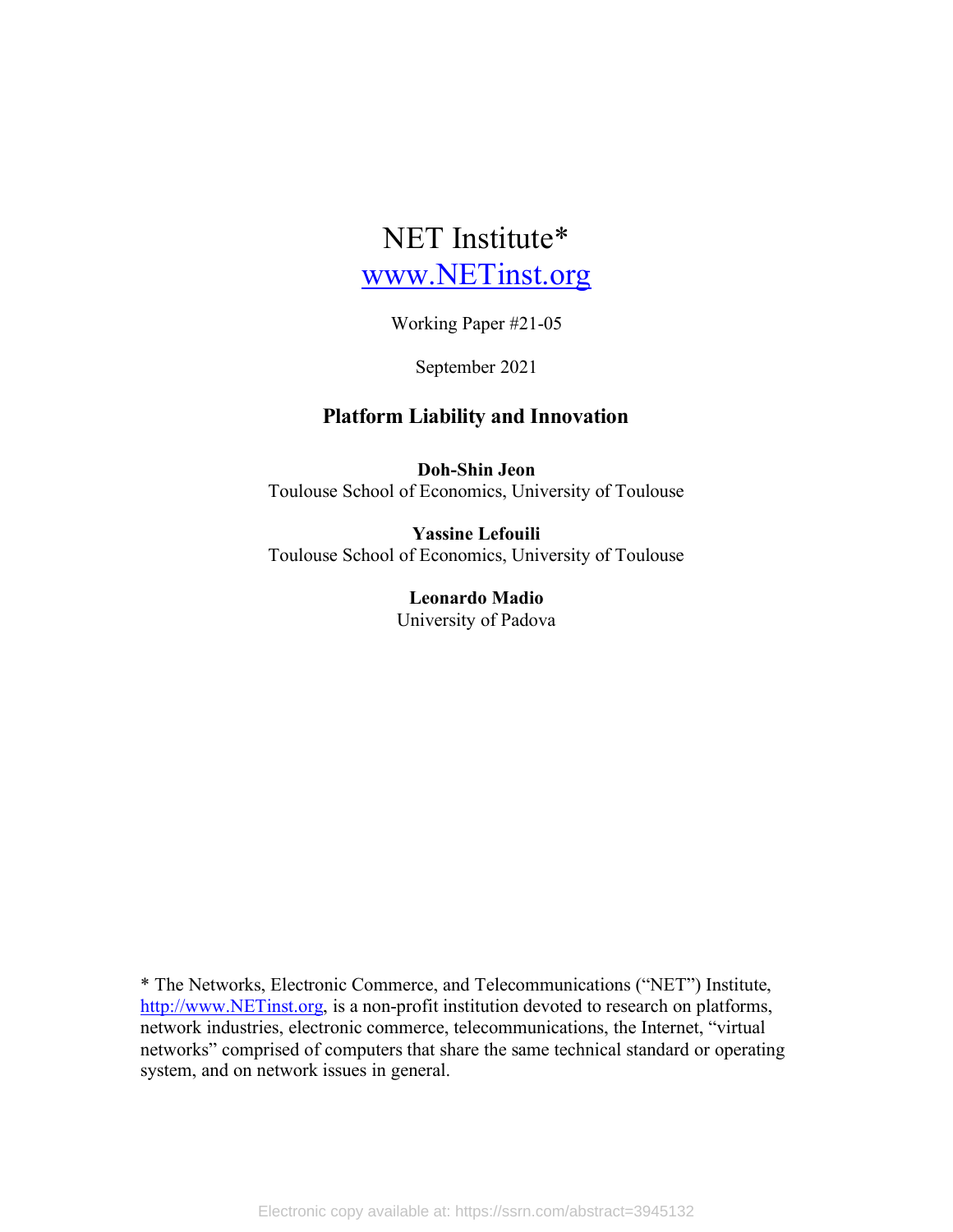# **Platform Liability and Innovation<sup>∗</sup>**

Doh-Shin Jeon† Yassine Lefouili‡ Leonardo Madio§

First Version: September 2021

We study an e-commerce platform's incentives to delist IP-infringing products and the effects of introducing a liability regime that induces the platform to increase its screening intensity. We identify conditions under which platform liability is socially desirable (respectively, undesirable) by analyzing its intended and unintended effects on the innovation incentives of brand owners. We show that making the platform liable for the presence of IP-infringing products can lead to a reduction (instead of an increase) in brand owners' innovation if the platform responds to more screening by raising its commission rate. We then consider various extensions that allow us to identify additional forces that strengthen (respectively, weaken) the social desirability of liability. We conclude by presenting some implications for policymakers.

*Keywords*: Platforms, Platform Liability, Intellectual Property, Innovation, Delisting.

*JEL codes*: K40, K42, K13, L13, L22, L86.

<sup>∗</sup>We thank Elisabetta Iossa for helpful comments. The authors acknowledge financial support from the NET Institute (www.NETinst.org). Doh-Shin Jeon and Yassine Lefouili acknowledge funding from the French National Research Agency (ANR) under the Investments for the Future (Investissements d'Avenir) program (grant ANR-17-EURE-0010). Leonardo Madio acknowledges financial support from the Unicredit Foundation (Foscolo Europe fellowship). The usual disclaimer applies.

<sup>†</sup>Toulouse School of Economics, University of Toulouse Capitole, 1, Esplanade de l'Université, 31080 Toulouse, Cedex 06, France. email: dohshin.jeon@tse-fr.eu. Other Affiliation: CEPR.

<sup>‡</sup>Toulouse School of Economics, University of Toulouse Capitole, 1, Esplanade de l'Université, 31080 Toulouse, Cedex 06, France. email: yassine.lefouili@tse-fr.eu.

<sup>§</sup>Department of Economics and Management, University of Padova, Via del Santo, 33, 35123 Padova, Italy. Email: leonardo.madio@unipd.it. Other Affiliation: CESifo.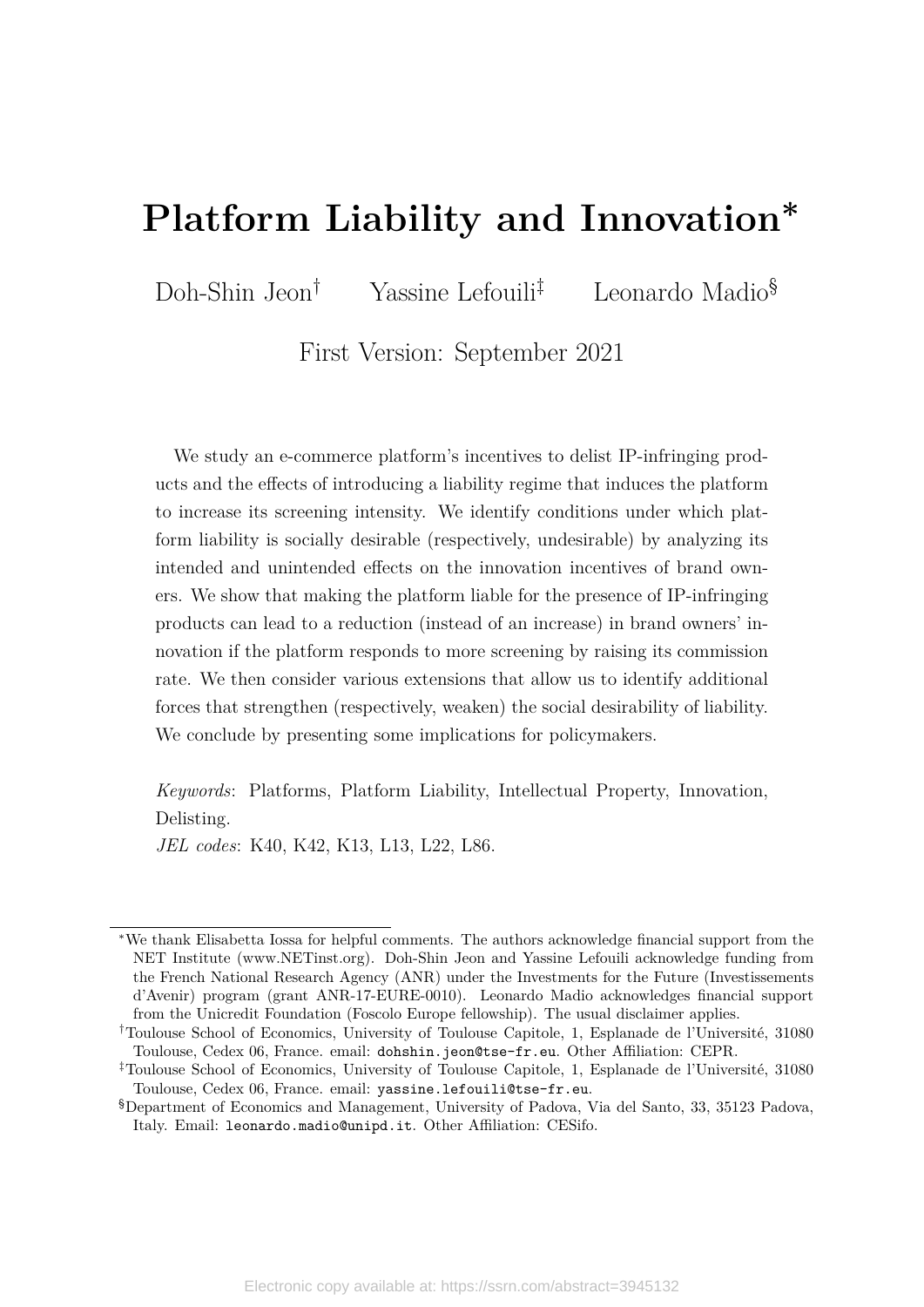# **1. Introduction**

In recent years, online misconduct emerged as a fundamental problem of the free Web. A common activity is the sale of items infringing intellectual property rights (IPRs). According to the OECD (2018), counterfeits account for 3% of global trade and, for their large customer reach, "e-commerce platforms represent ideal storefronts for counterfeits". Major cases also involved popular brands like Nike and Birkenstock that decided to pull their products from Amazon due to the proliferation of counterfeits, claiming that the "open business model" adopted by the platform was prone to third parties' misconduct.<sup>1</sup> As a part of governance of a platform ecosystem, a platform's owner can design its policy to screen out illicit players. However, this involves a trade-off: whereas allowing low-quality merchants (possibly including IP-infringers) might lower the incentives for innovative sellers to develop new products, their presence might increase the platform's market reach and sales. It is therefore not *a priori* clear whether a platform has an incentive to delist IPinfringing sellers, especially when their products do not entail direct damage to consumers. Moreover, the enforcement of primary liability, that is the possibility to directly sue wrongdoers, is oftentimes remote in online markets, as IP-infringers may not be directly identified or may belong to a different jurisdiction. The fact that brand owners might not be able to protect their interests by themselves could motivate the introduction of a platform liability that creates incentives for more screening.2

We provide a theoretical framework to understand an online platform's incentives to delist IP-infringing products and the economic effects of a liability regime that makes platforms liable unless they satisfy a minimum screening requirement.<sup>3</sup> We first analyze how the platform chooses its screening policy and its ad valorem commission rate in a *laissezfaire* regime.<sup>4</sup> We then study the impact of a liability regime that induces the platform to engage in more screening on the commission rate set by the platform, brand owners'

<sup>1</sup>See https://www.cnbc.com/2016/07/20/birkenstock-quits-amazon-in-us-after-counterfeit-surge.html. Since then, Amazon started tackling the problem, announcing Project Zero and collaboration with the International Anti-Counterfeiting Coalition (IACC), and blocking more than 10 billion suspected listings (Amazon, 2021).

<sup>2</sup>Note that this is akin to the "gatekeeper liability" discussed by Kraakman (1986) for which it might be optimal to make liable intermediaries that are in the condition to prevent misconduct or withhold support to wrongdoers.

<sup>3</sup>For example, online intermediaries might be subject to a set of costly screening obligations in order to benefit from liability exemption for third parties' misconduct on their marketplace. Note that this is akin to a negligence-based liability regime in which a party is exempted from liability if it fulfills its duty of care, i.e., a minimum effort.

<sup>&</sup>lt;sup>4</sup>Ad valorem fees are widely adopted by online marketplaces (e.g., Amazon, eBay) and mobile app stores (e.g., Apple Store, Google Play). The economic rationale for their use has been recently studied by Wang and Wright (2017, 2018).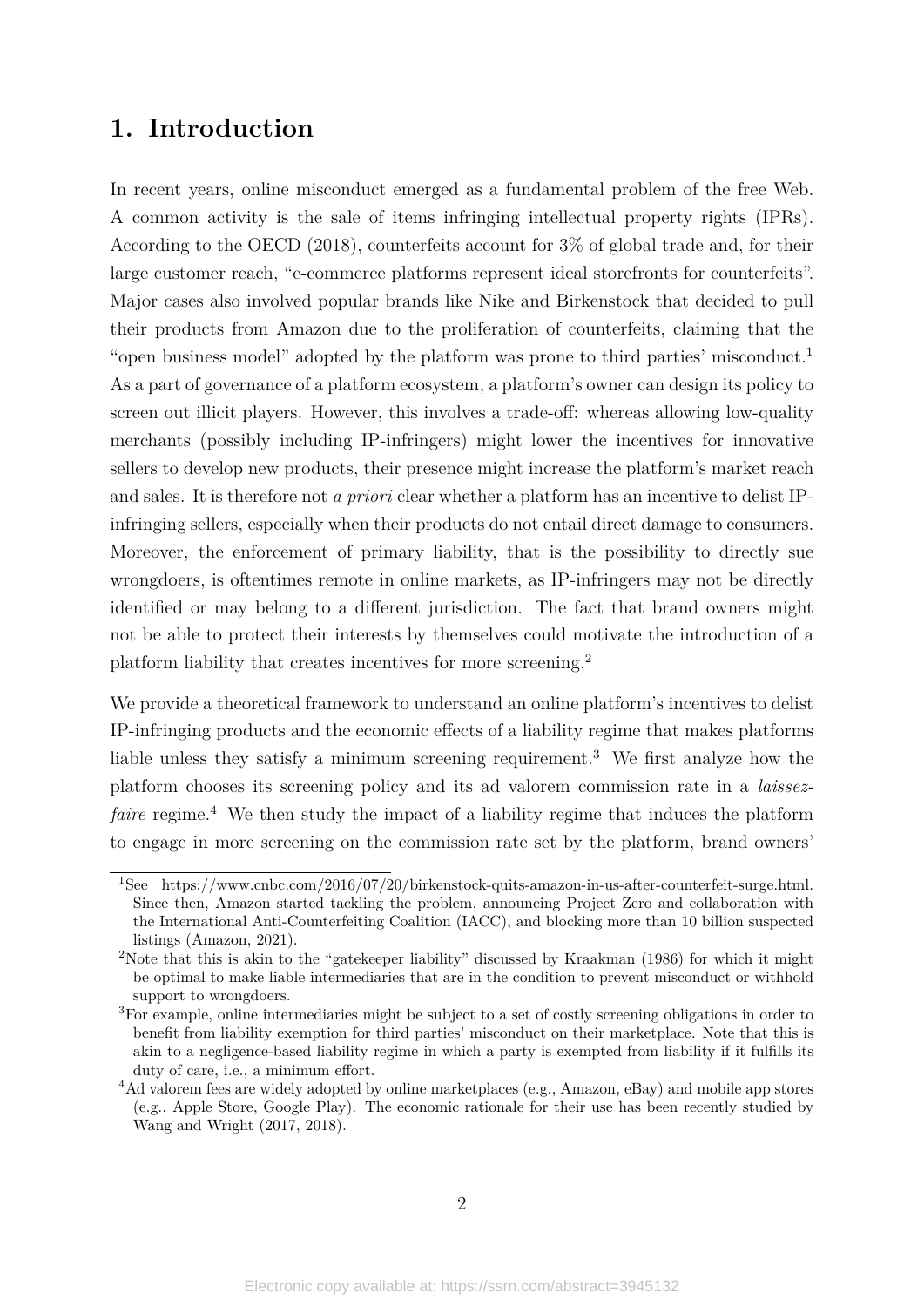innovation, and welfare.

To this end, we develop a tractable yet general model in which an online platform mediates interactions between sellers and buyers. For illustrative purposes, we will refer to an e-commerce platform. However, the model we propose can also be applied to an app store (e.g., Apple's App Store), which decides an ad-valorem commission and its screening policy (e.g., Apple App review). In our model, brand owners make their innovation decisions and retain IPs for their products when joining the platform. The introduction of a branded product into the marketplace creates a new product category. Once a product category is created, a low-quality seller can imitate the branded product and sell an imitation. With a certain probability, the copycat product violates IP rights (e.g., trademarks) while with the remaining probability it is legitimate and does not infringe IP rights. We consider a setting in which an IP-infringing product does not create any direct harm to buyers, who make their purchase decision knowing whether the product they buy is branded or not. The platform makes profits by charging sellers an ad valorem commission and can screen out IP-infringing products at some cost. However, the platform cannot remove legitimate low-quality sellers who compete with brand owners.<sup>5</sup> By removing IP-infringing products, the screening policy determines the degree of competition that each branded product faces and thereby affects brand owners' incentive to innovate. Precisely, an introduction of platform liability which raises the screening intensity reduces the likelihood that each branded product faces competition from an imitator and thereby increases brand owners' incentive to innovate, all other things being equal. However, there can be unintended consequences such that platform liability ends up reducing brand owners' innovation instead of increasing it. In this paper, we identify various intended and unintended consequences of introducing platform liability.

Our first result is that the platform's preference in terms of ex post market structure in a given product category crucially affects its incentive to delist IP-infringing products. Ex post (i.e., after a branded product is developed and introduced on the platform), the platform may prefer either a monopolistic structure in which the branded product faces no competition or a duopolistic structure in which the branded product faces competition from an imitator. Its incentive to screen is the highest when it prefers the monopolistic ex post market structure: in this case, raising the screening intensity generates both a dynamic gain in terms of more innovation and a static gain in terms of a higher per-

<sup>&</sup>lt;sup>5</sup>This assumption is consistent with regulations existing in the European Union. Under the P2B (platform-to-business) regulation, for example, online intermediaries should ensure fair treatment to business users and contractual relations are required to be conducted in good faith and based on fair dealing (see Regulation (EU) 2019/1150). Thus, arbitrary screening of sellers, which can ideally be part of platform governance, can be considered a remote possibility.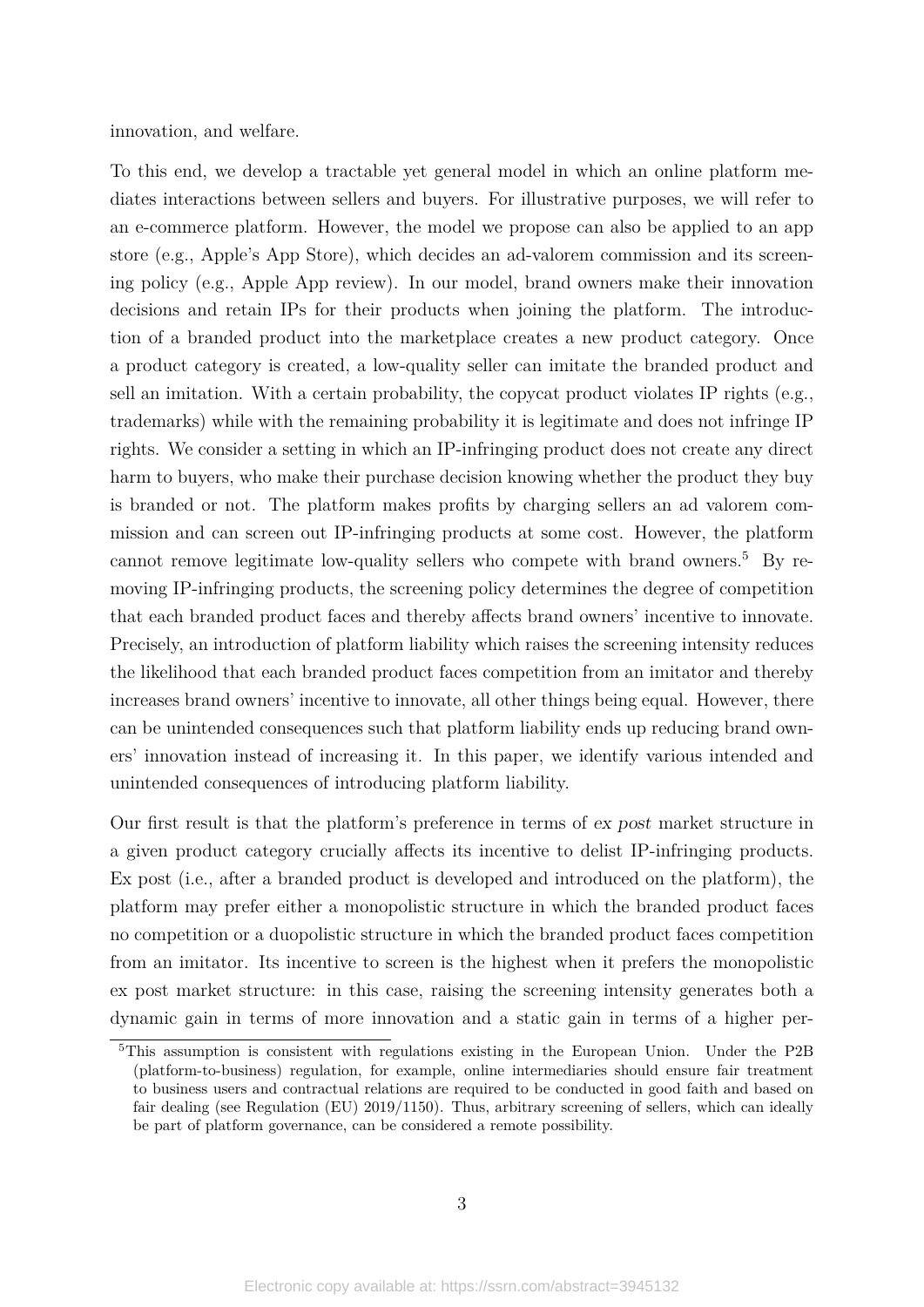category profit of the platform. By contrast, when the platform prefers the duopolistic market structure, it faces a trade-off between the dynamic gain and a static loss in terms of a lower per-category profit and hence tends to choose a lower (or zero) screening intensity.

The second result concerns the direct and indirect effects of introducing a platform liability that imposes a higher screening intensity compared to the privately optimal one. We establish the relationship between the screening intensity and the commission rate chosen by the platform and characterize the conditions under which raising the screening intensity increases (lowers) the platform's commission. Thus, imposing higher screening obligations affects brand owners' incentives to innovate through two different channels: it directly reduces the competitive pressure they face from IP-infringers but it indirectly affects them through the change in the commission rate set by the platform. When a higher screening intensity leads to a lower commission, the two forces complement each other and the introduction of liability leads to more innovation. However, when a higher screening intensity leads to a higher commission rate, which is an unintended negative consequence, brand owners' innovation decreases if the increase in the share of brand owner's profits captured by the platform prevails over the gain from reduced competition. We also study the impact of a liability regime that raises the platform's screening on the surplus of market participants and total welfare. In particular, we find that a sufficient condition for platform liability to be socially undesirable is that it leads to a reduction in brand owners' innovation, which is possible if there is a large increase in the commission rate. We also provide a sufficient condition under which platform liability is socially desirable.

We then provide various extensions of the baseline model. First, we consider the coexistence of new brand owners who should innovate and incumbent ones who have already made their innovations and are active on the platform. We find that the presence of incumbents tends to induce the platform to decrease the commission rate in response to a higher screening intensity, thus increasing innovation incentives by new brand owners.

Second, we study how the presence of elastic buyer participation impacts the social desirability of platform liability when buyers face per-category opportunity costs (respectively, per platform opportunity costs). We find that when buyers face per-category opportunity costs, a higher screening intensity reduces buyers' expected surplus per product category and can thereby lead to a demand contraction, generating another unintended consequence which may make platform liability less likely to be socially desirable. On the contrary, when buyers face per platform opportunity cost, a new force emerges, which may make platform liability more likely to be socially desirable.

Third, when imitators' participation is elastic, platform liability can generate an unin-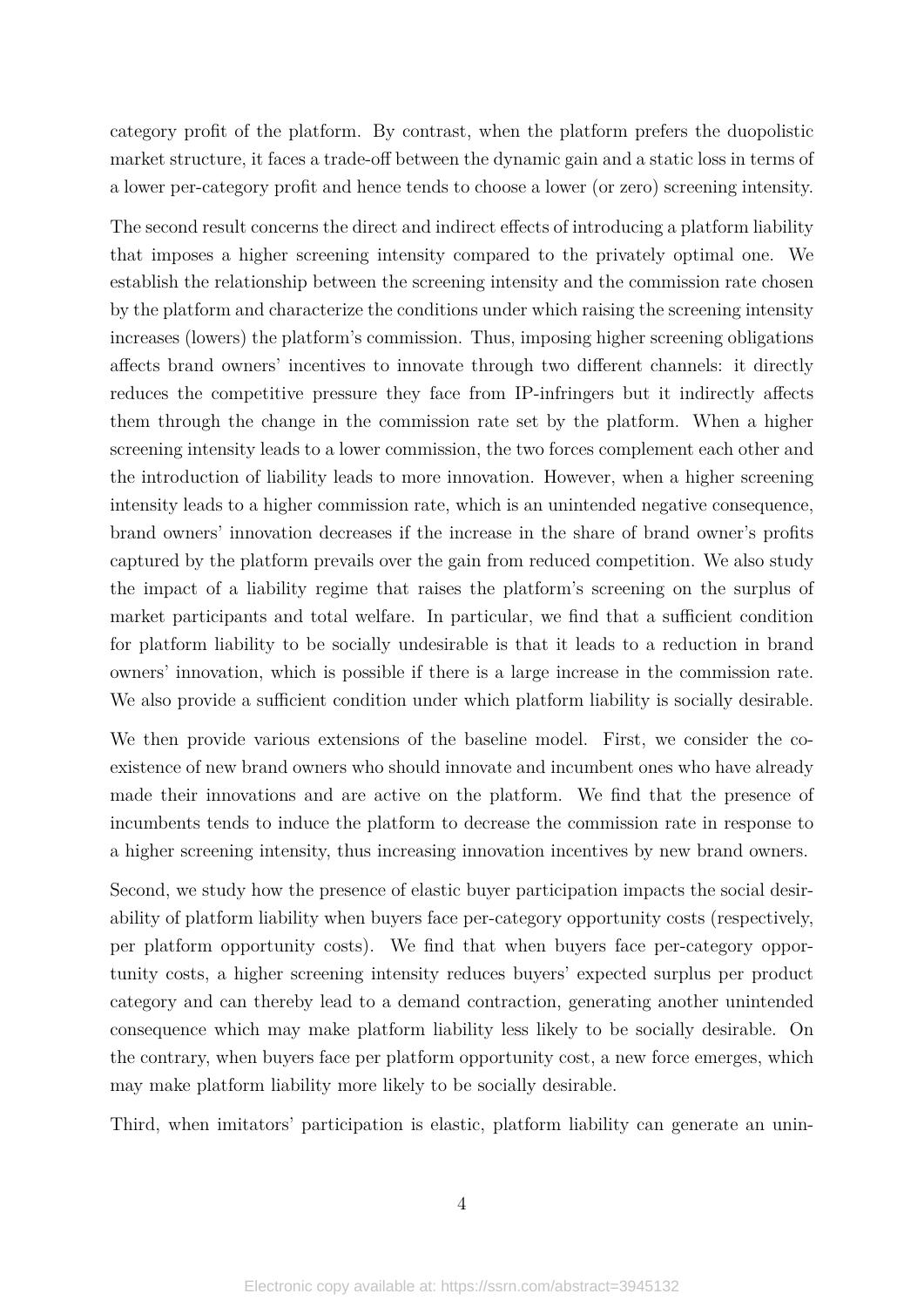tended negative consequence even if it reduces the commission rate as a lower commission rate may encourage entry of imitators and thereby reduce brand owners' innovation.

From a policy standpoint, we contribute to the current policy discussion on platform liability and the need to update current liability regimes. Under the current regimes (e.g., Section 230 of the Communication Decency Act in the US; E-commerce Directive in the EU), online platforms are generally granted a liability exemption. Proposals have been made in the US and in the European Union to take pro-active measures and stop online illicit behaviors. For example, the Digital Services Act, proposed by the European Commission in December 2020, presents additional obligations for very large platforms in the presence of third parties' misconduct. Similar cumulative obligations are also present in the UK Online Safety Bill, proposed in April 2021 by the UK Government. Yet as discussed in several policy-oriented non-formalized studies (Buiten et al., 2020; Lefouili and Madio, 2021), imposing liability on platforms might generate unintended effects or reinforce the intended ones. We contribute to the current debate by identifying the circumstances under which a liability regime that induces more screening ultimately leads to more innovation (respectively, less innovation), and providing insights into the impact of platform liability on market participants and total welfare.

**Related literature.** This article contributes to the literature on online platforms and their governance and the law & economics literature on liability.

Platform governance. This article contributes to the large economic and management literature on online platforms (Caillaud and Jullien, 2003; Rochet and Tirole, 2003) and, more specifically, to the recent literature on platform governance. Recent papers on platform governance have studied the incentives of digital platforms to choose the intensity of seller competition (Teh, 2021), to bias its innovation by trading-off one side's surplus against that of the other side (Choi and Jeon, 2020), to introduce deceptive features (Johnen and Somogyi, 2021), to moderate content (Liu et al., 2021; Madio and Quinn, 2021), to engage in curation, e.g., delisting low-quality sellers (Casner, 2020), to ensure privacy protection (Etro, 2021). In addition, this paper is related to the literature on how platforms can influence sellers' innovation (Belleflamme and Peitz, 2010; Jeon and Rey, 2021) and seller competition (Karle et al., 2020). More specifically, Karle et al. (2020) show that the degree of competition in a product category impacts the pricing strategies of competing platforms. In our paper, the intensity of competition between sellers in a given product category has a critical role in screening IP-infringers.

We contribute to the above literature by studying the platform's private incentives to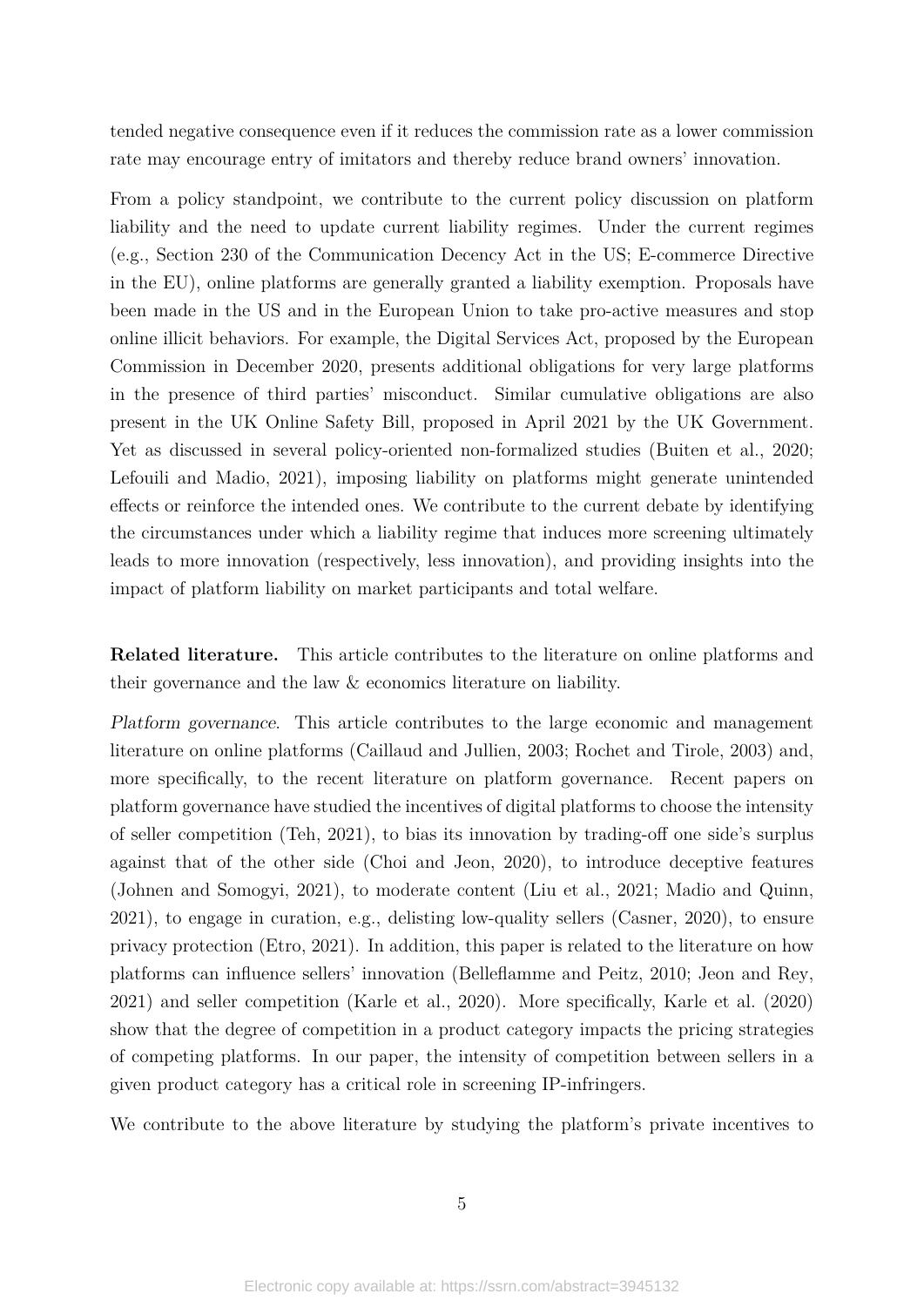screen out IP-infringing products as a part of its governance of the platform ecosystem of innovations and the economic effects of imposing stricter screening obligations. The closest papers to ours are those of Liu et al. (2021) and Madio and Quinn (2021) which however focus on the private incentives of social media platforms to moderate toxic or unsafe content. The former studies how the choice of a platform business model – subscriptionbased or ad-funded — influences the incentives to moderate extreme content. The latter focuses on the incentives of a social media platform to moderate content that can damage advertisers, finding that content moderation might eventually harm users when gains from a higher content moderation are offset by the disutility caused by a larger number of ads.

Law & economics. This article also contributes to the law & economics literature on liability, which has mostly dealt with product liability in traditional markets, i.e., markets wherein a firm sells its products to consumers directly and harm to consumers or other parties is caused by limited level of care. This literature has identified, for example, conditions for the introduction of liability to be socially desirable or undesirable (Daughety and Reinganum, 1995, 1997, 2006, 2008; Ganuza et al., 2016; Hua and Spier, 2020; Iossa and Palumbo, 2010; Polinsky and Shavell, 2010). We contribute to this literature by formally investigating the economic effects of liability of online intermediaries.

Until recently, the economic effects of introducing liability on online platforms have been mostly discussed in non-formalized studies (Buiten et al., 2020; Lefouili and Madio, 2021). Our paper provides a formal analysis of the possible intended and unintended effects of liability for e-commerce platforms (and app stores) on innovation and welfare. We complement the work by De Chiara et al. (2021) on the design of a liability system for online hosting platforms dealing with violation of copyright by content creators. Our paper differs from theirs in that we do not identify the optimal liability regime in a second-best environment. Rather we focus on the direct and indirect effects of introducing a liability regime that leads to a higher screening intensity on key economic variables such as the commission rate charged by the platform and brand owner's innovation and on the surplus of market participants. Our paper also relates to the literature on indirect liability and, more specifically, to Lichtman and Landes (2003) and Hay and Spier (2005). The former identifies conditions for holding a manufacturer liable for consumers *intentionally* causing harm to other consumers. The latter discusses pros and cons of making parties that are not direct wrongdoers (e.g., manufacturers) accountable for other parties' conduct (e.g., buyers). We focus instead on the economic effects of holding a platform liable for IP-infringing sellers active on the platform.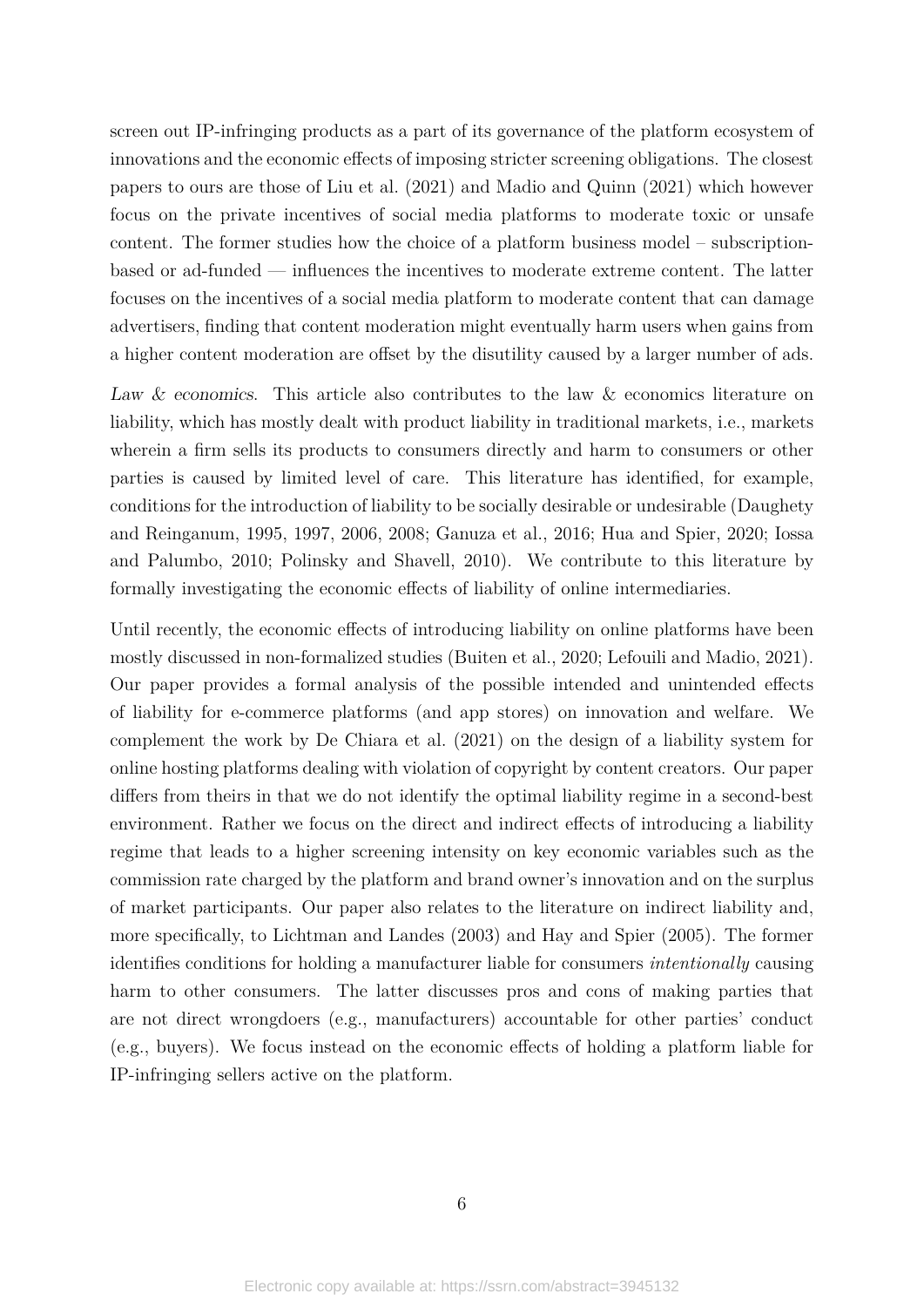**Outline.** The rest of the article is organized as follows. Section 2 presents the baseline model, which is analyzed in Section 3: we study the privately optimal screening policy, the effect of a more stringent liability regime on the commission rate, brand owners' innovation and welfare. Section 4 provides several extensions of the baseline model. Finally, Section 5 gathers concluding remarks and policy implications.

# **2. The baseline model**

Consider a monopoly e-commerce platform that allows interactions between sellers and buyers and charges the former an ad valorem commission rate  $\tau$ . In the baseline model, we suppose that there is a unit mass of inelastic buyers per category and, hence, we do not explicitly model their participation decisions on the platform. Regarding buyers' valuations for different products, we assume that buyers are ex ante homogeneous but ex post heterogeneous (i.e., after joining the platform, they discover their valuations, which are independently and identically distributed).

There is a mass one of brand owners. Each can incur a fixed innovation cost to develop a product. We assume that *all brand owners are ex ante homogeneous* but for their cost of innovation,  $\tilde{k}$ , which is distributed according to a cdf  $F(.)$  with density  $f(.) > 0$  over the interval  $[0, \overline{k}]$ . We assume that  $f(.)$  is continuously differentiable.

Once a product is developed by a brand owner and is made available on the platform, a product category is realized. Sellers compete only within the product category they belong to. For each product category, there are (at most) two vertically differentiated sellers: a brand owner and a low-quality seller (i.e., an imitator) selling a product whose quality is inferior to that of the product of the brand owner. A low-quality seller can only sell in the marketplace if the brand owner has developed a new product and thus created the respective category in the marketplace. Throughout the baseline analysis, we refer to the level of participation of brand owners as the amount of innovation. For simplicity, we assume that the marginal cost is zero for all sellers.

Among low-quality sellers, there is a fraction  $\nu \in (0,1)$  of legitimate (or legal) products and a remaining fraction,  $1 - \nu$ , of IP-infringing products. We assume that both types of low-quality sellers are identical but for the fact that legitimate sellers do not violate IPs. Therefore, we assume that the IP-infringing products do not cause any direct harm to buyers.6 Moreover, we assume that primary liability is not enforceable, that is, a brand

<sup>&</sup>lt;sup>6</sup>We focus on benign IP-infringing products. This implies that buyers do not care about whether a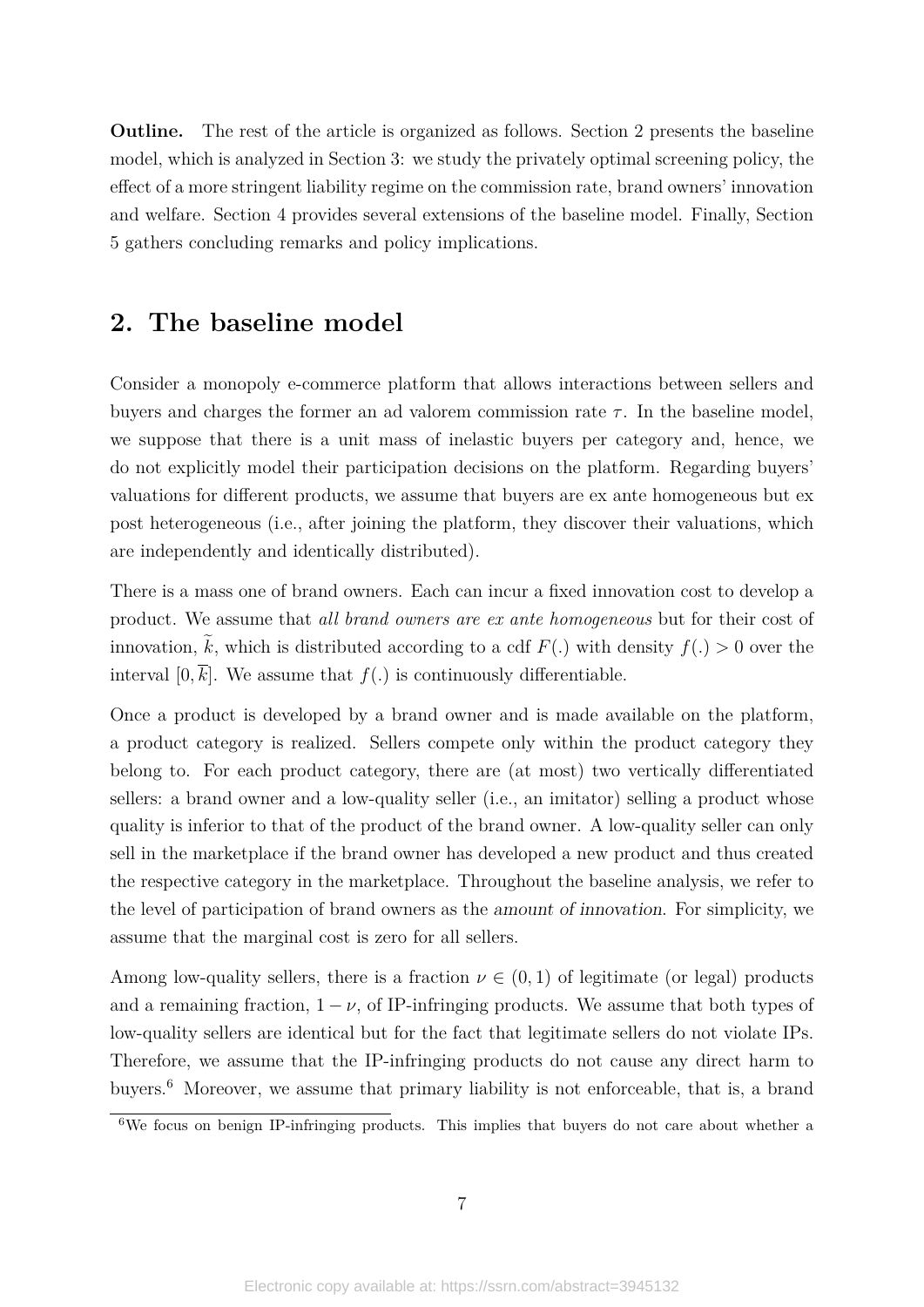owner is not able to sue the IP-infringer or solicit a take-down request via an authority.7

Furthermore, we assume that imitators do not incur any imitation cost (or incur the same, sufficiently small, imitation cost). This implies that each product category, upon realization, is potentially duopolistic. However, the platform can influence the market structure within a category by deciding to delist (some) IP-infringing products. While the platform does not have legal reasons to delist legitimate sellers, it can arbitrary delist IP-infringers even in the absence of liability. We assume that the platform can identify IPinfringing products but that this is a costly action. Let  $\phi$  denote the screening intensity, i.e., the probability that an IP-infringing imitator is screened out by the platform, with  $\Omega(\phi)$  the fixed screening cost incurred by the platform. For example, a screening activity might require sunk investments in artificial intelligence to train an algorithm that filters (some) IP-infringing products. We assume that  $\Omega'(\phi) > 0$ , meaning that more screening requires a higher cost. Therefore, the market structure for a given product category is monopolistic if and only if the corresponding imitator is screened out by the platform because of IP-infringments.

In each category, let  $\pi^m$  (respectively,  $\pi^b$ ) represent the corresponding brand owner's expected profit per buyer when it faces no competition (respectively, faces competition from an imitator). Let  $\pi^e$  represent an imitator's expected profit per buyer when competing with a brand owner; the superscript 'e' represents entrant. We assume the following.

# $\textbf{Assumption 1. } \pi^m > \pi^b > \pi^e$

The first part of the assumption means that a brand owner's profit is higher when it faces no competition than when it faces competition from an imitator. The second part means than when there is competition between a brand owner and an imitator, the former obtains a higher profit per buyer than the latter. These reduced form profits can be microfounded in a model with vertical product differentiation.

In terms of *ex post* market structure (i.e., after brand owners' innovation costs are incurred), two cases can arise. If  $\pi^m > \pi^b + \pi^e$ , sellers' total profit per buyer is larger with a monopolistic market structure. On the contrary, if  $\pi^m < \pi^b + \pi^e$ , sellers' total profit per buyer is larger with a duopolistic market structure. Both scenarios may arise depending on the relative magnitudes of an IP-protection effect and a market-expansion effect that an imitator creates. As the platform's profit from the ad valorem commission is a fraction

product infringes IPs but they consider all imitators' products as low-quality versions of the branded ones. In this sense, IP-infringing products should not be considered as deceptive products.

<sup>7</sup>For example, an infringing imitator may be active in another jurisdiction.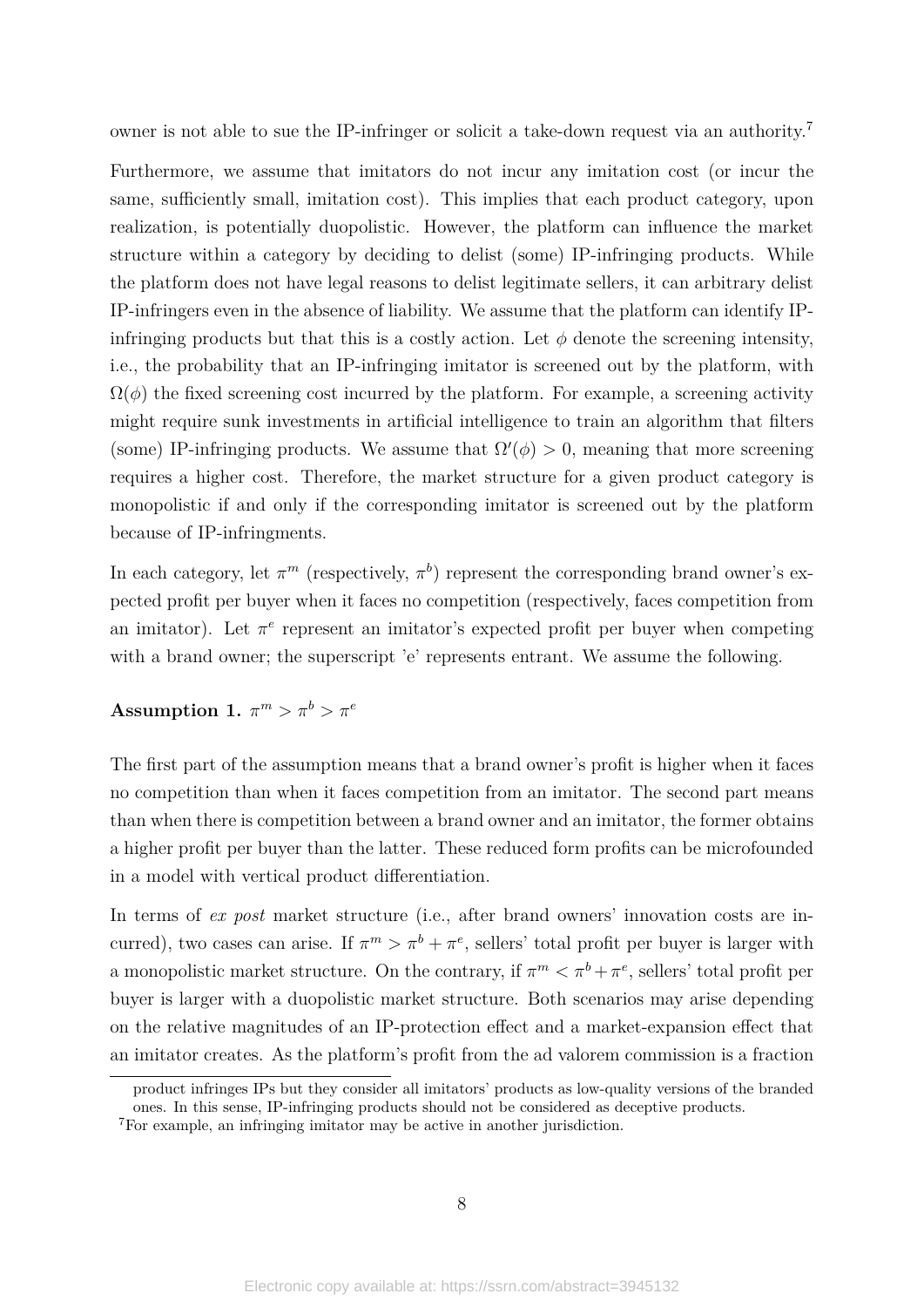of the total profit of sellers, the platform prefers ex post the monopolistic structure to the duopolistic structure if and only if  $\pi^m > \pi^b + \pi^e$  holds.

For a given screening intensity  $\phi$ , a brand owner's expected profit, gross of the commission paid to the platform and the fixed innovation cost, is given by:

$$
\tilde{\pi}^b \equiv (1 - \nu)\phi \pi^m + [1 - (1 - \nu)\phi] \pi^b.
$$
 (1)

With probability equal to  $(1 - \nu)\phi$ , the brand owner is the only seller in its respective product category and earns monopoly profit  $\pi^m$ . With the remaining probability, the brand owner competes with an imitator and earns a duopoly profit  $\pi^b$ . Therefore, the mass of brand owners developing an innovation is equal to  $F((1 - \tau)\tilde{\pi}^b)$ .

Given the screening intensity  $\phi$ , the expected per-category profit of the imitators is

$$
\tilde{\pi}^e \equiv [1 - (1 - \nu)\phi] \pi^e. \tag{2}
$$

The platform charges a commission rate *τ* to sellers and its expected profit is

$$
\Pi = \tau F((1-\tau)\tilde{\pi}^b)[\tilde{\pi}^b + \tilde{\pi}^e] - \Omega(\phi). \tag{3}
$$

We assume that the platform's profit function is concave in  $\phi$  and  $\tau$ . Moreover, we make the following assumption regarding the screening cost incurred by the platform.

**Assumption 2.**  $\Omega(0) = 0 = \Omega'(0)$ ,  $\Omega(\phi)$  *is strictly convex,*  $\Omega(\phi) \rightarrow +\infty$ *.* 

This assumption implies that small intensity of screening costs little whereas full screening is prohibitively costly. This assumption allows us to rule out the case in which all IPinfringers are removed and focus on the most interesting scenario in which there is always a positive fraction of IP-infriging products on the platform.

We consider the following timing:

- Stage 1: The platform decides its screening intensity  $\phi$  and the commission rate  $\tau$ .
- Stage 2: Brand owners make their innovation decisions and join the marketplace platform. Imitators enter the marketplace.
- Stage 3: The unit mass of buyers participate in the platform, discover their valuations for the products and make their purchasing decisions.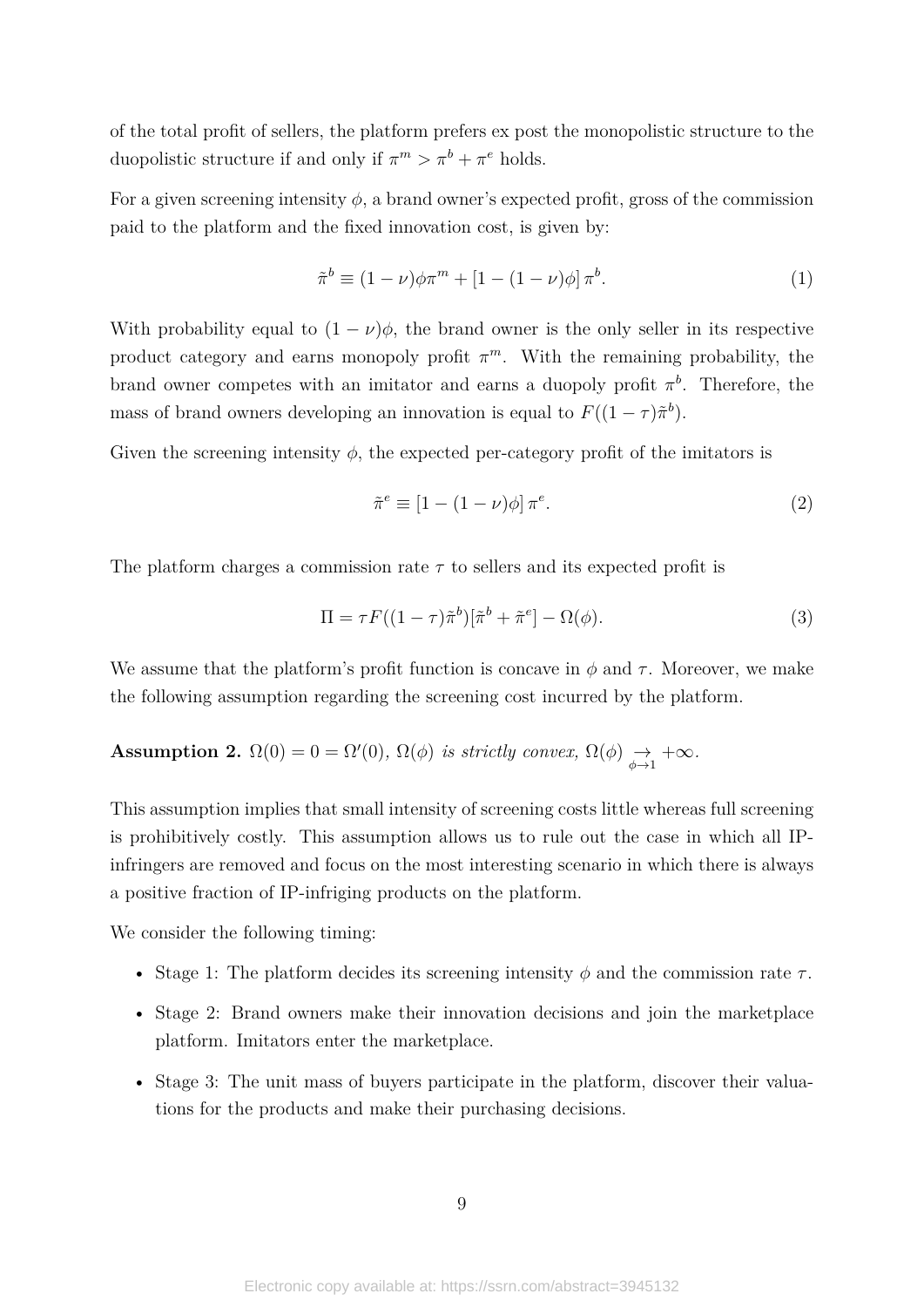The model is solved backward and the equilibrium concept is subgame perfect Nash equilibrium.

# **3. Analysis of the baseline model**

In this section, we first consider the benchmark of no platform liability and study the platform's privately optimal screening policy. Second, we study the effect of a liability regime that induces more screening on the platform's commission rate. Finally, we investigate the impact of such a liability regime on innovation by brand owners and the welfare of market participants.

# **3.1. No liability**

Consider a no liability benchmark in which the platform commits to the intensity of screening. Maximizing the platform's profit in (3) with respect to  $\phi$  generates the following first-order condition:

$$
\tau F((1-\tau)\tilde{\pi}^b)\frac{\partial(\tilde{\pi}^b + \tilde{\pi}^e)}{\partial \phi} + \tau f((1-\tau)\tilde{\pi}^b)(1-\tau)\frac{\partial \tilde{\pi}^b}{\partial \phi}(\tilde{\pi}^b + \tilde{\pi}^e) = \Omega'(\phi),\tag{4}
$$

with  $\frac{\partial \tilde{\pi}^b}{\partial \phi} = (1 - \nu)(\pi^m - \pi^b) > 0$  and  $\frac{\partial (\tilde{\pi}^b + \tilde{\pi}^e)}{\partial \phi} = (1 - \nu)(\pi^m - \pi^b - \pi^e) \leq 0$ . Specifically,  $\tilde{\pi}^b + \tilde{\pi}^e$  is increasing (respectively, decreasing) in  $\phi$  if the monopoly profit  $\pi^m$  is greater (respectively, smaller) than the total duopoly profits  $\pi^b + \pi^e$ . Both cases may arise.

Recall that our assumption  $\Omega(\phi) \rightarrow +\infty$  precludes the possibility that the platform chooses full screening of IP-infringing products, i.e.  $\phi^* = 1.8$  We are therefore left with two possible scenarios: one in which the platform chooses a positive screening intensity, i.e.  $\phi^* \in (0,1)$ , and one in which it does not engage in any screening, i.e.  $\phi^* = 0$ . The following result provides the conditions under which each of these two scenarios arises.

#### **Proposition 1.** *Suppose that there is no platform liability.*

*(i)* If  $\pi^m \geq \pi^b + \pi^e$  then the platform chooses a positive screening intensity, i.e.  $\phi^* \in (0,1)$ . *(ii)* If  $\pi^m < \pi^b + \pi^e$  then the platform does not engage in any screening, i.e.  $\phi^* = 0$ , if *the LHS of* (4) *is weakly negative at*  $\phi = 0$ *, and chooses a positive screening intensity, i.e.*  $\phi^* \in (0,1)$ *, otherwise.* 

<sup>&</sup>lt;sup>8</sup>This could however happen in a setting in which the cost of full screening is not prohibitively high.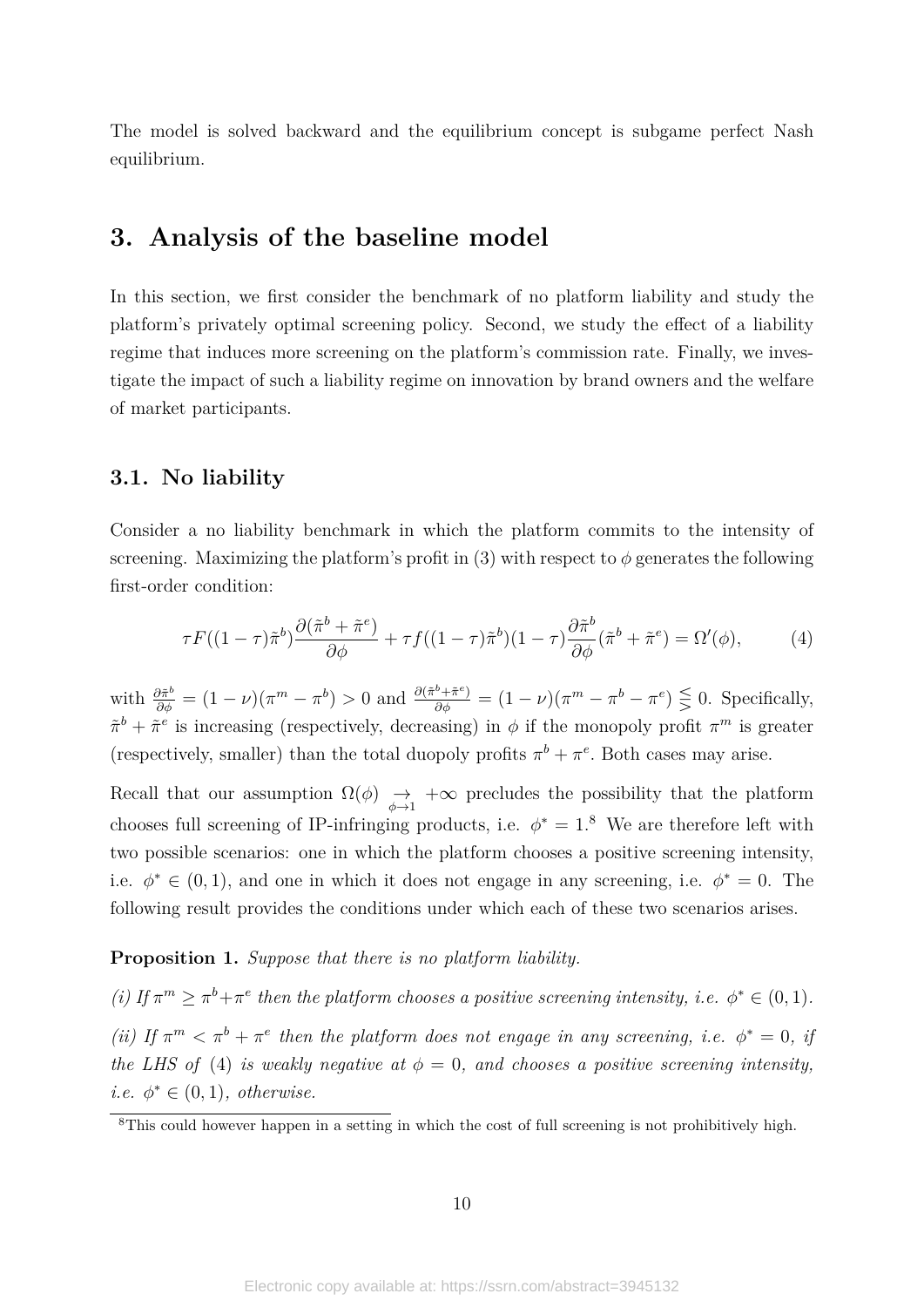The above proposition identifies the key role played by per-category total profit of sellers in shaping the platform's strategy. If  $\pi^m \geq \pi^b + \pi^e$ , then an increase in the intensity of screening leads to a larger number of product categories on the platform as well as a higher platform's profit per product category, which implies that the marginal benefit of screening gross of screening costs is always positive. This, combined with the fact that the marginal cost of screening is small for low levels of screening, makes the platform always choose a positive screening intensity. However, if  $\pi^m < \pi^b + \pi^e$ , then the marginal benefit of screening gross of screening cost is negative if the positive impact on the number of product categories is outweighed by the negative effect on the per-category profit. In that case, the platform finds it optimal to let all sellers be active in the marketplace, regardless of their nature.

### **3.2. Impact of platform liability on the commission rate**

We now study the impact of introducing platform liability on the commission rate. We suppose that the regulator imposes a minimum screening intensity,  $\phi$ , that platforms should ensure to benefit from liability exemption. We restrict attention to the case of  $\phi^*$  <  $\phi$  and assume that liability costs are so large that the platform always finds it optimal to comply with the minimum screening requirement.

Inducing the platform to raise its screening intensity will affect the commission rate chosen by the platform. Hence, we here study the relationship between the screening intensity *φ* and the commission rate  $\tau$ . The first-order condition associated to the maximization of the platform's profit with respect to  $\tau$  is<sup>9</sup>

$$
F((1 - \tau)\tilde{\pi}^{b}) - \tau \tilde{\pi}^{b} f((1 - \tau)\tilde{\pi}^{b}) = 0.
$$
 (5)

Raising the commission involves a trade-off between a larger profit from existing product categories and a loss from a reduction in the amount of innovation (i.e., a reduction in the number of categories). It is important to note that the loss is proportionate to the commission rate *τ* .

Let  $\tau^*$  be the solution of (5). Hence,

$$
\frac{\tau^*\tilde{\pi}^b f((1-\tau^*)\tilde{\pi}^b)}{F((1-\tau^*)\tilde{\pi}^b)} = 1.
$$
\n(6)

<sup>&</sup>lt;sup>9</sup>Note that the term  $\tilde{\pi}^b + \tilde{\pi}^e$ , capturing the total (per-category) profit of sellers does not depend on  $\tau$ , which facilitates the analysis.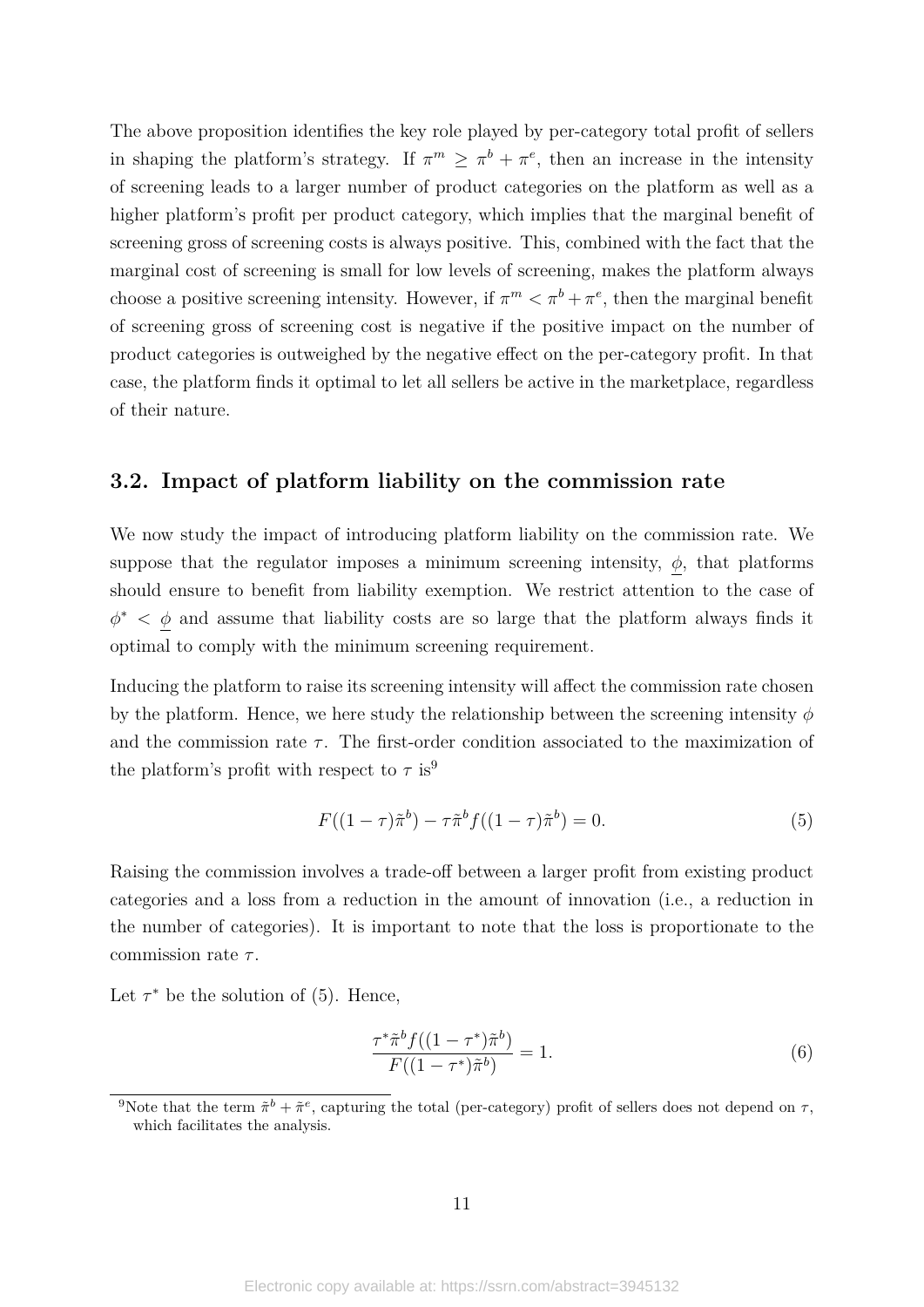The L.H.S. of the above equality can be interpreted as the elasticity of innovation supply with respect to the ad valorem commission charged by the platform.

Note that the screening intensity  $\phi$  affects (5) only through  $\tilde{\pi}^b$ . Furthermore, a higher  $\phi$  implies a higher  $\tilde{\pi}^b$  for brand owners, who benefit from less competition, i.e.  $\frac{\partial \tilde{\pi}^b}{\partial \phi} > 0$ . Thus, the effect of a higher screening intensity on the commission rate entirely depends on the sign of  $\frac{\partial \tau^*}{\partial \tilde{\pi}^b}$  as

$$
\frac{\partial \tau^*}{\partial \phi} = \frac{\partial \tau^*}{\partial \tilde{\pi}^b} \frac{\partial \tilde{\pi}^b}{\partial \phi}.
$$
\n(7)

*.*

Therefore, to understand the impact of a higher screening intensity  $\phi$  on the commission rate  $\tau$ , we differentiate (5) with respect to  $\tilde{\pi}^b$ , which leads to

$$
\frac{\partial \tau^*}{\partial \tilde{\pi}^b} = \frac{(2\tau^* - 1)f((1 - \tau^*)\tilde{\pi}^b) + \tau^*(1 - \tau^*)\tilde{\pi}^b f'((1 - \tau^*)\tilde{\pi}^b)}{-2\tilde{\pi}^b f((1 - \tau^*)\tilde{\pi}^b) + \tau^*(\tilde{\pi}^b)^2 f'((1 - \tau^*)\tilde{\pi}^b)}.
$$
\n(8)

The denominator is negative under our assumption that the platform's expected profit is concave with respect to  $\tau$ . Therefore, the sign of  $\frac{\partial \tau^*}{\partial \tilde{\pi}^b}$  is the opposite of the sign of the numerator. From (8) it follows that  $\frac{\partial \tau^*}{\partial \tilde{\pi}^b}$  has the same sign as

$$
-2 + \frac{1}{\tau^*} - \frac{(1-\tau^*)\tilde{\pi}^b f'((1-\tau^*)\tilde{\pi}^b)}{f((1-\tau^*)\tilde{\pi}^b)}.
$$

Moreover, (6) implies

$$
\frac{\tau^*}{1-\tau^*} = \frac{F((1-\tau^*)\tilde{\pi}^b)}{(1-\tau^*)\tilde{\pi}^b f((1-\tau^*)\tilde{\pi}^b)},
$$

which is equivalent to

$$
\frac{1}{\tau^*} = 1 + \frac{(1 - \tau^*) \tilde{\pi}^b f((1 - \tau^*) \tilde{\pi}^b)}{F((1 - \tau^*) \tilde{\pi}^b)}
$$

Since the second term on the R.H.S. of the above equality is the elasticity of brand owners' participation  $F(.)$ , denoted by  $\varepsilon_F(.)$ , the equation shows that the equilibrium commission decreases with the elasticity, which is intuitive.

Therefore,  $\frac{\partial \tau^*}{\partial \tilde{\pi}^b}$  has the same sign as

$$
-1 + \frac{(1-\tau^*)\,\tilde{\pi}^b f((1-\tau^*)\tilde{\pi}^b)}{F((1-\tau^*)\tilde{\pi}^b)} - \frac{(1-\tau^*)\tilde{\pi}^b f'((1-\tau^*)\tilde{\pi}^b)}{f((1-\tau^*)\tilde{\pi}^b)}
$$

Denoting  $\varepsilon_f(.)$  the elasticity of  $f(.)$ , the sign of  $\frac{\partial \tau^*}{\partial \tilde{\pi}^b}$  is the same as the sign of

$$
-1 + \varepsilon_F((1-\tau^*)\tilde{\pi}^b) - \varepsilon_f((1-\tau^*)\tilde{\pi}^b).
$$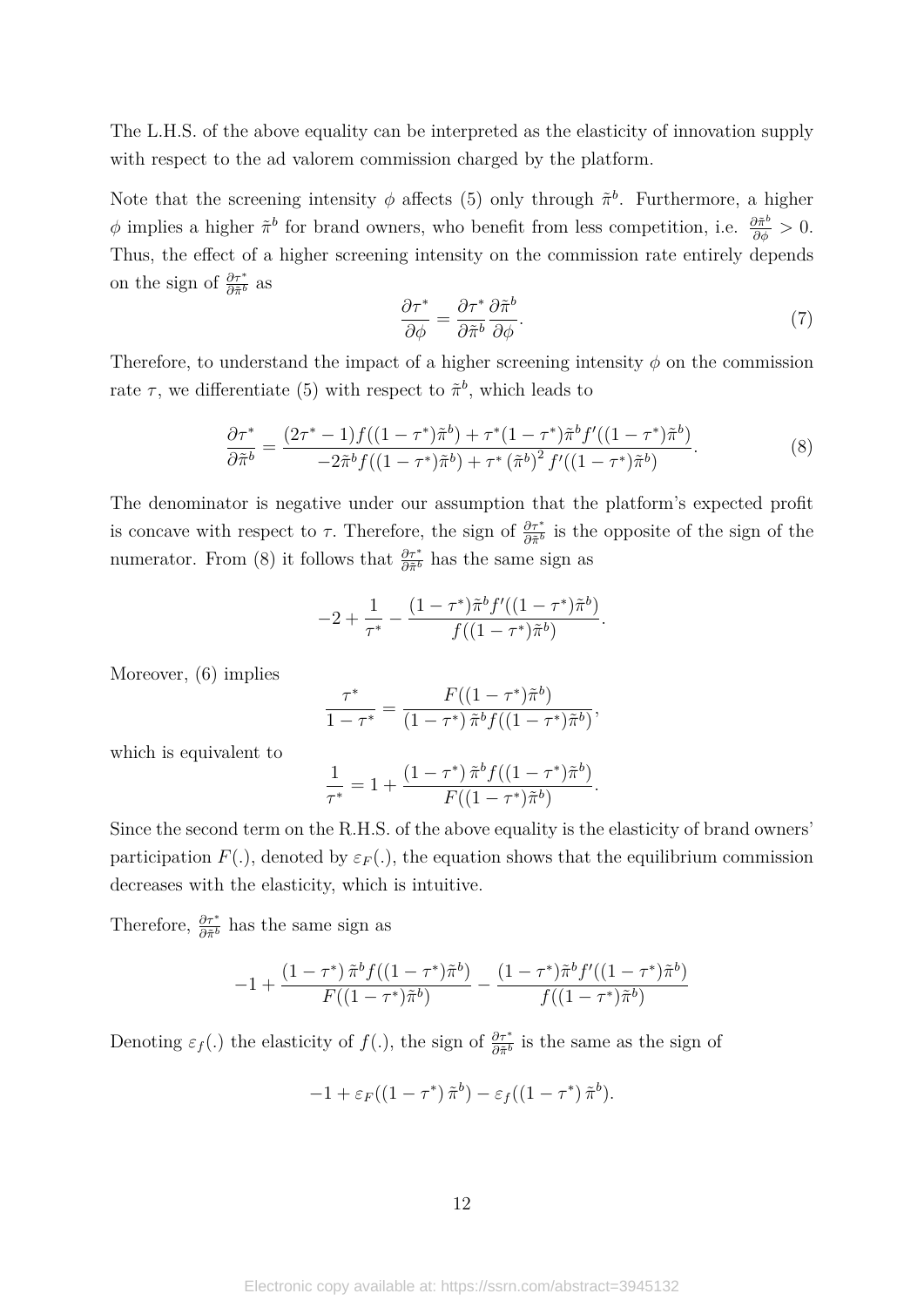Thus, a sufficient condition for  $\frac{\partial \tau^*}{\partial \tilde{\pi}^b}$  to be negative (positive) is that  $\varepsilon_F(y) - \varepsilon_f(y)$  is smaller (greater) than 1 for any *y*. This result is summarized as follows.

**Proposition 2.** *A platform liability regime that induces a higher screening intensity leads to a lower (higher) commission rate if*  $\varepsilon_F(y) - \varepsilon_f(y) < (>)1$ .

The above result shows that platform liability can lead to either an increase or decrease in the commission rate. Since an increase in  $\tilde{\pi}^b$  (resulting from an increase in screening intensity) raises both the gain and the loss from an increase in the commission (captured by equation (5)), there are two opposite effects. If the former dominates the latter, the platform raises its commission as a response to an increase in the screening intensity whereas the opposite holds if the latter dominates the former. As the loss from an increase in the commission rate is proportionate to  $\tau^*$  and  $\tau^*$  is small if  $\varepsilon_F(.)$  is large, the former dominates the latter if  $\varepsilon_F$ .) is large. This explains why a higher screening intensity increases (respectively, reduces) the commission rate if  $\varepsilon_F(y) > \varepsilon_f(y) + 1$  (respectively,  $\varepsilon_F(y) < \varepsilon_f(y) + 1$ ). Note that it is possible, under some conditions, that  $\varepsilon_F(y) - \varepsilon_f(y) = 1$ holds such that the commission rate becomes independent of the screening intensity. This special case arises, for example, with the following two distributions.

Example with uniform distribution. Suppose that  $F(.) \sim U$ . Then, (6) is equal to

$$
(1 - \tau^*)\tilde{\pi}^b - \tau^*\tilde{\pi}^b = 0,
$$

which is equivalent to

$$
\tau^*=\frac{1}{2}.
$$

Thus, the optimal commission rate does not depend on the screening activity.<sup>10</sup>

Example with constant-elasticity distributions. Consider the class of constant elasticity such that *dF dy*  $\frac{y}{F} = \varepsilon$ . Hence,

$$
\frac{f((1-\tau^*)\tilde{\pi}^b)}{F((1-\tau^*)\tilde{\pi}^b)} = \frac{\varepsilon}{(1-\tau^*)\tilde{\pi}^b}.
$$

From  $(6)$ ,

$$
\tau^* = \frac{F((1-\tau^*)\tilde{\pi}^b)}{\tilde{\pi}^b f((1-\tau^*)\tilde{\pi}^b)} = \frac{(1-\tau^*)\tilde{\pi}^b}{\tilde{\pi}^b \varepsilon}
$$

<sup>&</sup>lt;sup>10</sup>In Appendix A.7, we show that, with a uniform distribution of  $F(.)$ , this is no longer the case in the presence of a marginal (i.e., per-product) screening cost as the screening cost is partially passed onto the commission rate.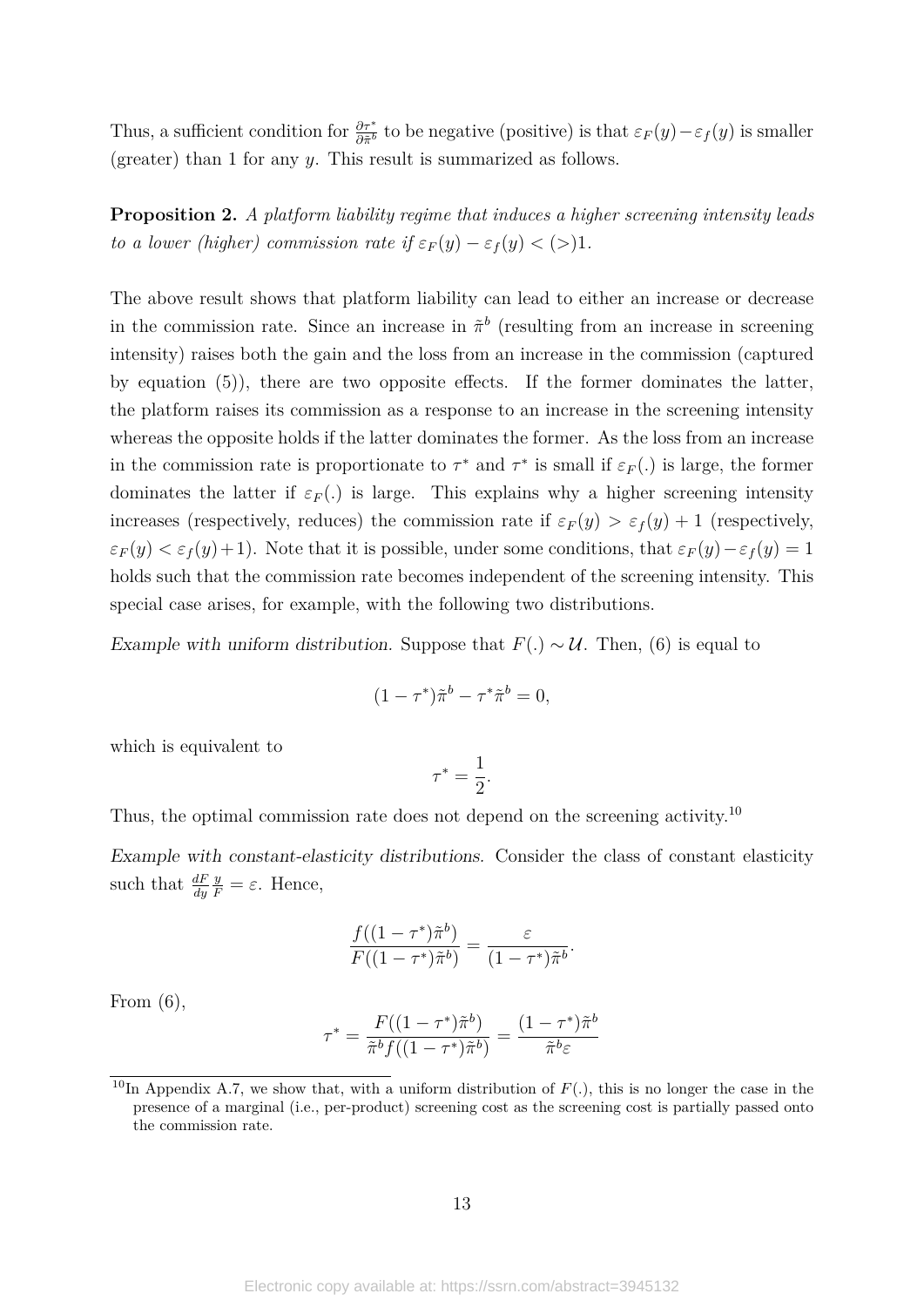which implies that

$$
\tau^* = \frac{1}{1+\varepsilon}.
$$

Again, the optimal commission rate does not depend on the screening intensity and, intuitively, a higher elasticity lowers the ad valorem commission rate.

# **3.3. Impact of platform liability on brand owners' innovation**

We first examine the effect of increasing screening intensity on the amount of innovation, that is, the participation level of those sellers that should feel protected by the removal of IP-infringers. Two effects can be identified. First, there is a positive direct effect from less business stealing; as more screening makes it less likely that a brand owner faces competition from a lower quality product, it increases a brand owner's expected profit  $\tilde{\pi}^b$ . We call this the IP-protection effect. Second, there is an indirect effect that is channeled by the change in the commission rate induced by the change in the screening intensity. We refer to this effect as the margin effect, as the change in the commission fee can reduce or increase the profit margin retained by a brand owner.

Differentiating the amount of innovations by brand owners at equilibrium, we have

$$
\frac{d}{d\phi}F((1-\tau^*)\tilde{\pi}^b) = -\frac{\tilde{\pi}^b f((1-\tau^*)\tilde{\pi}^b)\frac{d\tau^*}{d\phi}}{\text{margin effect } (+)} + \underbrace{(1-\tau^*)\frac{d\tilde{\pi}^b}{d\phi}f((1-\tau^*)\tilde{\pi}^b)}_{\text{IP-protection effect } (+)}\tag{9}
$$

It is straightforward to see that the sign of this effect depends on  $\frac{d\tau^*}{d\phi}$ . When the commission rate decreases with screening (which holds if  $\varepsilon_F(y) - \varepsilon_f(y) < 1$ ), the margin effect is unambiguously positive. As the IP-protection effect is positive as well, brand owners always benefit from the introduction of platform liability. On the contrary, when the commission rate increases (which holds if  $\varepsilon_F(y) - \varepsilon_f(y) > 1$ ), the margin effect is negative and the overall effect on the level of innovation depends on the relative magnitude of the two effects. Brand owners can be worse off with the introduction of platform liability if the margin effect is larger than the IP-protection effect. Formally, this case arises if

$$
\frac{\frac{d\tilde{\pi}^b}{d\phi}}{\tilde{\pi}^b} < \frac{\frac{d\tau^*}{d\phi}}{\left(1 - \tau^*\right)}.\tag{10}
$$

Consider the inequality obtained from (10) after multiplying both sides by  $\phi$ . Then, the L.H.S. of the inequality represents the elasticity of brand owners' expected profit (gross of cost of innovation) to the screening activity of the platform and the R.H.S. represents the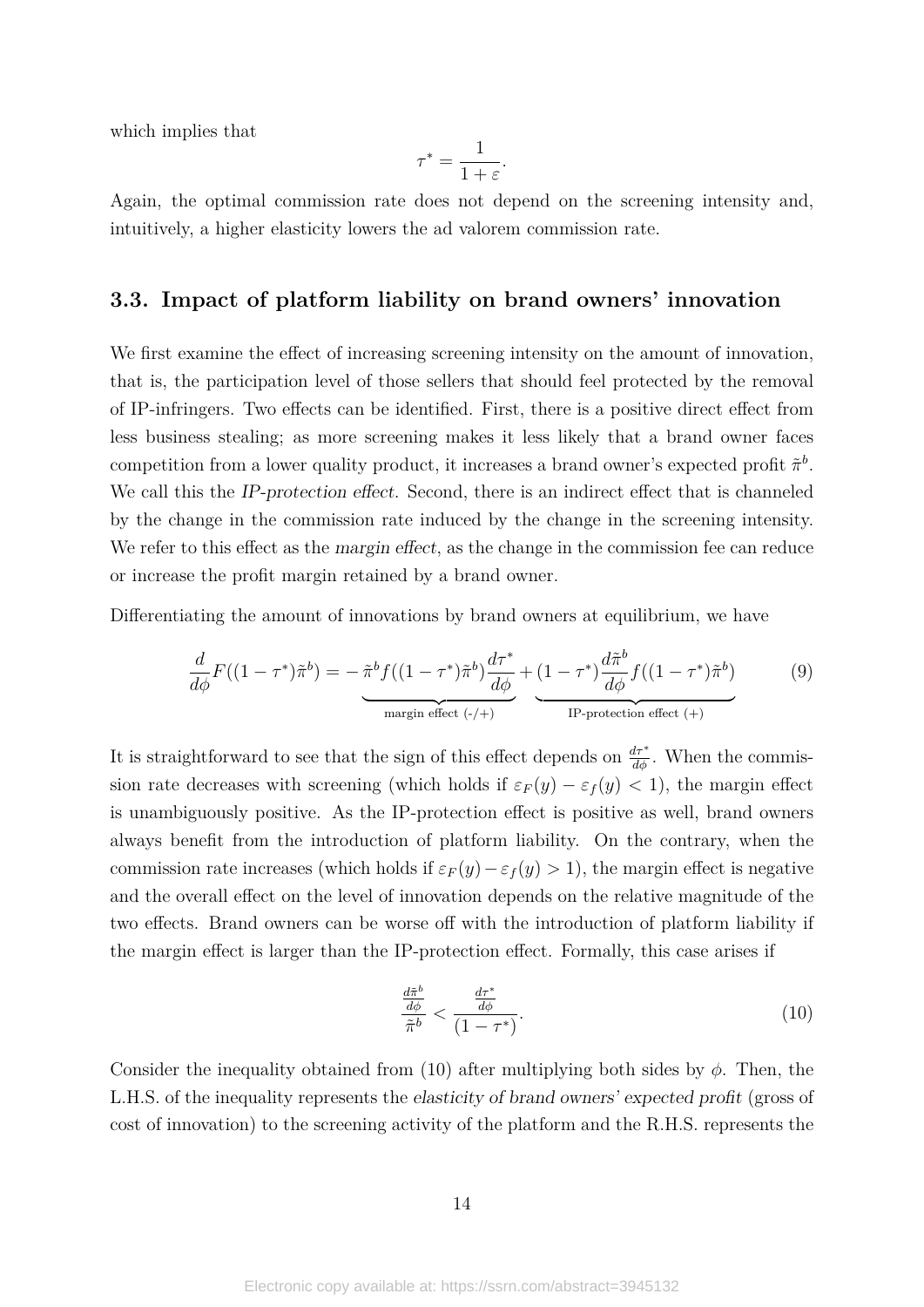elasticity of the profit margin retained by the brand owners to the screening activity. The introduction of platform liability thus reduces brand owners' innovation when the profit margin decreases at a faster rate than the rate at which the profit of brand owners increases because of reduced competition. On the contrary, when the inequality in (10) does not hold, the gain from the reduced competition is larger than the loss from the reduced margin. Then, despite the higher commission rate, the level of innovation increases with a higher screening intensity. Summarizing, we obtain the following proposition.

**Proposition 3.** *The introduction of platform liability that increases the screening intensity above the private optimal level reduces the amount of innovation by brand owners when the commission rate increases with a higher screening intensity (which is the case if*  $\varepsilon_F(y) - \varepsilon_f(y) > 1$  and (10) *holds at equilibrium. Otherwise, the introduction of platform liability raises the amount of innovation by brand owners.*

The above result bears important consequences for the design of a liability regime like the one currently discussed in the EU. It provides the conditions under which more screening is beneficial (or detrimental) to innovation on the marketplace of the platform as it ultimately benefits (or harms) brand owners. Interestingly, there can be unintended negative consequences for those sellers that the platform liability intends to protect from IP-infringers in the first place. This, however, requires that (i) more screening leads the platform to increase its commission rate, and (ii) this increase is sufficiently large.<sup>11</sup>

# **3.4. Welfare effects of platform liability**

We can now study the welfare impact of imposing a liability regime that induces the platform to raise its screening intensity above the privately optimal one. Note that in our model, the impact of a higher screening intensity on brand owners' surplus and its impact on the amount of innovation have the same sign.<sup>12</sup> Thus, brand owners' surplus increases or decreases under the conditions identified in Proposition 3. Moreover, it is straightforward that unless the platform lacks commitment power, which we will consider

$$
\int_0^{(1-\tau)\tilde{\pi}_b} \left[ (1-\tau)\tilde{\pi}_b - x \right] f(x) dx,
$$

which is an increasing function of  $(1 - \tau)\tilde{\pi}_b$ .

<sup>&</sup>lt;sup>11</sup>In the special cases in which the distribution of innovation costs is uniform or has a constant elasticity, the commission rate chosen by the platform does not depend on the screening intensity and, therefore, platform liability always benefits brand owners and increases the amount of innovation.

<sup>&</sup>lt;sup>12</sup>To see why, note that the expected surplus of brand owners can be written as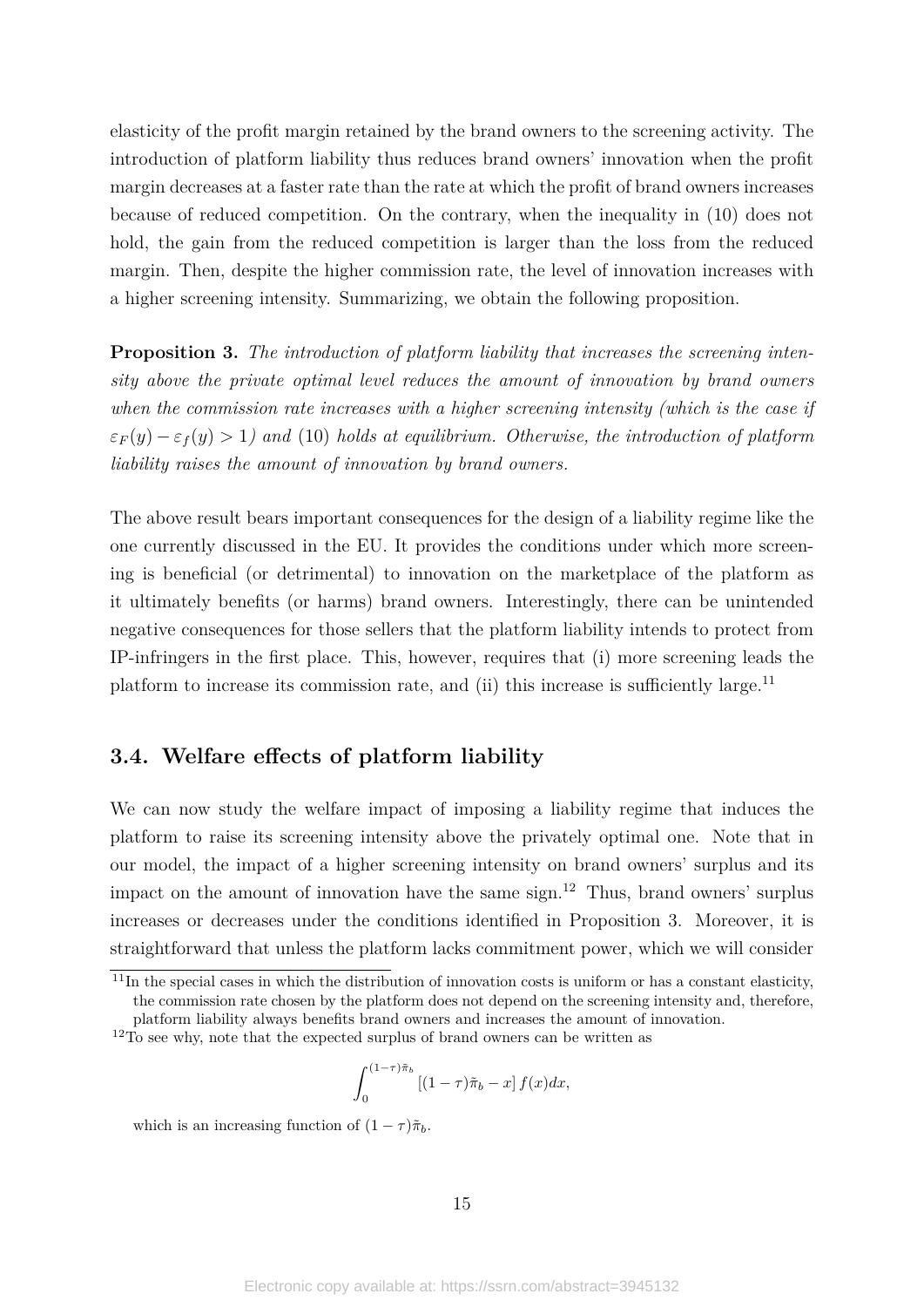in an extension, making it increase its screening intensity above the private optimum will reduce its profit. The impact on the other market participants is discussed below.

**The effect of liability on legitimate imitators' surplus.** Let us first consider those legitimate imitators that do not violate IPs. Recall that low-quality sellers can only join the marketplace if an innovation is developed by a brand owner in their respective product category. Moreover, these sellers cannot be delisted by the platform. As the per-category profit of a legitimate imitator is  $(1 - \tau^*) \nu \pi^e$ , their total surplus amounts to

$$
F((1-\tau^*)\tilde{\pi}^b)(1-\tau^*)\nu\pi^e.
$$

Thus, a marginal increase in screening intensity leads to the following change in legitimate imitators' surplus:

$$
\underbrace{\frac{dF((1-\tau^*)\tilde{\pi}^b)}{d\phi}(1-\tau^*)\nu\pi^e}_{\text{extensive margin}}+\underbrace{F((1-\tau^*)\tilde{\pi}^b)\frac{d}{d\phi}((1-\tau^*)\nu\pi^e)}_{\text{intensive margin}}
$$

Firstly, there is a change in the extensive margin because the number of product categories can increase or decrease with a higher screening intensity (see Proposition 3). Thus, for a given commission rate, if more products are developed by brand owners, it is straightforward that legitimate sellers are better off as new business opportunities arise. Secondly, there is a change in the intensive margin resulting from the change in the commission rate chosen by the platform (see Proposition 3). Thus, for a given number of product categories, there is a loss for these sellers if the commission rate increases.

It follows that if the commission rate decreases with the screening intensity, the introduction of platform liability is unambiguously beneficial to legitimate sellers as both effects have a positive sign. By contrast, if the commission rate increases with the screening intensity and (10) holds at equilibrium, the introduction of platform liability is unambiguously detrimental to these sellers: both effects have a negative sign. In the remaining case, the extensive and intensive margin effects have opposite signs and thus the impact of platform liability on legitimate sellers' surplus depends on the prevailing effect.

The effect of liability on buyer surplus. Consider now buyer surplus. In a given category, let  $u^m$  represent the net buyer surplus when the brand owner is a monopolist and  $u<sup>d</sup>$  the net buyer surplus when the brand owner faces competition from a low-quality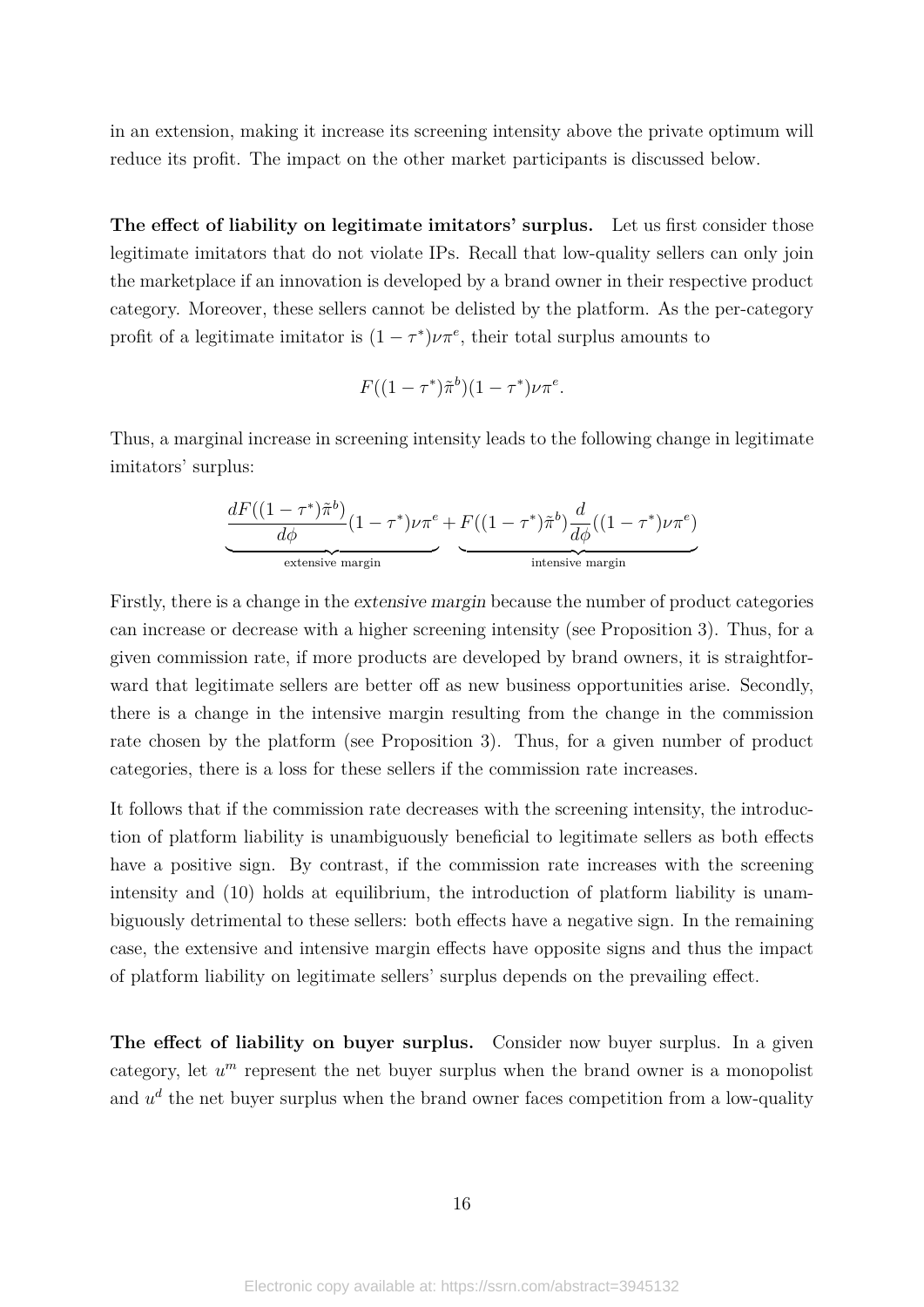seller. We assume  $u^d > u^m$ : the surplus buyers obtain from a category is higher in a duopolistic market structure than in a monopolistic one.<sup>13</sup>

Recall that we consider an inelastic buyer demand with a unit mass of buyers in each category. Given  $\phi$ , let  $u(\phi)$  denote the expected buyer surplus per category, which we write as

$$
u(\phi) \equiv (1 - \nu)\phi u^{m} + [1 - (1 - \nu)\phi] u^{d}.
$$
 (11)

The total buyer surplus is simply  $F((1 - \tau^*)\tilde{\pi}^b)u(\phi)$ . Hence, the effect of a marginal increase in screening intensity on expected buyer surplus is

$$
\underbrace{\frac{dF((1-\tau^*)\tilde{\pi}^b)}{d\phi}u(\phi)}_{(\cdot)+)} + \underbrace{F((1-\tau^*)\tilde{\pi}^b)u'(\phi)}_{(\cdot)}\tag{12}
$$

where  $u'(\phi) = (1 - \nu)(u^m - u^d) < 0$  as  $u^d > u^m$ . Hence, platform liability reduces buyer surplus per category by increasing market concentration, but this surplus reduction should be weighed against the potentially positive effect through the amount of innovation. Note that when platform liability raises the commission rate such that (10) holds, brand owners' innovation decreases and thus, unambiguously, buyer surplus decreases.

**The effect of liability on total welfare.** We can now study whether a liability regime that leads to a higher screening intensity is socially desirable. Let  $w^m$  represent the welfare in a category in which the brand owner is a monopolist and  $w<sup>d</sup>$  the welfare in a category in which the brand owner faces competition from a low-quality seller. We have  $w^m \equiv \pi^m + u^m$ and  $w^d \equiv \pi^b + \pi^e + u^d$ . We assume  $w^d > w^m$ : the welfare per category is higher in a duopolistic market structure than in a monopolistic one. Then, total welfare is

$$
W = F((1 - \tau)\tilde{\pi}^b)\tilde{w} - \int_0^{(1 - \tau)\tilde{\pi}^b} x f(x) dx - \Omega(\phi),\tag{13}
$$

where  $\tilde{w} \equiv (1 - \nu)\phi w^m + [1 - (1 - \nu)\phi] w^d$ . Accounting for the effect on the optimal commission rate, a marginal increase in screening intensity yields the following change in total welfare:

<sup>13</sup>In our framework, IP-infringing products are not malicious and do not cause harm to consumers, thus it is reasonable to assume that per-category buyer surplus is higher in a duopolistic market structure.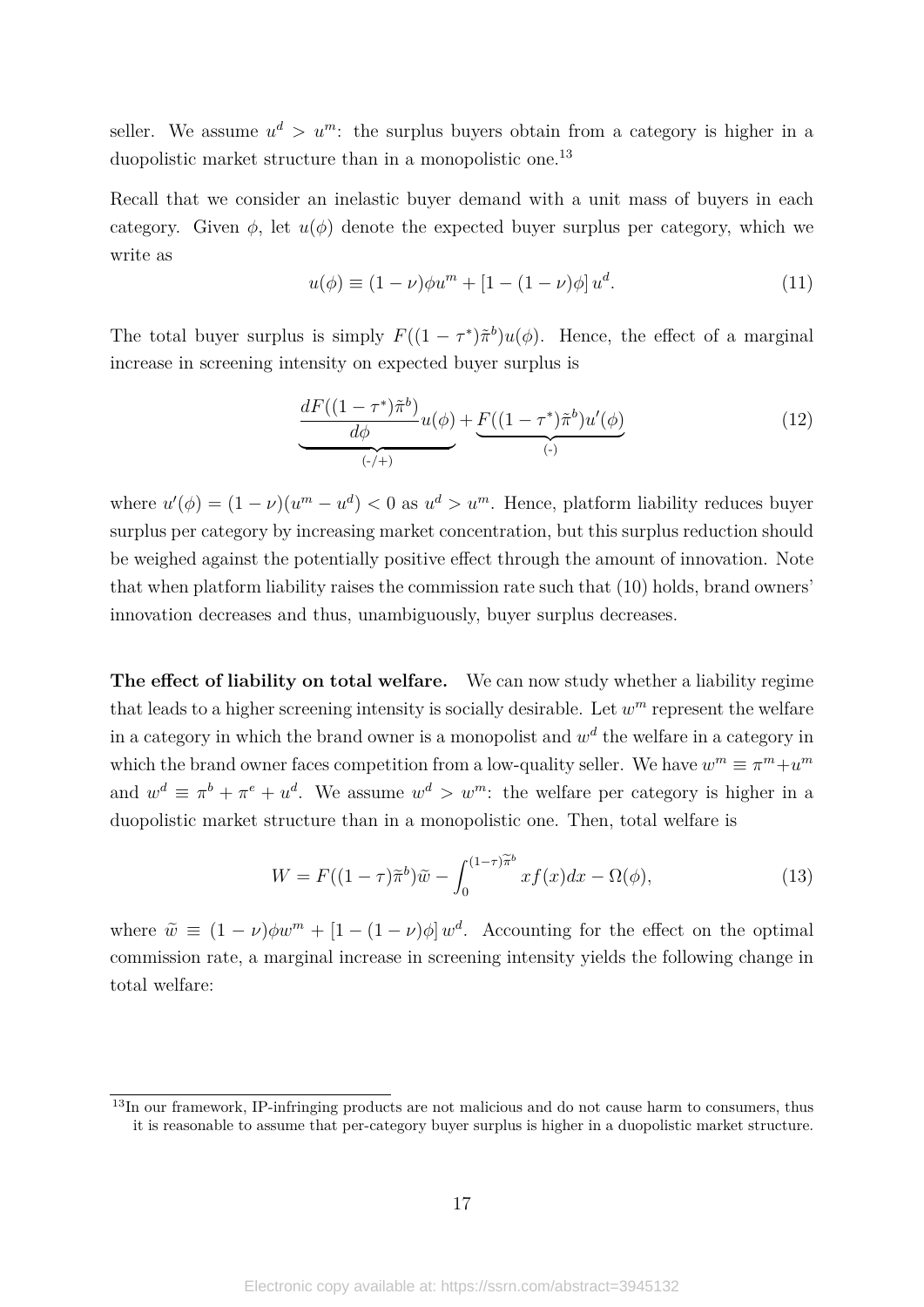$$
\frac{d}{d\phi}F((1-\tau^*)\tilde{\pi}^b)\tilde{w}+F((1-\tau^*)\tilde{\pi}^b)\frac{d\tilde{w}}{d\phi}+\qquad\qquad f((1-\tau^*)\tilde{\pi}^b)(1-\tau^*)\tilde{\pi}^b\left(\tilde{\pi}^b\frac{d\tau^*}{d\phi}-(1-\tau^*)\frac{d\tilde{\pi}^b}{d\phi}\right)-\Omega'(\phi),
$$

which we can rewrite as follows:

$$
-\left[\tilde{w} - (1-\tau^*)\tilde{\pi}^b\right]f((1-\tau^*)\tilde{\pi}^b)\left(\tilde{\pi}^b \frac{d\tau^*}{d\phi} - (1-\tau^*)\frac{d\tilde{\pi}^b}{d\phi}\right) +
$$
  

$$
F((1-\tau^*)\tilde{\pi}^b)\frac{d\tilde{w}}{d\phi} - \Omega'(\phi).
$$
\n(14)

The first term captures the effect of a stringent liability rule on the number of product categories realized (via the participation of brand owners). It is positive whenever the commission rate decreases or it does not increase too much (Proposition 3). The second term captures the per-category welfare impact, which is negative under the assumption that per-category welfare is higher under duopoly. The third term captures the cost of raising the screening intensity. It is immediate that when the first term is negative, (14) is always negative. Thus, we can conclude the following.

**Proposition 4.** *A sufficient condition for platform liability to be socially undesirable is that it leads to a reduction in the amount of innovation of brand owners.*

However, there are circumstances in which inducing a higher screening intensity through platform liability is socially desirable. The welfare function in (13) can be written as

$$
W = F((1-\tau)\tilde{\pi}^b)\tilde{\pi}^b - \int_0^{(1-\tau)\tilde{\pi}^b} xf(x)dx - \Omega(\phi) + F((1-\tau)\tilde{\pi}^b)(\tilde{\pi}^e + u(\phi)),
$$

which yields

$$
W = \Pi + \underbrace{\int_0^{(1-\tau)\widetilde{\pi}^b} \left[ (1-\tau)\widetilde{\pi}^b - x \right] f(x) dx}_{\text{surplus of brand owners net of investment cost}} + \underbrace{F((1-\tau)\widetilde{\pi}^b)(1-\tau)\widetilde{\pi}^e}_{\text{surplus of imitators}} + \underbrace{F((1-\tau)\widetilde{\pi}^b)(\widetilde{\pi}^e + u(\phi))}_{\text{buyer surplus}}.
$$

Therefore, the net social benefit from an increase in screening for a given commission rate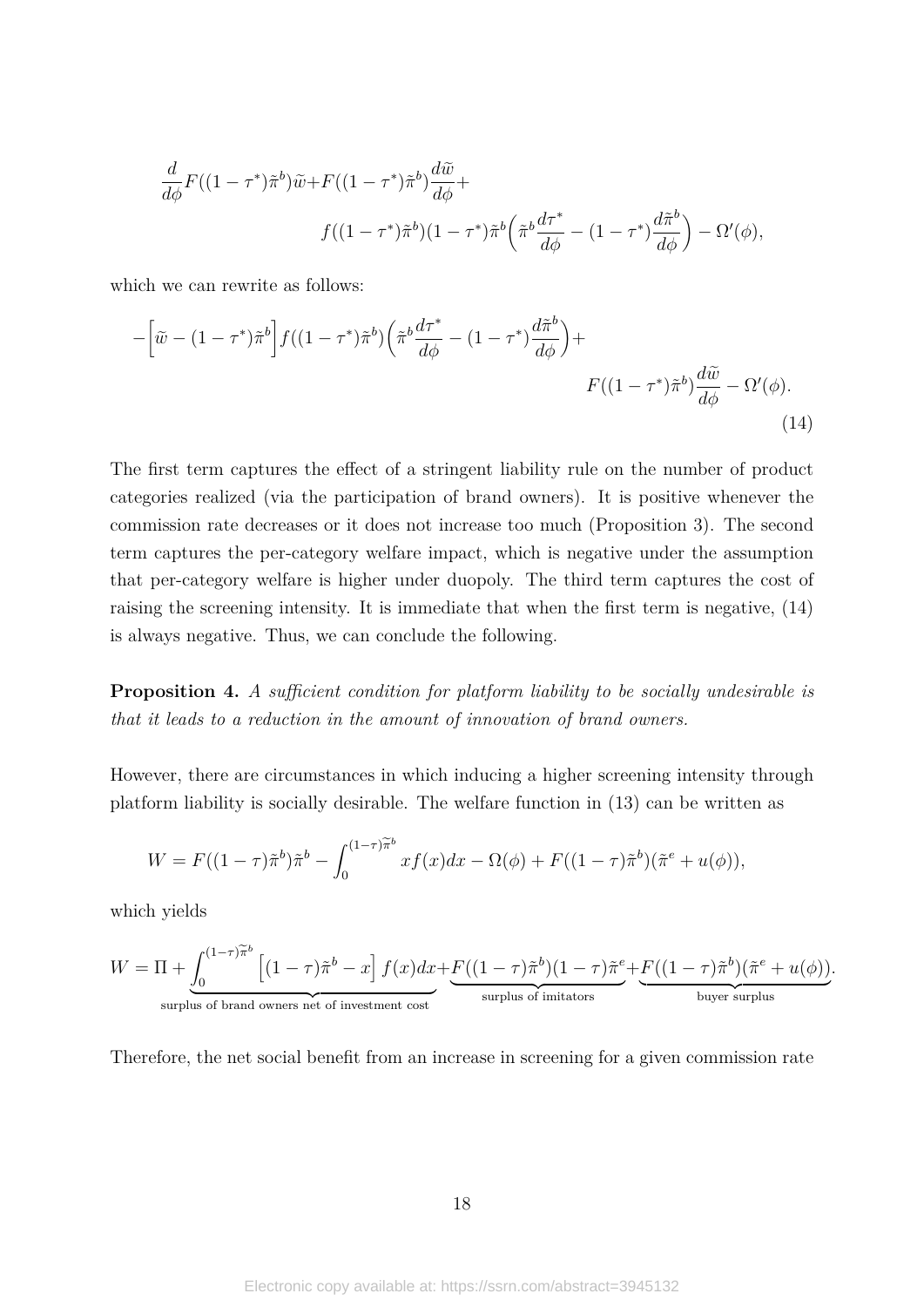is given by

$$
\frac{\partial W}{\partial \phi} = \frac{\partial \Pi}{\partial \phi} + (1 - \tau) \frac{\partial \tilde{\pi}^b}{\partial \phi} F((1 - \tau) \tilde{\pi}^b) +
$$
\n
$$
+ (1 - \tau) \left\{ (1 - \tau) \frac{\partial \tilde{\pi}^b}{\partial \phi} f((1 - \tau) \tilde{\pi}^b) \tilde{\pi}^e + \frac{\partial \tilde{\pi}^e}{\partial \phi} F((1 - \tau) \tilde{\pi}^b) \right\} + \left[ -(1 - \nu)(u^d - u^m) F((1 - \tau^*) \tilde{\pi}^b + u(\phi)(1 - \tau) \frac{\partial \tilde{\pi}^b}{\partial \phi} f((1 - \tau) \tilde{\pi}^b) \right],
$$
\n(15)

while the net private marginal benefit from an increase in screening is

$$
\frac{\partial \Pi}{\partial \phi} = \underbrace{\tau \left( \frac{\partial \tilde{\pi}^b}{\partial \phi} + \frac{\partial \tilde{\pi}^e}{\partial \phi} \right) F((1 - \tau^*) \tilde{\pi}^b) + \tau (\tilde{\pi}^b + \tilde{\pi}^e) f((1 - \tau^*) \tilde{\pi}^b)(1 - \tau^*) \frac{\partial \tilde{\pi}^b}{\partial \phi}}_{\text{gross private benefit}}
$$
\n(16)

In the subsequent analysis, we assume that the privately optimal level of screening is positive, i.e.,  $\phi^* > 0$ . This implies that  $\frac{\partial \Pi}{\partial \phi}(\phi^*, \tau^*) = 0$  and that the gross private benefit is positive at  $(\phi^*, \tau^*)$  such that

$$
\frac{\partial \tilde{\pi}^e}{\partial \phi} F((1 - \tau^*)\tilde{\pi}^b) + \tilde{\pi}^e f((1 - \tau^*)\tilde{\pi}^b)(1 - \tau^*) \frac{\partial \tilde{\pi}^b}{\partial \phi}
$$
  
\n
$$
\geq -\frac{\partial \tilde{\pi}^b}{\partial \phi} F((1 - \tau^*)\tilde{\pi}^b) - \tilde{\pi}^b f(1 - \tau^*)\tilde{\pi}^b)(1 - \tau^*) \frac{\partial \tilde{\pi}^b}{\partial \phi}
$$

Using the above inequality and (15), we get a lower bound for  $\frac{\partial W}{\partial \phi}(\phi^*, \tau^*)$ :

$$
\frac{\partial W}{\partial \phi} \left( \phi^*, \tau^* \right) \geq -(1 - \nu)(u^d - u^m)F((1 - \tau^*)\tilde{\pi}^b) + \left[ u(\phi) - (1 - \tau^*)\tilde{\pi}^b \right](1 - \tau^*) \frac{\partial \tilde{\pi}^b}{\partial \phi} f((1 - \tau^*)\tilde{\pi}^b)
$$

Note that the total derivative of welfare with respect to  $\phi$  is

$$
\frac{dW}{d\phi} \left( \phi^*, \tau^* \right) = \frac{\partial W}{\partial \phi} \left( \phi^*, \tau^* \right) + \frac{\partial W}{\partial \tau} \left( \phi^*, \tau^* \right) \frac{d\tau^*}{d\phi}.\tag{17}
$$

))

In Appendix, we show  $\frac{\partial W}{\partial \tau}(\phi^*, \tau^*) < 0$ , which is intuitive.

Therefore, a sufficient condition for platform liability to be socially desirable (in the neighborhood of the privately optimal screening intensity), i.e.,  $\frac{dW}{d\phi}(\phi^*, \tau^*) > 0$ , is that:

(i) the gain in "buyer surplus net of innovation cost" (i.e.,  $[u(\phi) - (1 - \tau^*)\tilde{\pi}^b]$ ) from a larger number of product categories dominates the loss from a lower buyer surplus per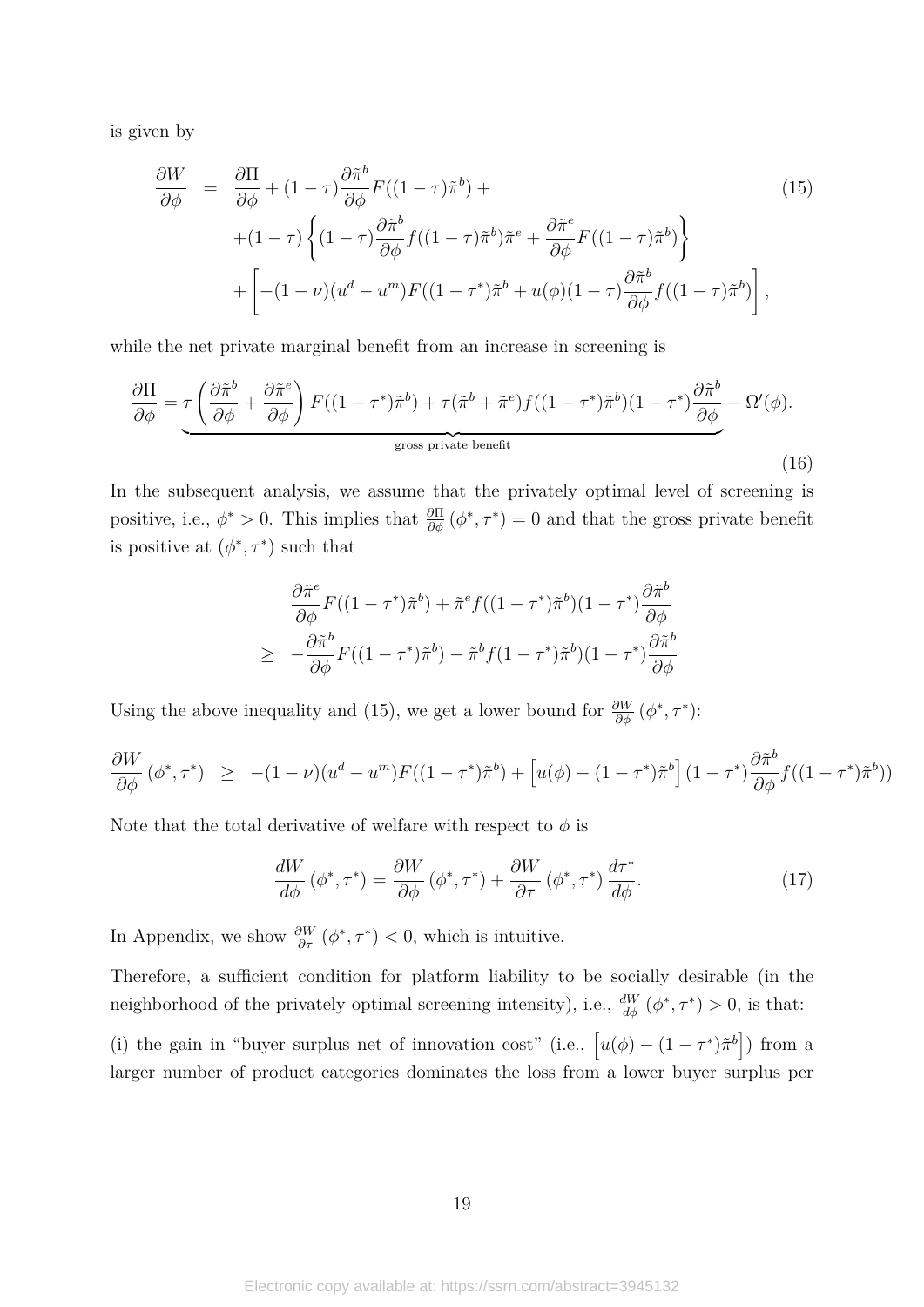category, such that

$$
\left[u(\phi) - (1 - \tau^*)\tilde{\pi}^b\right](1 - \tau^*)\left[\pi^m - \pi^b\right]f((1 - \tau^*)\tilde{\pi}^b) > (u^d - u^m)F((1 - \tau^*)\tilde{\pi}^b),\tag{18}
$$

(ii) an increase in screening intensity does not lead to an increase in the commission rate, i.e.,  $\frac{d\tau^*}{d\phi} \leq 0$ . The following proposition summarizes the above analysis.

**Proposition 5.** *A sufficient condition for a platform liability raising the screening intensity to be socially desirable (in the neighborhood of the privately optimal screening intensity) is that: (i) the gain in buyer surplus net of innovation cost from a larger number of product categories resulting from an increase in the screening dominates the loss from a lower buyer surplus per category (i.e.,* (18)*) and (ii) the commission rate does not increase in the screening intensity.*

*Proof.* See Appendix A.1.

Finally, note that if the social planner does not take into account the economic surplus of IP-infringers, then a higher screening intensity resulting from a change in the liability regime is more likely to be socially desirable, all other things being equal. We explore this case in Appendix A.2.

 $\Box$ 

# **4. Extensions**

In this section, we relax some of the assumptions we have made, in order to identify new forces that strengthen or overturn our previous findings. First, we consider the presence of a mass of already developed products and how it impacts the optimal commission rate chosen by the platform both in the presence and in the absence of platform liability. Second, we introduce elastic buyer participation considering different directions for the gross-group network externalities. Third, we extend the baseline model to the case in which the imitators' participation is elastic. Finally, we provide an extension about the impact of platform liability when the platform lacks commitment power and another extension when its screening technology is imperfect.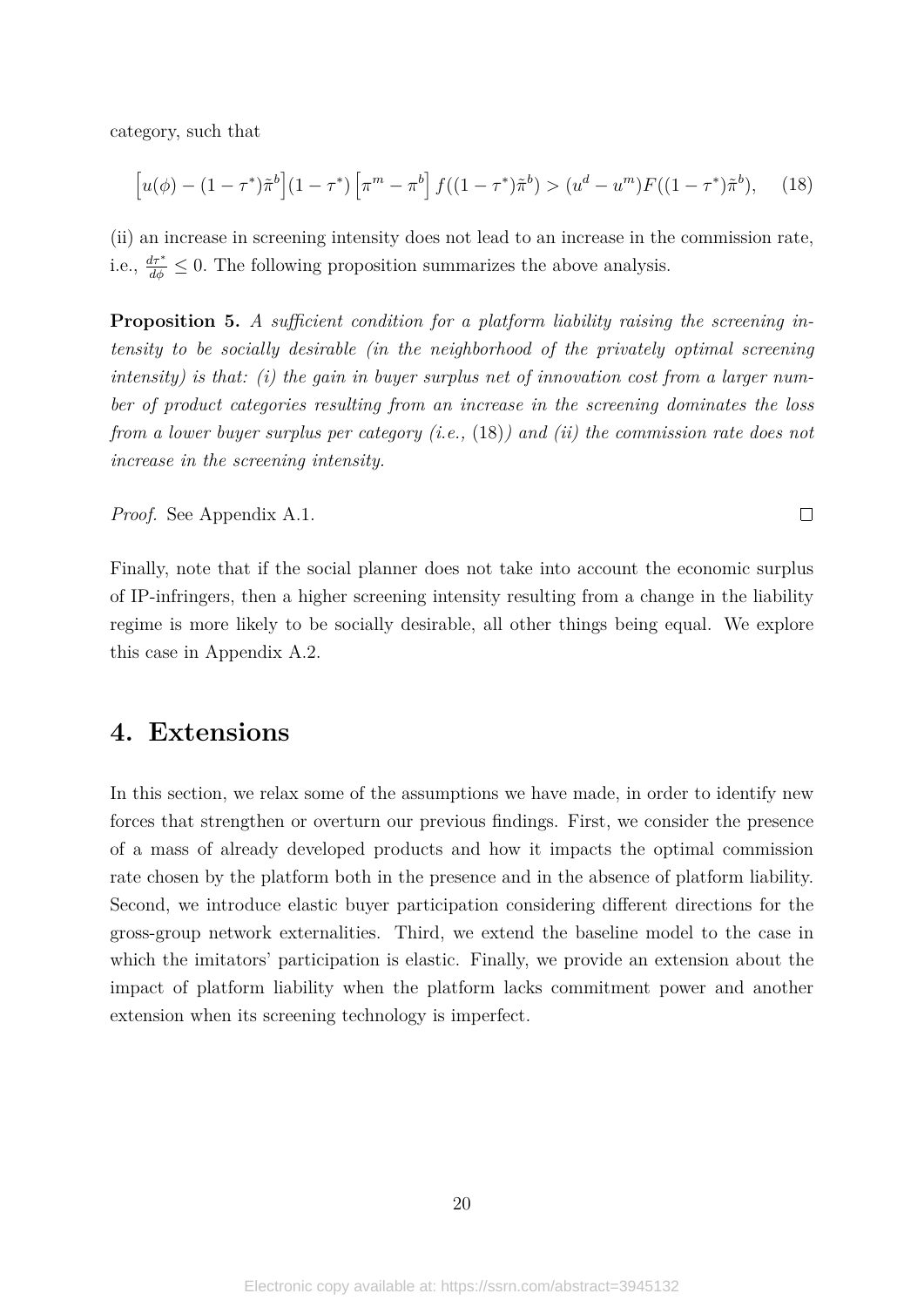### **4.1. Incumbent brand owners**

In this section, we relax the assumption that all product categories are realized upon ex ante investments by brand owners. We assume that a certain measure  $a > 0$  of incumbent brand owners already developed their products, which are present on the marketplace of the platform whereas the new brand owners have to incur innovation costs. This changes the profit function of the platform to

$$
\Pi = \tau \left[ a + F((1-\tau)\tilde{\pi}^b) \right] [\tilde{\pi}^b + \tilde{\pi}^e],
$$

The platform's commission and screening policy affect both the products to be developed and the products already developed. The privately optimal commission rate  $\tau^*$  is defined by the first-order condition

$$
a + F((1 - \tau)\tilde{\pi}^b) - \tau \tilde{\pi}^b f((1 - \tau)\tilde{\pi}^b) = 0.
$$
 (19)

It is straightforward to show that the effect of *a* on the marginal benefit from increasing *τ* is positive, i.e.  $\frac{\partial^2 \Pi}{\partial a \partial \tau} > 0$ . Therefore, the optimal commission rate  $\tau^*$  is increasing in *a*, which is very intuitive.

In order to investigate how the presence of incumbents *a* affects  $\frac{\partial \tau^*}{\partial \tilde{\pi}^b}$ , we can follow the analysis in Section 3.2 and find that  $\frac{\partial \tau^*}{\partial \tilde{\pi}^b}$  has the same sign as

$$
-1-\frac{a\left(1-\tau^{*}\right)}{\tau^{*}F((1-\tau^{*})\tilde{\pi}^{b})}+\frac{\left(1-\tau^{*}\right)\tilde{\pi}^{b}f((1-\tau^{*})\tilde{\pi}^{b})}{F((1-\tau^{*})\tilde{\pi}^{b})}-\frac{\left(1-\tau^{*}\right)\tilde{\pi}^{b}f'((1-\tau^{*})\tilde{\pi}^{b})}{f((1-\tau^{*})\tilde{\pi}^{b})}
$$

The above expression suggests that the presence of incumbents relative to their absence, captured by  $a > 0$ , is likely to make an increase in  $\tilde{\pi}^b$  reduce the commission rate  $\tau^*$ . The intuition is the following. The existence of a mass  $a > 0$  of incumbent brand owners makes the marginal benefit from a change in the commission rate less sensitive to a change in screening while it does not affect the sensitivity of the marginal cost from a change in the commission rate to a change in screening.

In what follows, we illustrate this through two specific distributions of *F*. Consider first the case of the uniform distribution. Then, we have

$$
a + (1 - \tau)\tilde{\pi}^b - \tau\tilde{\pi}^b = 0,
$$

which implies the following

$$
\tau^* = \frac{1}{2} + \frac{a}{2\tilde{\pi}^b}.
$$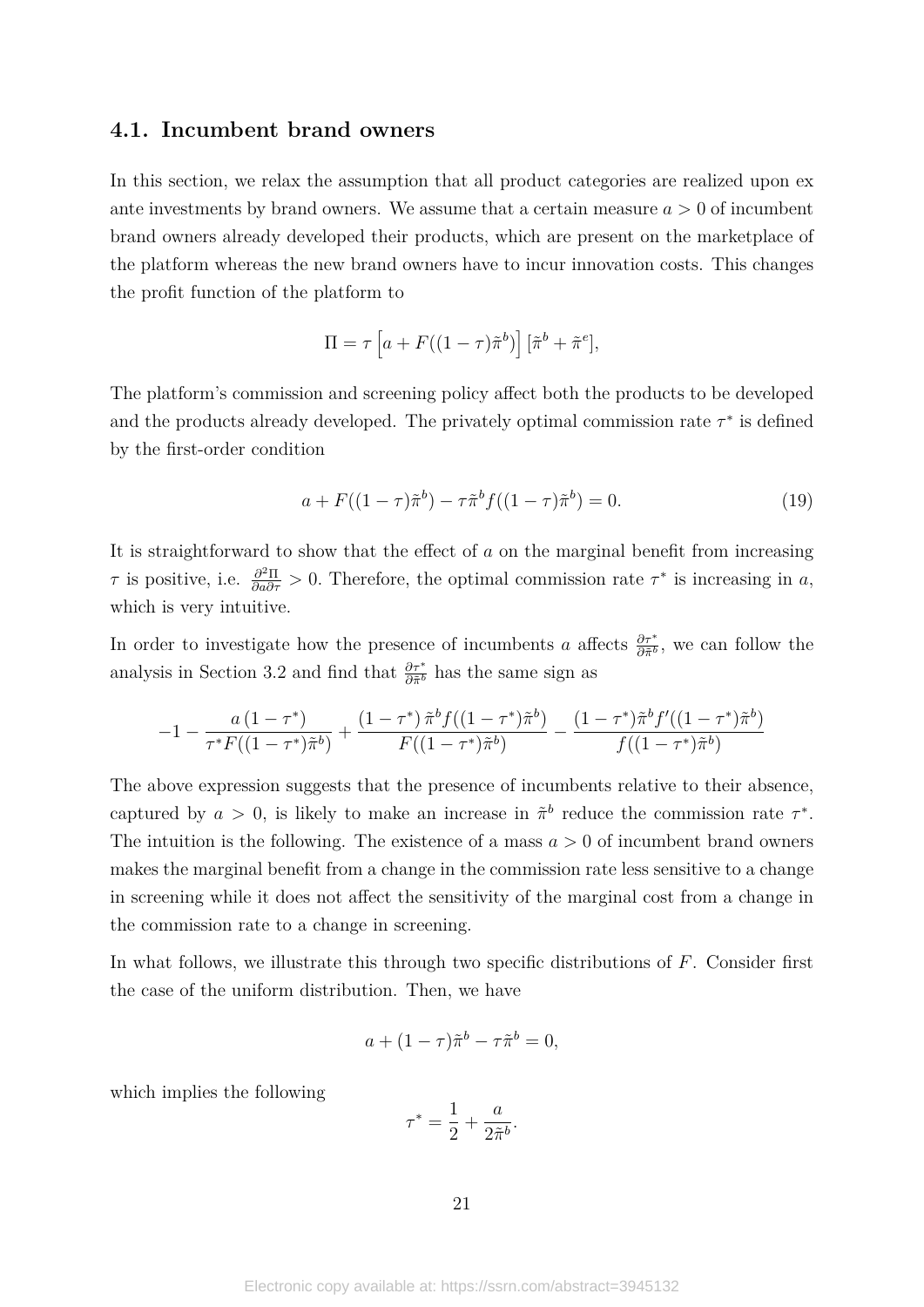Hence,  $\tau^*$  increases with *a* and decreases with  $\tilde{\pi}^b$ . Similar results are obtained in the case of constant elasticity, for which we have the following first-order condition

$$
a + F((1 - \tau)\tilde{\pi}^b) - \tau\tilde{\pi}^b f((1 - \tau)\tilde{\pi}^b)
$$
  
= 
$$
a + \left[1 - \frac{\varepsilon\tau^*}{(1 - \tau^*)}\right] F((1 - \tau)\tilde{\pi}^b) = 0.
$$

Thus, the optimal commission rate is as follows

$$
\frac{\tau^*}{(1-\tau^*)} = \frac{1}{\varepsilon} \left[ 1 + \frac{a}{F((1-\tau)\tilde{\pi}^b)} \right]
$$

As the L.H.S. strictly increases with  $\tau^*$ ,  $\tau^*$  increases with *a* and decreases with  $\varepsilon$  and  $\tilde{\pi}^b$ . The above results are particularly instructive for understanding how the presence of already developed products impacts the level of innovation by brand owners via the channel of the commission rate. In the baseline model, we have shown that a sufficient condition for innovation to increase is that the commission rate decreases with a higher screening intensity. In the presence of already developed products, a higher screening intensity unambiguously leads to a reduction in the commission rate charged by the platform in the case of the two distributions of *F* considered above. As a sufficient condition for an introduction of platform liability to raise innovation is that it reduces the commission rate, then the introduction of platform liability has a positive impact on the level of innovation by brand owners. Summarizing, we have:

**Proposition 6.** *Suppose there is a mass a >* 0 *of incumbent sellers who already joined the platform and assume that the distribution F*(*.*) *is either uniform or has a constant elasticity. Then, the introduction of platform liability leads to a reduction in the commission rate and thereby raises the amount of innovation by brand owners.*

### **4.2. Elastic buyer participation**

We consider two different scenarios of elastic buyer participation, depending on whether buyers incur per-category opportunity costs or incur an opportunity cost once for all categories.14

<sup>&</sup>lt;sup>14</sup>For instance, if buyers multihome on more than one online marketplace, they are likely to incur the opportunity cost each time they buy a product. By contrast, if buyers singlehome on one platform, they are likely to incur the opportunity cost once for all categories as the major cost is the cost of adopting the platform.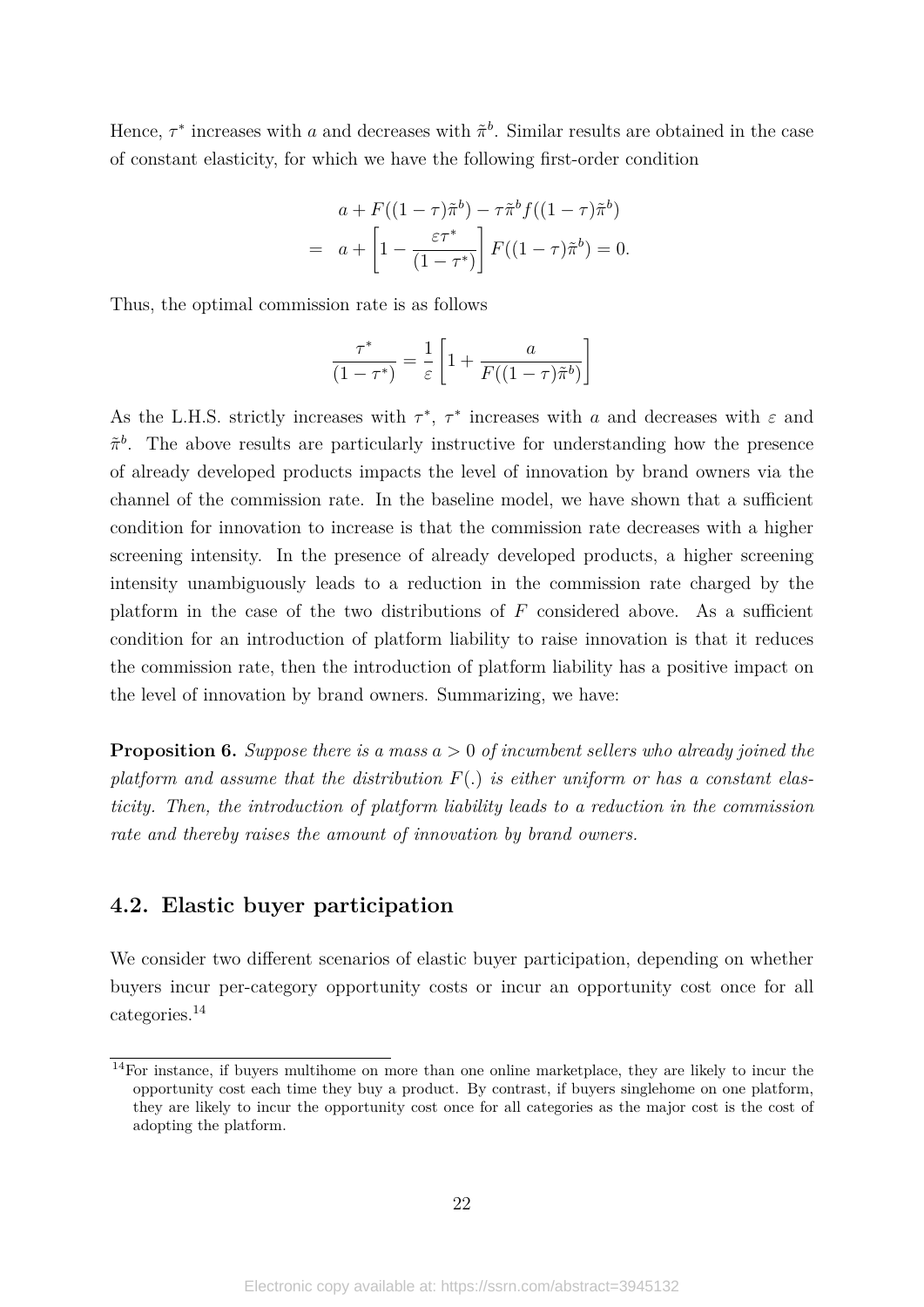#### **4.2.1. Opportunity cost per category**

Let us first consider a scenario in which each buyer incurs an opportunity cost for each category. Specifically, suppose that, for each product category, there is a unit mass of potential buyers who incurs an opportunity cost of joining the platform that is distributed according to a cdf  $H(.)$ , with density  $h(.)$ . We also suppose that buyers' valuations and their opportunity cost for joining the platform are independent.

Buyers know whether a given product is sold by the platform and know (or anticipate) the screening intensity before joining the platform. However, they discover whether the market is monopolistic or duopolistic only after joining the platform (i.e., after incurring the opportunity cost). All buyers have the same ex ante expected utility of joining the platform gross of opportunity cost, and this is given by  $u(\phi)$  defined previously in (11). This implies that the potential demand for a given product, i.e., the mass of the buyers buying the product through the platform, is

$$
D(\phi) \equiv H(u(\phi)).
$$

Note that, under the assumption that  $u^d > u^m$ ,  $D'(\phi) < 0$ . The expected profit of a brand owner (gross of the commission charged by the platform) is  $\hat{\pi}^b = D(\phi)\tilde{\pi}^b$  and the expected profit of an imitator is  $\hat{\pi}^e = D(\phi)\tilde{\pi}^e$ , where  $\tilde{\pi}^b$  and  $\tilde{\pi}^e$  are the brand owner's and the imitator's profits from a unit mass of buyers and are defined in (1) and (2).

The platform's profit is

$$
\Pi = \tau F((1-\tau)\hat{\pi}^b)[\hat{\pi}^b + \hat{\pi}^e] - \Omega(\phi).
$$

The only difference between the platform's profit function in this setting and its counterpart in the baseline model is that  $\tilde{\pi}^b$  and  $\tilde{\pi}^e$  are replaced with  $\hat{\pi}^b$  and  $\hat{\pi}^e$ , respectively.

Before proceeding with the analysis of the impact of a liability regime that induces a higher screening, we first establish the relationship between the screening intensity and the gross profit of brand owners. Specifically, we note the following

$$
\frac{\partial \hat{\pi}^b}{\partial \phi} = \underbrace{D'(\phi)\tilde{\pi}^b}_{(-)} + \underbrace{D(\phi)\frac{\partial \tilde{\pi}^b}{\partial \phi}}_{(+)}.
$$
\n(20)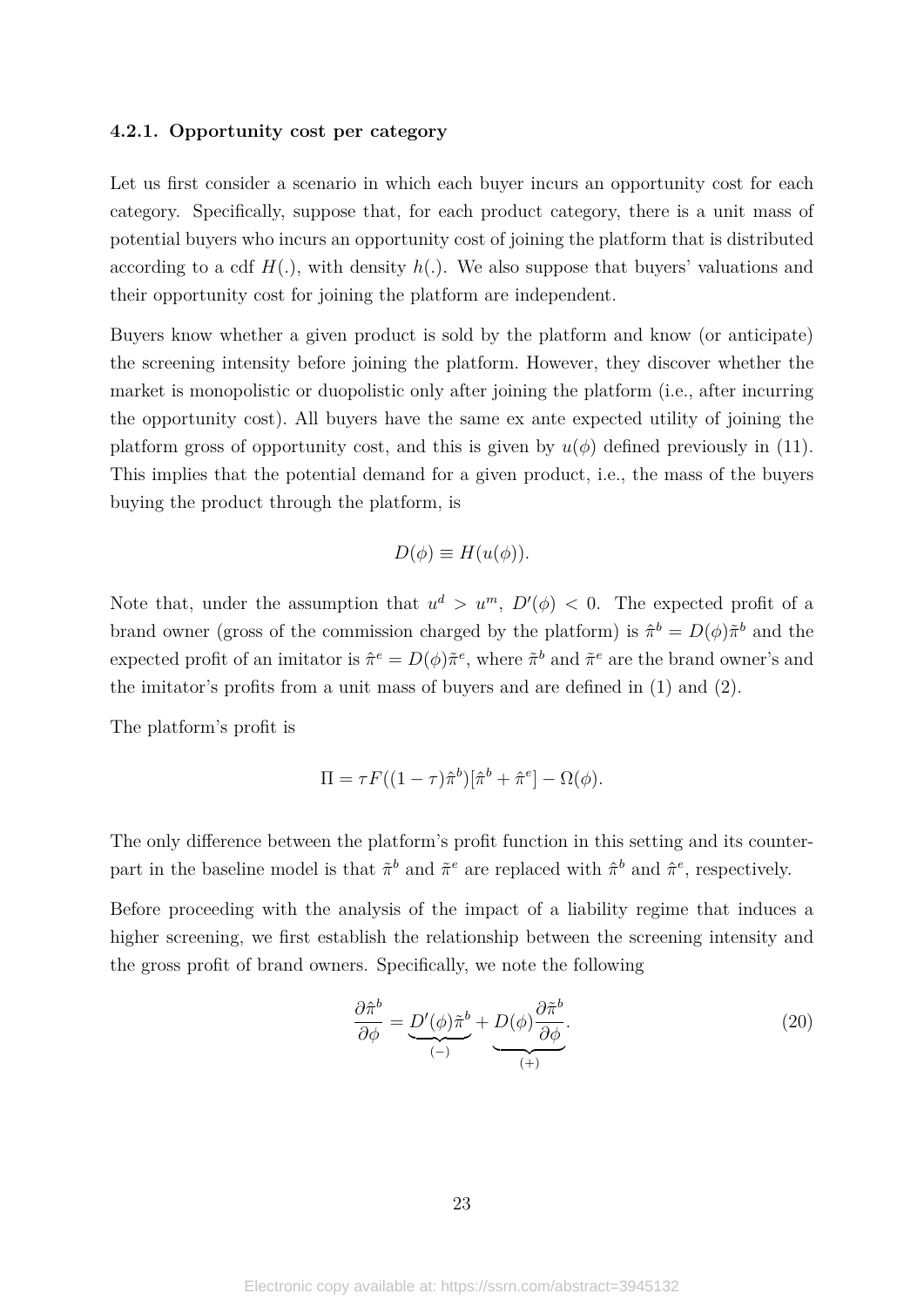There are two possible scenarios. If

$$
\left|\frac{D'(\phi)}{D(\phi)}\right| < \frac{\frac{\partial \tilde{\pi}^b}{\partial \phi}}{\tilde{\pi}^b},\tag{21}
$$

then  $\frac{\partial \tilde{\pi}^b}{\partial \phi} > 0$ . After multiplying both sides of (21) by  $\phi$ , we see that (21) holds whenever the elasticity of buyer participation with respect to screening is less than the elasticity of brand owners' expected profit per unit mass of consumers with respect to screening. On the contrary,  $\frac{\partial \tilde{\pi}^b}{\partial \phi}$  < 0 if (21) does not hold. Also note that the composite effect of a higher screening intensity on the commission rate is equal to (7). As in the baseline model (see Section 3.2),  $\frac{\partial \tau^*}{\partial \hat{\pi}^b}$  is positive if  $\varepsilon_F(y) - \varepsilon_f(y) > 1$  for any *y*, and is negative if  $\varepsilon_F(y) - \varepsilon_f(y) < 1$  for any *y*. Therefore, we have the following result.

**Lemma 1.** *Suppose that buyer participation is elastic such that for each given product category, each buyer who buys a product through the platform incurs an opportunity cost.*

- *(i) If*  $D'(\phi)$ *D*(*φ*)  $\left| \langle \frac{\partial \tilde{\pi}^b}{\partial \phi} \right|$  $\frac{\partial \phi}{\partial \tilde{r}^b}$ , the commission rate increases (decreases) with the screening inten*sity*  $if \varepsilon_F(y) - \varepsilon_f(y) > (<1$ .
- *(ii) If*  $D'(\phi)$ *D*(*φ*)  $\left| > \frac{\frac{\partial \tilde{\pi}^b}{\partial \phi}}{\tilde{\pi}^b} \right|$  $\frac{\partial \phi}{\partial t}$ , the commission rate increases (decreases) with the screening inten*sity if*  $\varepsilon_F(y) - \varepsilon_f(y) < (>)1$ .

As the case of inelastic buyer participation is a special case in which (21) holds, Lemma1(i) generalizes Proposition 2. By contrast Lemma 1(ii) shows that Proposition 2 is overturned when (21) does not hold. This shows that the elasticity of buyer participation plays a key role in determining the impact of platform of the commission rate and, thereby, on innovation and welfare.

Suppose that a liability rule induces the platform to increase its screening effort above *φ* ∗ . Innovation by brand owners is thus affected via three channels, i.e.,

$$
\frac{\partial F((1-\tau^*)\hat{\pi}^b)}{\partial \phi} = f((1-\tau^*)\hat{\pi}^b) \Big) \Big[ \underbrace{(1-\tau^*)D(\phi)\frac{\partial \tilde{\pi}^b}{\partial \phi}}_{\text{IP-protection effect (+)}} + \underbrace{(1-\tau^*)D'(\phi)\tilde{\pi}^b}_{\text{demand contraction effect (-)}} - \underbrace{\frac{\partial \tau^*}{\partial \phi}D(\phi)\tilde{\pi}^b}_{\text{margin effect (-/+)}} \Big]
$$
\n(22)

First, for a given commission rate and a given number of buyers on the platform, the liability rule leads to less competition. This direct (positive) effect of liability is the same IP-protection effect that we identified in the baseline setting. Second, for a given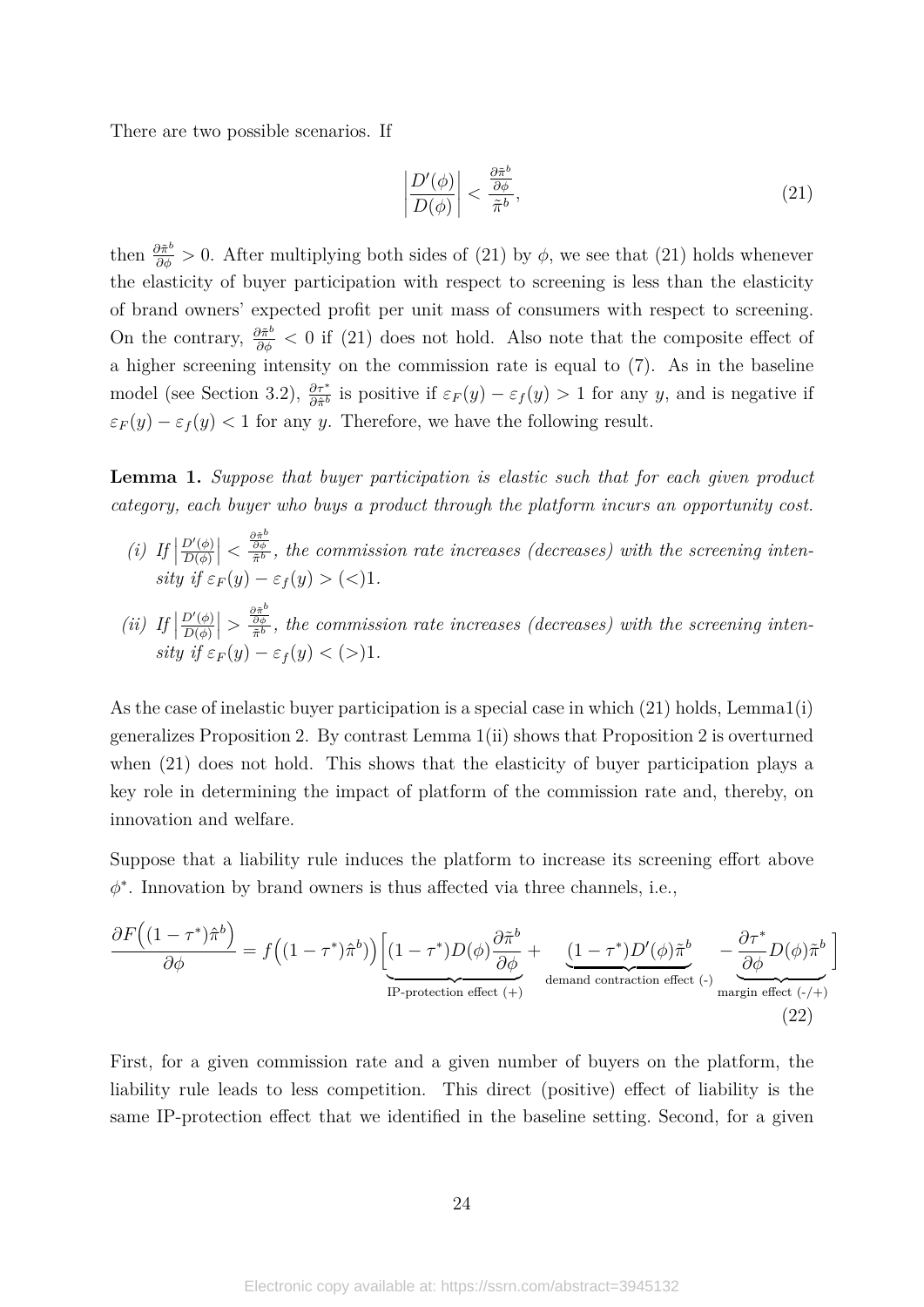commission rate, an increase in screening leads to less buyer participation on the platform. This new effect, which we refer to as the demand contraction effect, is negative. Third, an increase in screening affects the commission rate charged by the platforms, which has an impact on the brand owner's profit (and incentive to innovate). Our analysis shows that this effect can be either positive or negative (see Proposition 2).

A sufficient condition for platform liability to increase brand owners' innovation in the baseline model is that the introduction of platform liability reduces the commission rate. One can observe that this is no longer the case in (22) as the demand contraction effect now represents a countervailing force to the IP-protection effect and the margin effect. In fact, it is possible that brand owners' innovation decreases even if platform liability lowers the commission rate. Summarizing, we have:

**Proposition 7.** *Suppose that buyer participation is elastic such that for each given product category, each buyer who buys a product through the platform incurs an opportunity cost. Then, the introduction of platform liability can reduce brand owners' innovation even when platform liability lowers the commission rate.*

 $\Box$ 

*Proof.* See Appendix A.3

This result highlights that unintended negative effects of platform liability may emerge when buyers incur opportunity costs per category, even when the response of the platform is to lower the commission rate. In fact, as we formally show in Appendix A.3, if platform liability reduces brand owners' innovation, it is likely to reduce welfare. Specifically, the profit of the platform decreases because of the binding screening obligations; buyer surplus decreases because of a reduction in the number of product categories and a lower per-category surplus; the surplus of legitimate low-quality sellers decreases because of the demand contraction effect and a reduction in the number of product categories.

We now turn to the sufficient condition for a platform liability to be socially desirable and extend the previous condition which we provided in the baseline model (Proposition 5). For the sake of brevity, we briefly mention the main differences with respect to Proposition 5 while relegating the details to the Appendix. Let *N<sup>S</sup>* denote the number of brand owners and  $N_B$  the number of buyers per category (which is the same as the number of buyers on the platform because of symmetry if the pool of buyers is the same across all categories). We have

$$
N_S = F((1 - \tau)\tilde{\pi}^b N_B); \qquad N_B = H(u(\phi)) = D(\phi),
$$

with the number of buyers for each category decreasing in  $\phi$  because  $D'(\phi) < 0$ .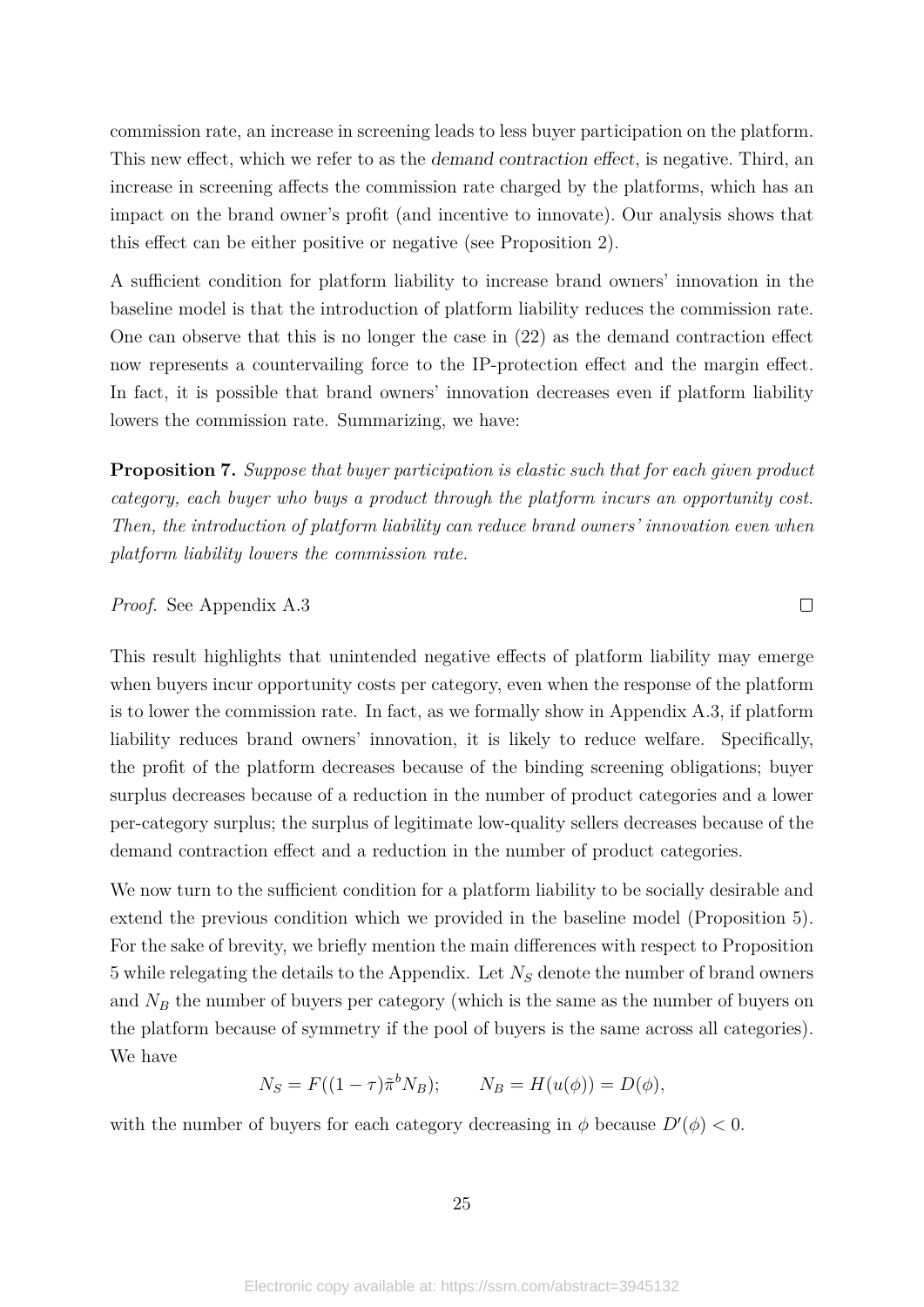After following the steps we used for the proof of Proposition 5, we find the following sufficient condition for platform liability to be socially desirable (in the neighborhood of the privately optimal screening intensity): (i)

$$
\left[\int_0^{u(\phi)} \left[u(\phi) - x\right] h(x) dx - (1 - \tau^*) N_B^* \tilde{\pi}^b\right] (1 - \tau^*) \tilde{\pi}^b \frac{\partial N_B^*}{\partial \phi} f((1 - \tau^*) \tilde{\pi}^b N_B^*)
$$
\n
$$
> (1 - \nu)(u^d - u^m) F((1 - \tau^*) \tilde{\pi}^b N_B^*)
$$
\n
$$
(23)
$$

(ii)  $\frac{\partial \tau}{\partial \phi}(\phi^*, \tau^*) \leq 0.$ 

Condition (23) generalizes the condition (18) we obtained in the baseline model to the case of elastic buyer participation with per-category opportunity cost but takes into account buyers' opportunity costs incurred for each category and the elastic buyer participation captured by  $\frac{\partial N_B^*}{\partial \phi}$  < 0, which is negative; each of the two factors makes this condition more stringent relative to the condition in the baseline model.

**Proposition 8.** *Suppose that buyer participation is elastic such that each buyer incurs an opportunity cost per category. A sufficient condition for platform liability to be socially desirable is that the commission rate does not increase and that* (23) *holds at equilibrium.*

 $\Box$ 

*Proof.* See Appendix A.4.

Note that condition (23) is more stringent than its counterpart in the baseline model, namely condition (18). This suggests that buyer elasticity resulting from the existence of per-category opportunity cost creates a force that tends to make platform liability less socially desirable. In the next section, we establish, however, that this finding does not carry over to a different type of buyer opportunity cost.

#### **4.2.2. Single opportunity cost per platform**

We now consider the second scenario in which each buyer incurs only one opportunity cost for all categories (or equivalently an opportunity cost per platform). Let *H*(*.*) denote the distribution of buyers' opportunity costs. We will generalize the sufficient condition for platform liability to be socially desirable obtained in the baseline model with a fixed number of buyers (i.e., Proposition 5). As elastic participation on both sides (i.e., brand owners and buyers) generate cross-group network effects from each side to the other,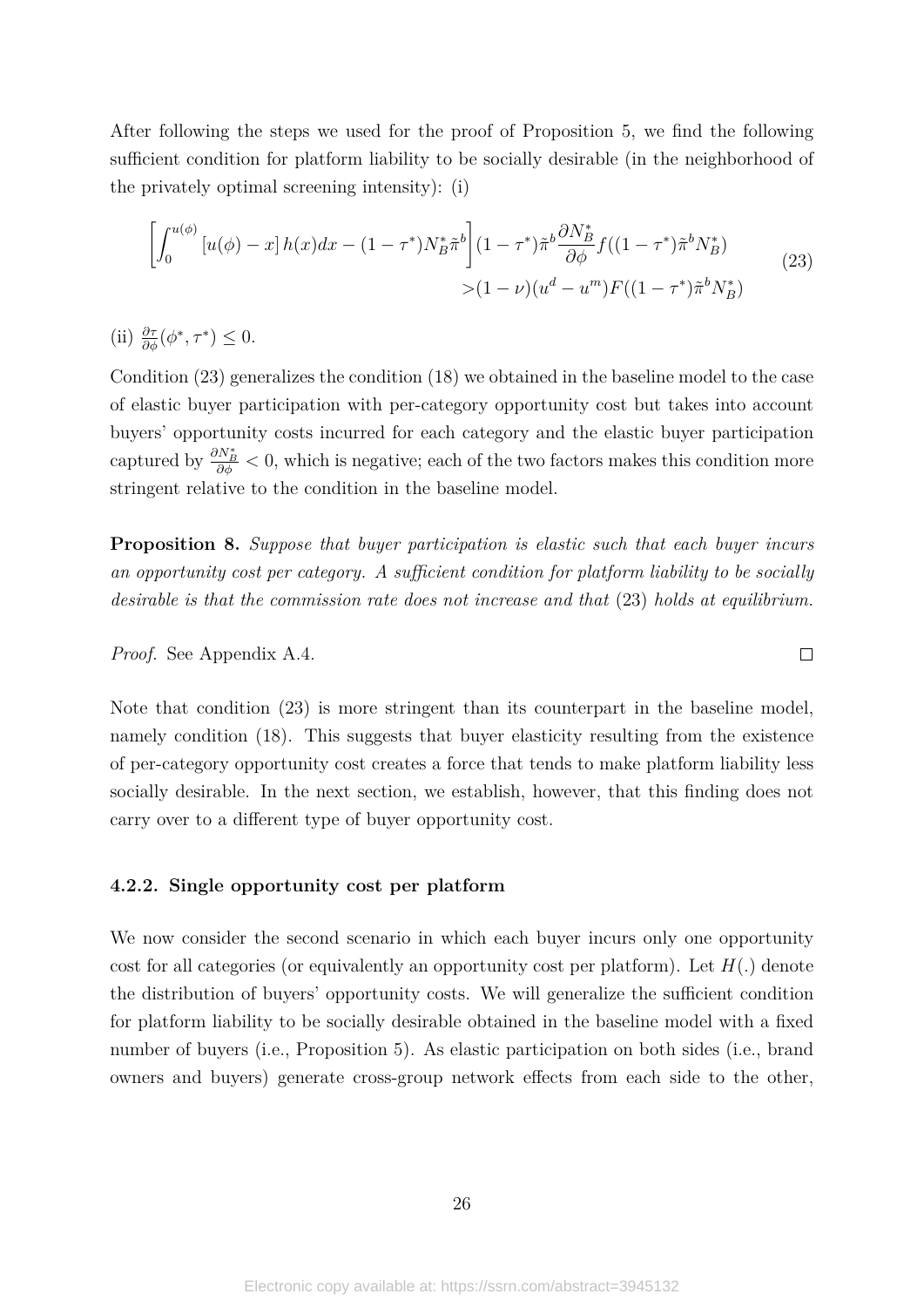determining the equilibrium number of buyers requires solving for a fixed point.<sup>15</sup> In order to facilitate solving for the fixed point, we assume a positive number  $a > 0$  of incumbent brand owners. Thus, the number of new brand owners and that of buyers are, respectively, given by

$$
N_S = F((1 - \tau)\tilde{\pi}^b N_B); \qquad N_B = H(u(\phi)(N_S + a)).
$$

Define *g*(*.*) as follows

$$
g(N_B; \phi, \tau) \equiv N_B - H(u(\phi) \left[ F((1-\tau) \tilde{\pi}^b N_B) + a \right]).
$$

When  $N_B = 0$ ,  $g(0) = -H(u(\phi)a) < 0$ . We have  $g(1) = 1 - H(u(\phi) \left[ F((1 - \tau)\tilde{\pi}^b) + a \right] >$ 0 as long as  $N_B < 1$ , which is more likely when *a* is small. Suppose that *g* is strictly increasing in  $N_B$  over the relevant range, that is,

$$
1 < h(.)u(\phi)f(.) (1 - \tau)\tilde{\pi}^b.
$$

Then,  $g(N_B; \phi, \tau)$  admits a unique interior solution denoted by  $N_B^e(\phi, \tau)$ . As we are interested in the sufficient condition for a platform liability to be socially desirable, we focus on the case in which a small increase in  $\phi$  around  $\phi^*$  raises  $U(\phi) \equiv u(\phi) \left[ F((1 - \tau) \tilde{\pi}^b N_B) + a \right],$ i.e., a buyer's total surplus. In other words, holding fixed the number of buyers, a higher screening intensity leads to an increase in buyers' total surplus because the gain from a larger number of product categories outweighs the loss from reduced per-category buyer surplus. Indeed, we assume:

**Assumption B (buyer surplus):** In the neighborhood of  $(N_B^*, \phi^*, \tau^*)$ , given  $N_B$ ,

$$
\frac{\partial U(\phi)}{\partial \phi} = (1 - \nu)
$$
  

$$
\left\{ \left( \pi^m - \pi^b \right) u(\phi) f((1 - \tau)\tilde{\pi}^b N_B)(1 - \tau)N_B - \left( u^d - u^m \right) \left[ F((1 - \tau)\tilde{\pi}^b N_B) + a \right] \right\} > 0.
$$

Under Assumption B,  $g(N_B; \phi, \tau)$  decreases in  $\phi$ . Hence, an increase in  $\phi$  raises the equilibrium number of buyers. Note that Assumption B is weaker than condition (18) which makes platform liability socially desirable in the baseline model. More precisely, if Assumption B is satisfied for  $N_B = 1$  and  $a = 0$ , then (18) is satisfied.

As in the baseline model, we assume  $\phi^* > 0$  (which implies  $\frac{\partial \Pi}{\partial \phi}(\phi^*, \tau^*) = 0$ ) and that the

<sup>15</sup>We consider here a simultaneous participation of new brand owners and buyers and solve for the fixed point in terms of buyer participation as then the condition which makes the number of buyers increase in  $\phi$  is comparable to the sufficient condition (18) in the baseline model.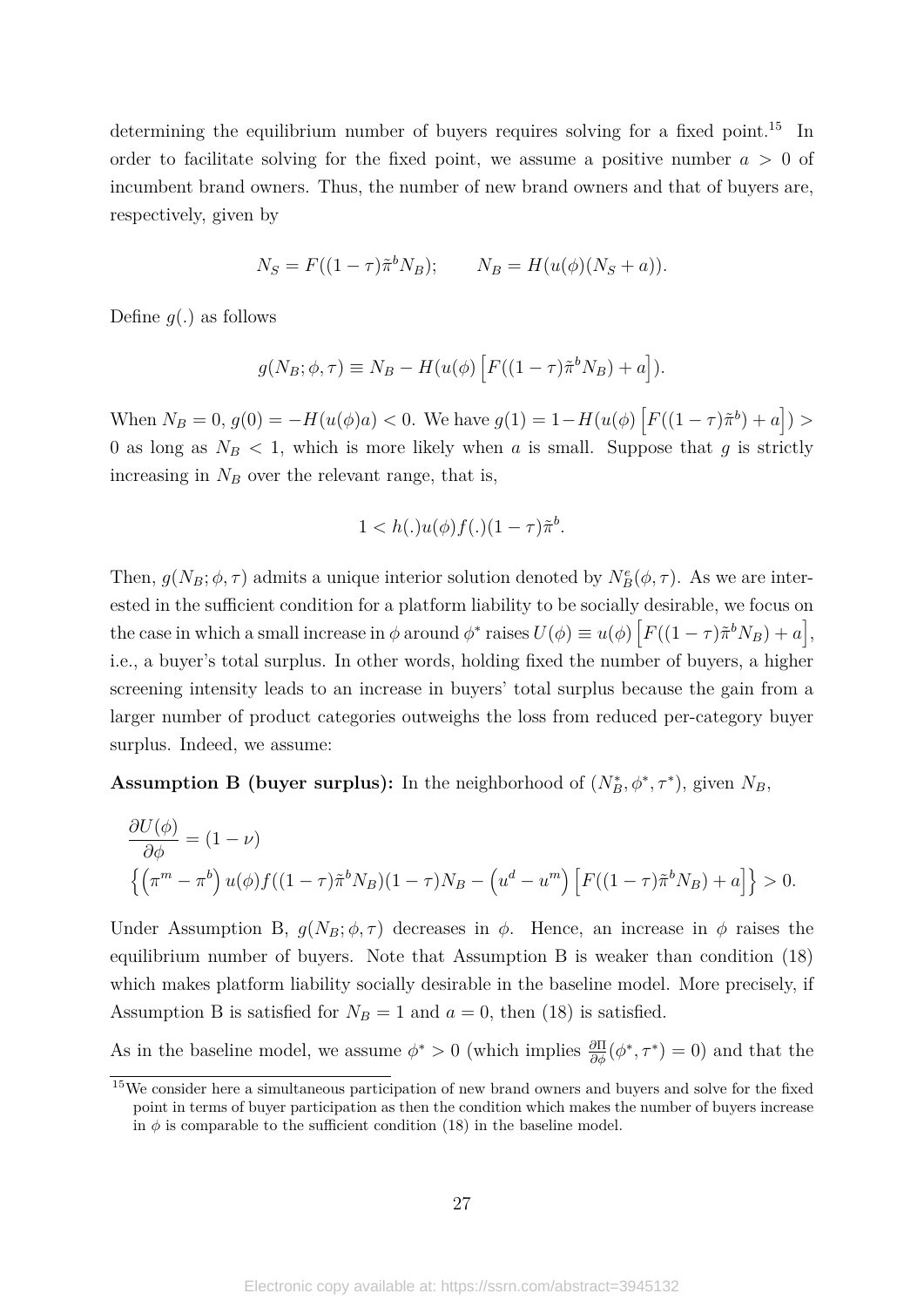gross private benefit is strictly positive at  $(\phi^*, \tau^*)$ . Then, after following the same steps as in the baseline model, we obtain the following sufficient condition for platform liability to increase social welfare (in the neighborhood of the privately optimal screening intensity): (i)

$$
\left[u(\phi^*) - (1 - \tau^*)N_B^* \tilde{\pi}^b\right](1 - \tau^*) \tilde{\pi}^b \frac{\partial N_B^*}{\partial \phi} f((1 - \tau^*) \tilde{\pi}^b N_B^*)\n> (1 - \nu)(u^d - u^m) \left(a + F((1 - \tau^*) \tilde{\pi}^b N_B^*)\right)
$$
\n(24)

(ii)  $\frac{\partial \tau}{\partial \phi}(\phi^*, \tau^*) \leq 0.$ 

We note that condition (ii) is the same kind of restriction required in the baseline model (Proposition 5.ii). In other words, the commission rate should not increase as a response to a higher screening intensity because  $\frac{\partial W}{\partial \tau}(\phi^*, \tau^*) < 0$  holds, as is shown in the formal proof in the Appendix. Condition (i) in (24) generalizes the sufficient condition we obtained in the baseline model (18) to the case of elastic buyer participation with per platform opportunity cost.16

**Proposition 9.** *Suppose that buyer participation is elastic such that each buyer incurs an opportunity cost per platform, and that Assumption B holds. A sufficient condition for platform liability to be socially desirable is that the commission rate does not increase and* (24) *holds at equilibrium.*

#### See Appendix A.5

Note that equation (24) is weaker than its counterpart in the baseline model (i.e. condition (18)) because  $\partial N_B^*/\partial \phi > 0$  under Assumption B. This suggests that buyer elasticity resulting from the existence of per-platform opportunity costs creates a force that tends to make platform liability more socially desirable.

A key message of this section is that depending on the source of buyers' elastic participation, i.e. the nature of buyers' opportunity costs, elastic buyer participation may create a force that either strengthens or weakens the social desirability of platform liability.

# **4.3. Elastic participation of imitators**

In this section, we relax the assumption that, absent screening, the market structure is duopolistic while maintaining the assumption of inelastic buyer participation. Namely,

<sup>&</sup>lt;sup>16</sup>Note that for a constant mass of buyers with  $N_B^* = 1$  and  $a = 0$ , this condition becomes the same as in the baseline model.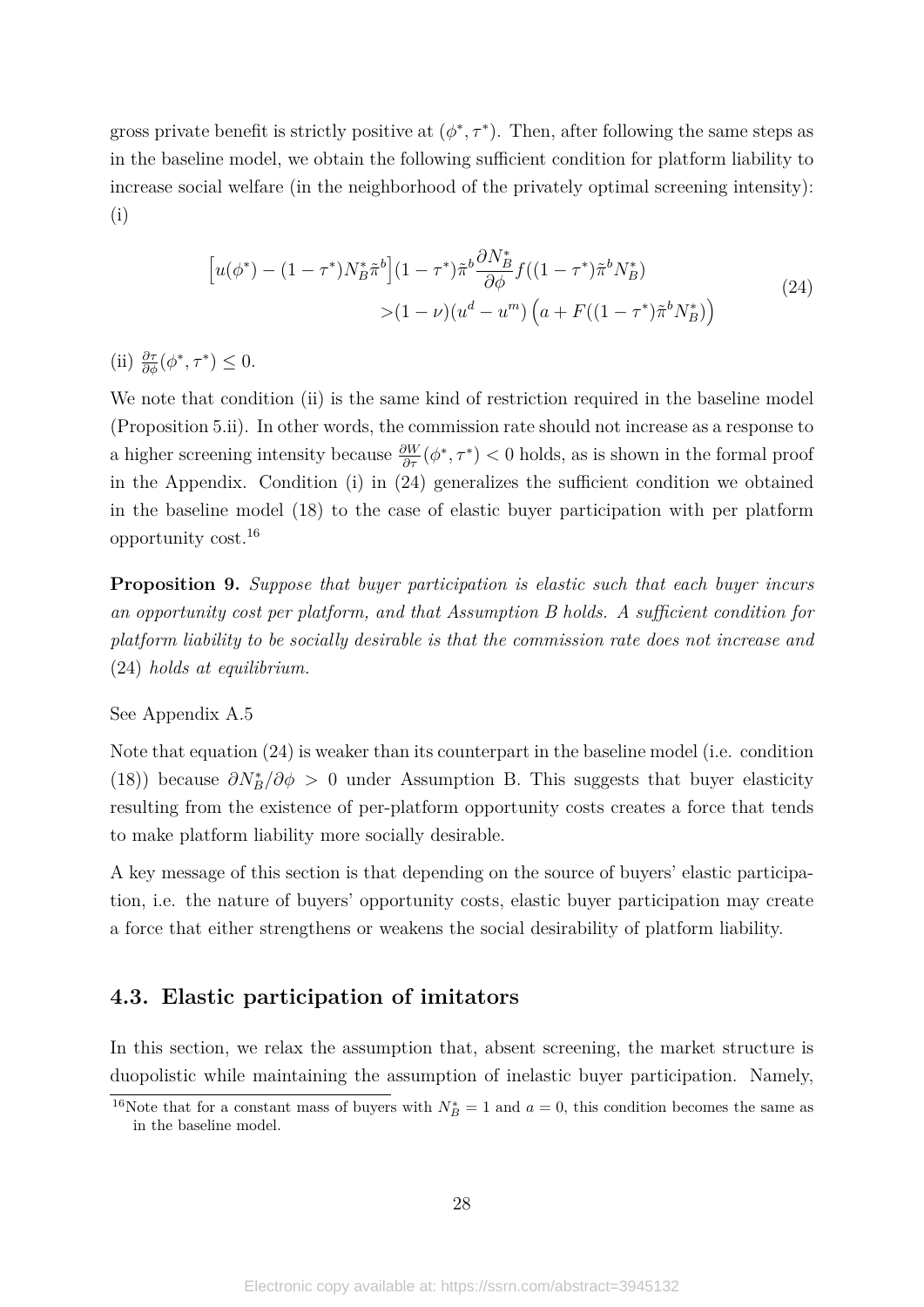we assume that imitators are distributed according to their imitation cost  $\tilde{\xi} \in [0, \overline{\xi}]$ , with cdf  $Z(\cdot)$  and pdf  $z(\cdot) > 0$ , the latter being continuously differentiable. After having developed an imitation, an imitator discovers that her product is a legitimate imitation with probability  $\nu \in (0,1)$  and a counterfeit with probability  $(1-\nu)$ , with  $\nu$  being *i.i.d.*.<sup>17</sup>

The number of imitators endogenously joining the platform, upon observing the number of product categories realized, is given by  $Z((1 - \tau)\tilde{\pi}^e)$ , where  $\tilde{\pi}^e \equiv ((1 - \nu)(1 - \phi) + \nu)\pi^e$ . Brand owners make their innovation decisions anticipating imitators' entry decisions. Their expected profit depends on the probability of facing competition from imitators,  $[1 - (1 - \nu)\phi] Z((1 - \tau)\tilde{\pi}^e)$ . Thus, the expected gross profit of a brand owner is given by

$$
\pi^{b} [1 - (1 - \nu)\phi] Z((1 - \tau)\tilde{\pi}^{e}) + \pi^{m} [1 - [1 - (1 - \nu)\phi] Z((1 - \tau)\tilde{\pi}^{e})]
$$
  
= 
$$
\pi^{m} - Z(\cdot)(\pi^{m} - \pi^{b})(1 - (1 - \nu)\phi) \equiv \tilde{\pi}^{b}.
$$
 (25)

The number of brand owners is  $F((1 - \tau)\tilde{\pi}^b)$ . From simple comparative statics, we have:

**Lemma 2.** *Suppose that imitators' participation is elastic. Given a screening intensity, under some conditions, a lower commission rate can reduce brand owners' innovation.*

Differently from the baseline model, a lower (higher) commission rate can lead to a lower (higher) participation of brand owners. While the result might seem counter-intuitive at first, it results from the effect that a change in the commission rate has on the participation level of imitators and thereby on the participation level of brand owners. To see how, consider the following

$$
\frac{\partial}{\partial \tau} F((1-\tau)\tilde{\pi}^b) = f((1-\tau)\tilde{\pi}^b) \left(-\tilde{\pi}^b + (1-\tau)\frac{\partial \tilde{\pi}^b}{\partial \tau}\right).
$$

On the one hand, as in the baseline model, a higher (lower) commission rate reduces (raises) the brand owners' margins, thus lowering (increasing) their incentive to develop an innovative product. On the other hand, a higher (lower) commission rate deters (encourages) entry of imitators as  $Z(\cdot)$  decreases in  $\tau$ . Thus, there is another channel through which brand owners' innovation can be adversely affected.

These results are instructive for discussing the relationship between the commission rate and the screening intensity. Let  $\tau^*$  be the equilibrium commission rate that maximizes the profit of the platform and we focus on the effect of a higher screening intensity on the

<sup>&</sup>lt;sup>17</sup>Note that the above assumption implies independence between developing a counterfeit and the cost of developing an imitation.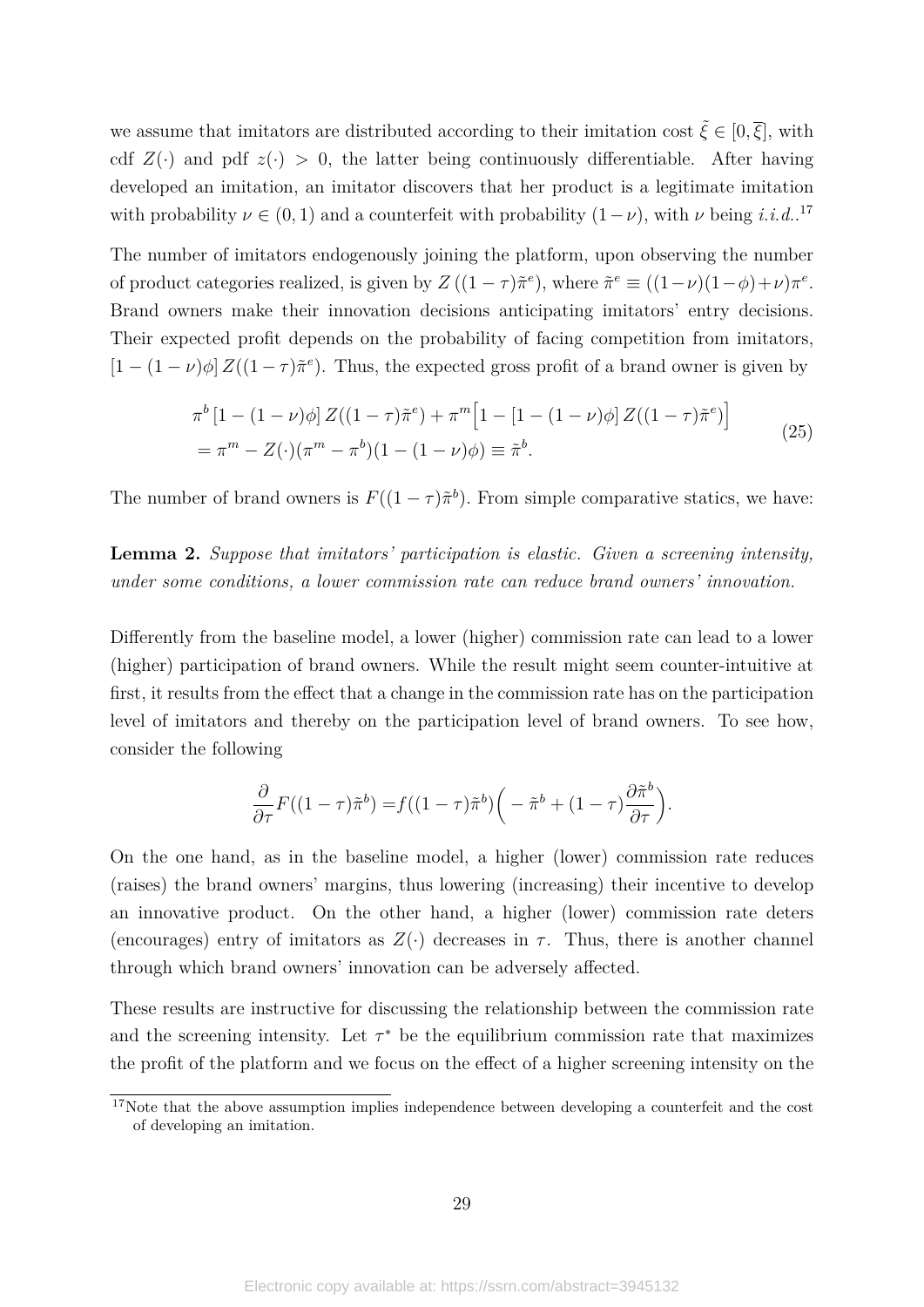the amount of innovation. Relegating the formal proof to the Appendix A.6, after totally differentiating the level of participation of brand owners at equilibrium *τ* <sup>∗</sup> with respect to  $\phi$ , we find that the sign of  $\frac{dF(\cdot)}{d\phi}$  is the same as

$$
-\tilde{\pi}^b \frac{d\tau^*}{d\phi} + (1 - \tau^*)(\pi^m - \pi^b) \left( \underbrace{-\frac{dZ((1 - \tau^*)\tilde{\pi}^e)}{d\phi}(1 - (1 - \nu)\phi)}_{\text{deterrence effect}(+/-)} + \underbrace{Z((1 - \tau^*)\tilde{\pi}^e)(1 - \nu)}_{\text{IP-protection effect}(+)} \right),
$$
\n
$$
(26)
$$

where the *deterrence effect* is positive (negative) if a higher screening intensity reduces (increases) the probability of entry of imitators. The sign of the deterrence effect depends on the following two forces: a direct effect of screening, which is negative; and an indirect effect via the change in the commission rate, which can be either positive or negative. Specifically,

$$
\frac{dZ((1-\tau^*)\tilde{\pi}^e)}{d\phi} = z((1-\tau^*)\tilde{\pi}^e) \left((1-\tau^*)\frac{d\tilde{\pi}^e}{d\phi} - \tilde{\pi}^e \frac{d\tau^*}{d\phi}\right) \tag{27}
$$

When the commission rate increases with screening,  $\frac{d\tau^*}{d\phi} > 0$ , the level of participation of imitators in a given category decreases. On the contrary, when the commission rate decreases with screening,  $\frac{d\tau^*}{d\phi} < 0$ , this higher profit margin should be weighed against the direct negative impact of more screening. Thus, imitators' participation increases if

$$
(1 - \tau^*)\frac{d\tilde{\pi}^e}{d\phi} - \tilde{\pi}^e \frac{d\tau^*}{d\phi} > 0 \Longleftrightarrow \left| \frac{\frac{d\tau^*}{d\phi}}{(1 - \tau^*)} \right| > \left| \frac{\frac{d\tilde{\pi}^e}{d\phi}}{\tilde{\pi}^e} \right| \tag{28}
$$

In other words, the number of imitators joining each product category increases with a higher screening intensity if the commission rate decreases and the semi-elasticity of the imitators' margin with respect to screening is larger than the semi-elasticity of their expected gross profit with respect to screening.

One can easily observe that if the commission rate decreases with more screening, then a sufficient condition for innovation to increase is that the participation of imitators decreases. Differently, when the commission rate increases, brand owners benefit from the IP-protection effect and lower participation by imitators but these benefits should be weighed against the cost of reduced profit margins. If the reduction in the profit margin is limited, brand owners' innovation increases. Summarizing, we have:

**Proposition 10.** *Suppose that imitators' participation is elastic.*

30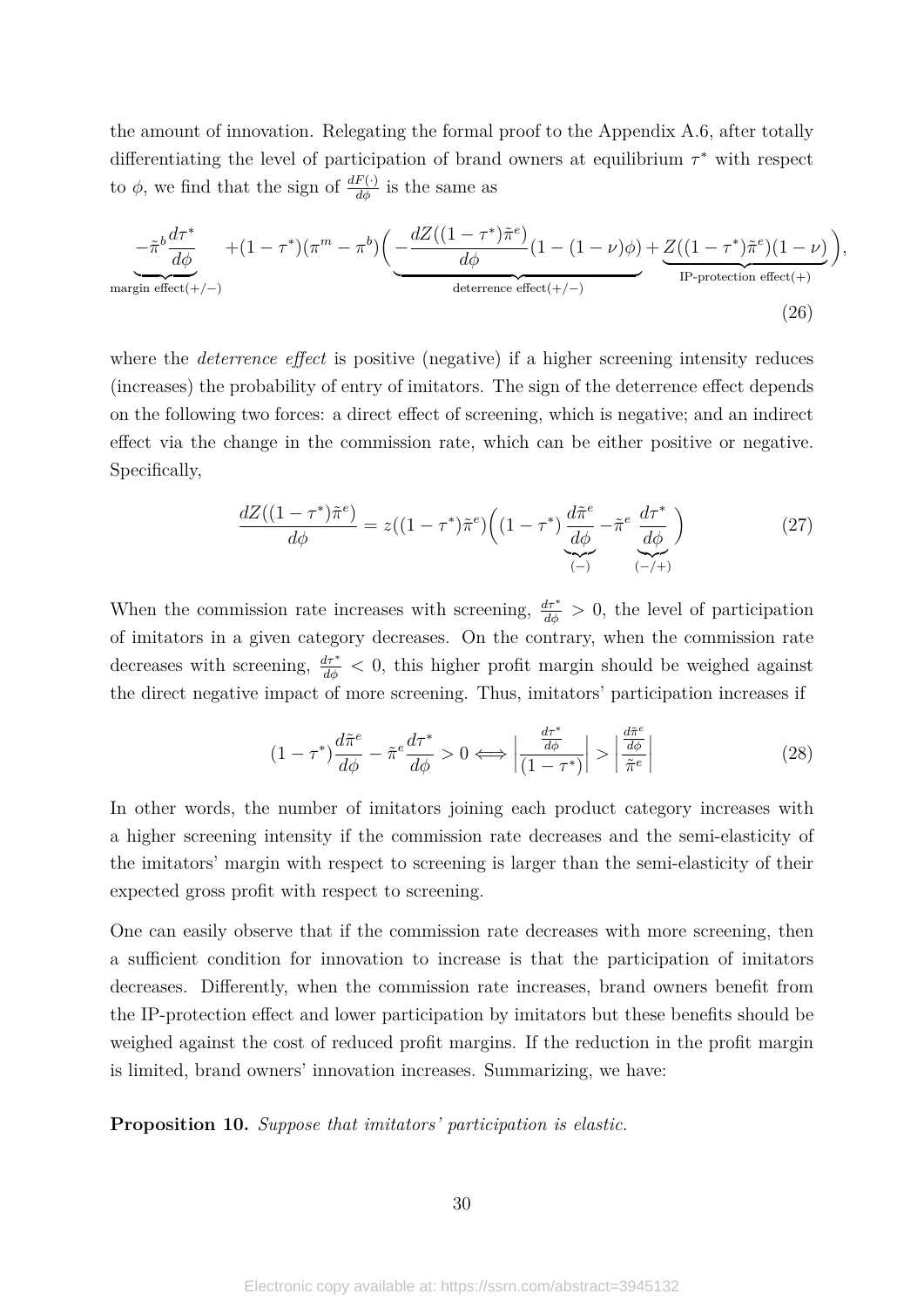- *(i) If platform liability leads to a lower commission rate, a sufficient condition for brand owners' innovation to increase is that* (28) *does not hold at equilibrium.*
- *(ii) If platform liability leads to a higher commission rate, brand owners' innovation increases if the increase in the commission rate induced by a higher screening intensity is not sufficiently large.*
- *(iii) In all other cases, a liability regime that yields a higher screening intensity reduces brand owners' innovation.*

This result identifies another channel through which a higher screening intensity can ultimately backfire, reducing brand owners' incentive to innovate, even if the commission rate decreases. Regarding the effect of increased screening on legitimate imitators' surplus, it is immediate that two opposite forces are present. If a higher screening intensity ultimately leads to an increase in innovation by brand owners, legitimate sellers benefit from the positive effect on the extensive margins. However, a higher screening intensity lowers imitators' incentives to develop an imitation. Depending on the prevailing effect, legitimate sellers might benefit or suffer from a higher screening intensity. The formal analysis is relegated to Appendix A.6.

### **4.4. Lack of commitment power**

A critical assumption in our analysis is that the platform can commit to its screening policy. However, it may not necessarily be the case in reality. If it lacks commitment power, it will choose the screening policy to maximize its profit after innovation decisions of brand owners, who rationally anticipate the screening policy to be optimally chosen ex post. Suppose that the platform cannot commit to its screening policy while it can commit to an ad valorem commission rate. Given  $\tau$ , let  $n > 0$  be the number of brand owners who innovated and hence participate in the platform. In this case, absent liability, the platform maximizes the following profit

$$
\tau n \left( \tilde{\pi}^b + \tilde{\pi}^e \right) - \Omega(\phi).
$$

The first-order condition with respect to  $\phi$  is given by

$$
\tau n \frac{\partial (\tilde{\pi}^b + \tilde{\pi}^e)}{\partial \phi} = \Omega'(\phi),
$$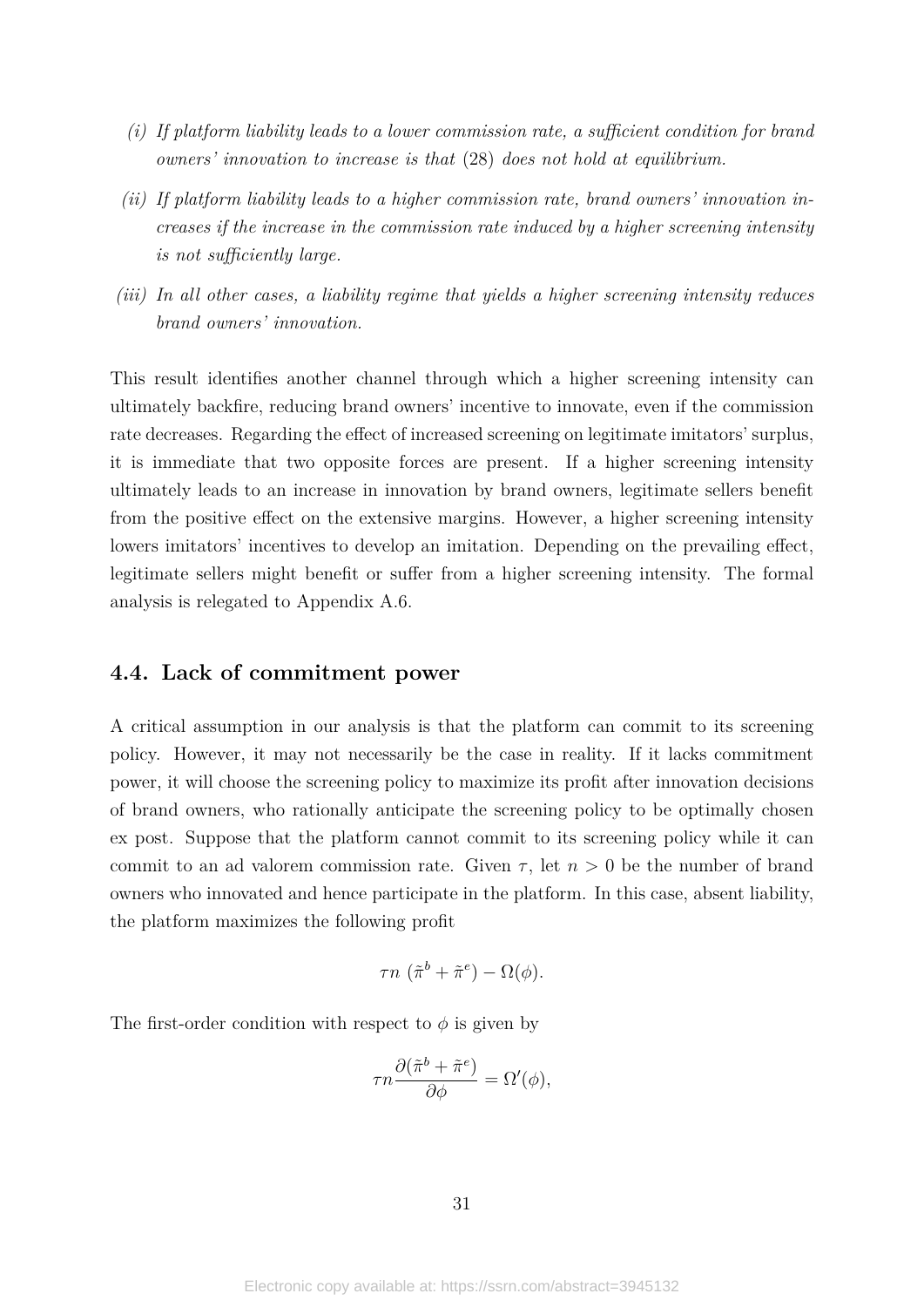with  $\frac{\partial (\tilde{\pi}^b + \tilde{\pi}^e)}{\partial \phi} = (1 - \nu)(\pi^m - \pi^b - \pi^e) \leq 0$ . It is straightforward that the platform will choose  $\phi = 0$  if  $\pi^m < \pi^b + \pi^e$ . Even if  $\pi^m > \pi^b + \pi^e$  holds, it does not internalize the benefit that a higher screening can generate by increasing the amount of innovation and hence tends to choose a lower level of screening than in the baseline model with commitment.

Suppose now liability is introduced such that it forces the platform to achieve a screening intensity greater or equal to  $\phi$  (the minimum imposed by the liability regime) in order to benefit from liability exemption. Let us focus on the case in which  $\pi^m < \pi^b + \pi^e$ holds such that the platform chooses zero screening in the no liability benchmark. In this case, the platform may want to commit to a positive screening intensity (see Proposition 1). Then, a liability regime that imposes a positive level of screening can increase the platform's profit. For instance, if  $\phi^W = \phi^*$  where  $\phi^*$  is the screening policy that would be chosen by the platform under commitment power, then the platform liability restores the commitment power of the platform and raises its profit. The same reasoning carries out to the case in which  $\pi^m > \pi^b + \pi^e$  holds as long as the lack of commitment power induces the platform to choose a screening level smaller than  $\phi^*$ , which is likely as it does not internalize the impact of screening on innovation. Summarizing, we have:

**Proposition 11.** *Suppose that the platform cannot commit to a screening policy. The introduction of a liability regime that induces a higher screening intensity may be beneficial to the platform.*

# **4.5. Imperfect Screening Technology**

We below show that our results continue to be valid in the presence of an imperfect screening technology that leads to type-I and type-II errors. Suppose that the platform technology leads to an imperfect detection of IP-infringing products. Let  $\alpha \in [0,1]$  denote the probability of making type-I errors and  $\beta \in [0,1]$  denote the probability of making type-II errors: an IP-infringing product is delisted with probability  $(1 - \alpha)$  and remains listed with probability  $\alpha$  whereas a legitimate imitation is instead delisted with probability *β* and is listed with the remaining probability  $(1 - β)$ .

Thus, conditional on screening being applied to a product category, the brand owner faces competition from a lower-quality product with the following probability  $\nu(1 - \beta) + (1 \nu$ ) $\alpha \equiv \rho$ . Therefore, for a given screening intensity  $\phi$ , a brand owner's expected profit, gross of the commission paid to the platform and the fixed innovation cost, is given by:

$$
\tilde{\pi}^b \equiv (1 - \rho)\phi\pi^m + [1 - (1 - \rho)\phi]\pi^b;
$$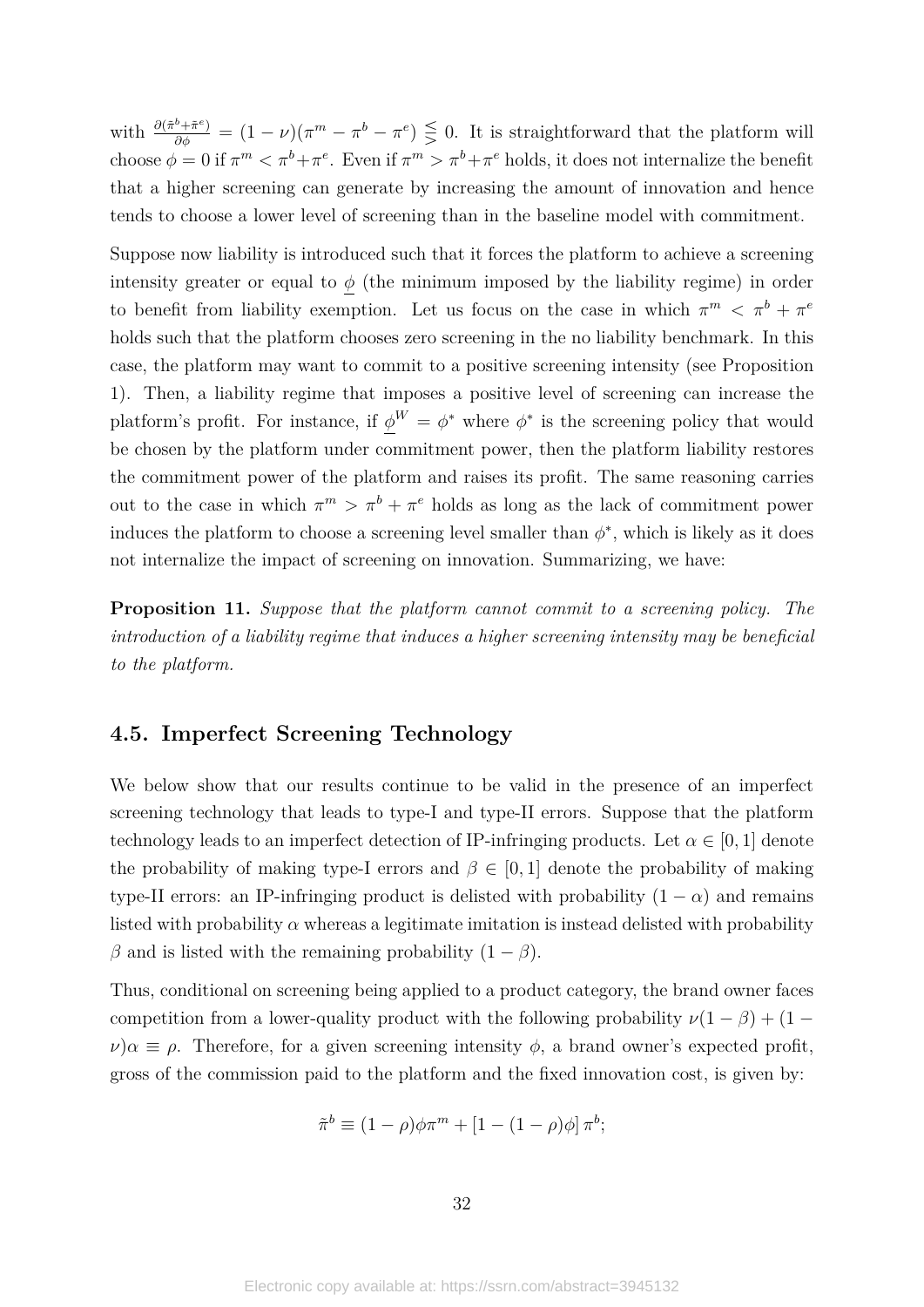the expected total per-category profit of the imitators is given by

$$
\tilde{\pi}^e \equiv [1 - (1 - \rho)\phi] \pi^e;
$$

The platform's expected profit is as in (3) and the welfare as in (13) where  $\tilde{w} \equiv (1 (\rho)\phi w^m + [1 - (1 - \rho)\phi]w^d$ .

Therefore all the previous analysis remains valid as long as we replace *ν* with *ρ* because what matters for the platform's private incentive and the innovation incentive of brand owners is only the probability of having a monopolistic or a duopolistic market structure.

For simplicity, suppose now that the prediction accuracy is such that type-I and type-II errors occur with the same probability equal to  $\eta < 1/2$ . Then, conditional on screening being applied to a product category, the brand owner faces competition from a lowerquality product with probability  $\nu(1 - \eta) + (1 - \nu)\eta \equiv \rho$ , which decreases (respectively, increases) in  $\eta$  if  $\nu > 1/2$  (respectively,  $\nu < 1/2$ ). Then, increasing prediction error  $\eta$  will have the following effects. If  $\nu > \frac{1}{2}$ , a higher probability of making errors makes brand owners face less competition ex post in a given product category. Thus, all other things being equal, a larger prediction error makes them better off compared to the case in which there is a perfect screening technology. Indeed, there are conditions under which poorer screening technology can induce more innovation by brand owners. Otherwise, if  $\nu < \frac{1}{2}$ , competitive pressure on brand owners becomes stronger the larger the prediction error.

# **5. Concluding remarks and implications**

Our paper is motivated by the growing concern about the diffusion of illicit products in online markets and the mounting demands that platforms should take more responsibility in limiting (or hindering) misconduct by third parties. For example, major brand owners supported the introduction of a more stringent liability of online intermediaries in the US (i.e., the INFORM Consumers Act).18 We analyze the intended and unintended effects of a liability regime that increases online intermediaries' screening efforts. To the best of our knowledge, our paper offers the first formal analysis of the effects of imposing liability on e-commerce platforms on their commission rate, innovation by brand owner and welfare.

We show that, in the absence of liability, the platform's incentives to screen out IP infringers depend on its preferences about the ex post market structure in each given cate-

<sup>18</sup>See e.g., https://www.toyassociation.org/PressRoom2/News/2021-news/toy-assoc-applauds-introlegislation-to-protect-consumers-from-counterfeits-online.aspx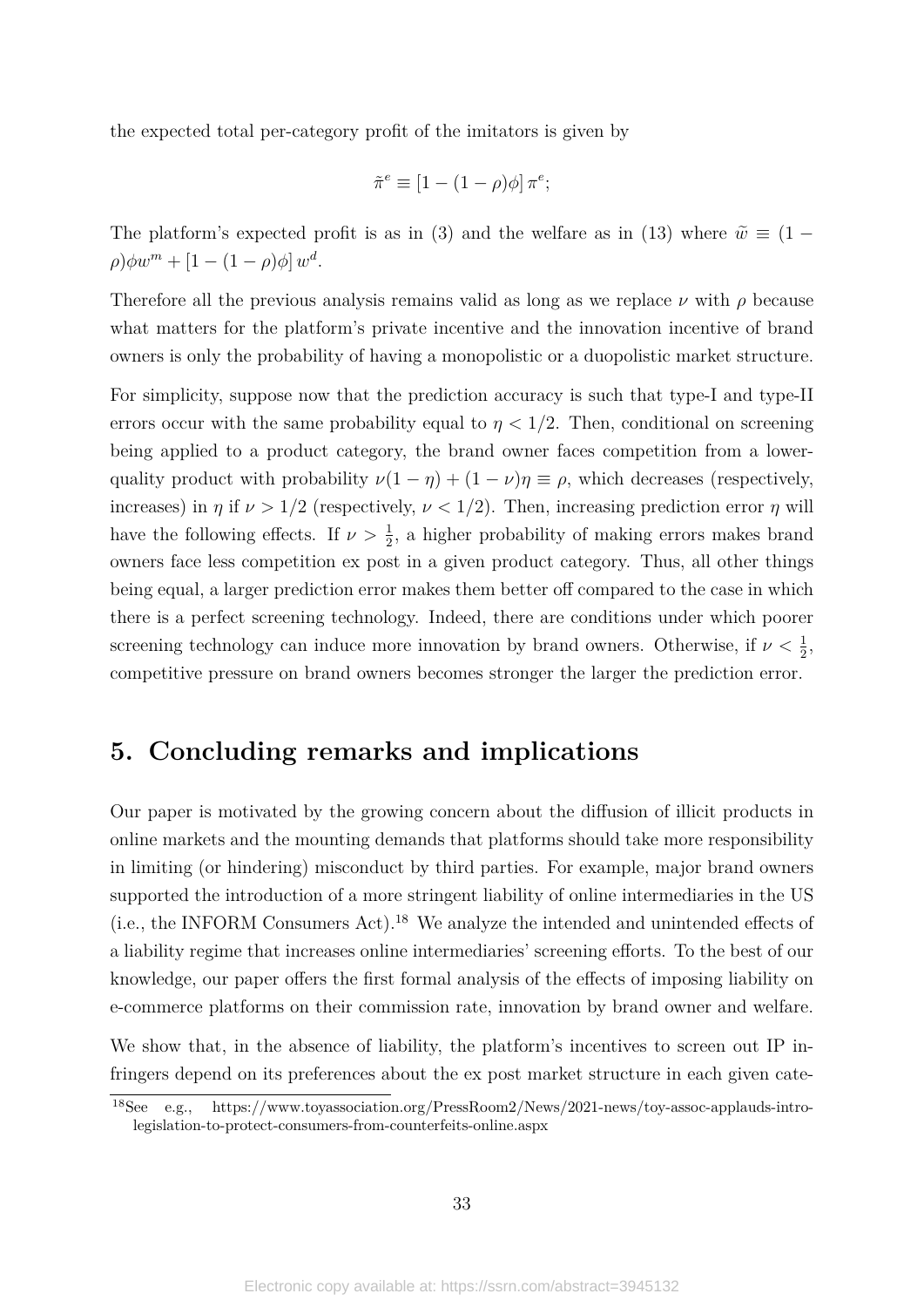gory, and that there is a scenario in which it prefers not to engage in any screening activity. When a liability rule is introduced to induce the platform to raise its screening intensity, there are direct and indirect effects. Our analysis of these effects shows that a necessary condition for platform liability to be socially desirable is that it increases incentives for brand owners to develop new products. For this to occur, the platform should not respond to the introduction of liability with a sufficiently large increase in the commission rate. Interestingly, there is a case in which platform liability harms those sellers that it intends to protect from IP infringers in the first place. This happens when the increase in the commission rate offsets brand owners' benefits from facing less intense competition due to delisting of IP-infringing sellers.

Our paper shows that policymakers should pay close attention to the impact of platform liability on key (unregulated) strategic variables of platforms as the unintended effects of platform liability substantially affect its social desirability. More specifically, our analysis generates the following policy implications. First, policymakers should be aware that platform liability may lead to either an increase or a decrease in the commission charged by a platform, which contrasts with the intuition that platform liability is likely to lead to an increase in the commission (because of an increase in marginal screening costs). This is policy-relevant because platform liability is more (less) likely to be socially desirable if it leads to a lower (higher) commission rate. Related to this, platform liability may even end up harming those economic agents that it is meant to protect, i.e. brand owners, if it leads to a large increase in the commission rate. In this case, imposing (or strengthening) liability is detrimental to social welfare. Second, policymakers should be less (more) worried about the potentially adverse impact of platform liability on social welfare if the ratio of new innovative products over old/mature products which are sold on the platform is smaller (larger). Third, the impact of platform liability on innovation and social welfare is affected by the elasticity of buyer participation with respect to screening. Interestingly, a higher elasticity of buyer participation can make platform liability either more or less socially desirable, depending on the source of buyer participation elasticity, that is, the nature of the opportunity costs that generate that elasticity. Specifically, our analysis suggests that per-category opportunity costs create a force that tends to make platform liability less likely to be socially desirable, while per-platform opportunity costs create a force that tend to make platform liability more likely to be socially desirable.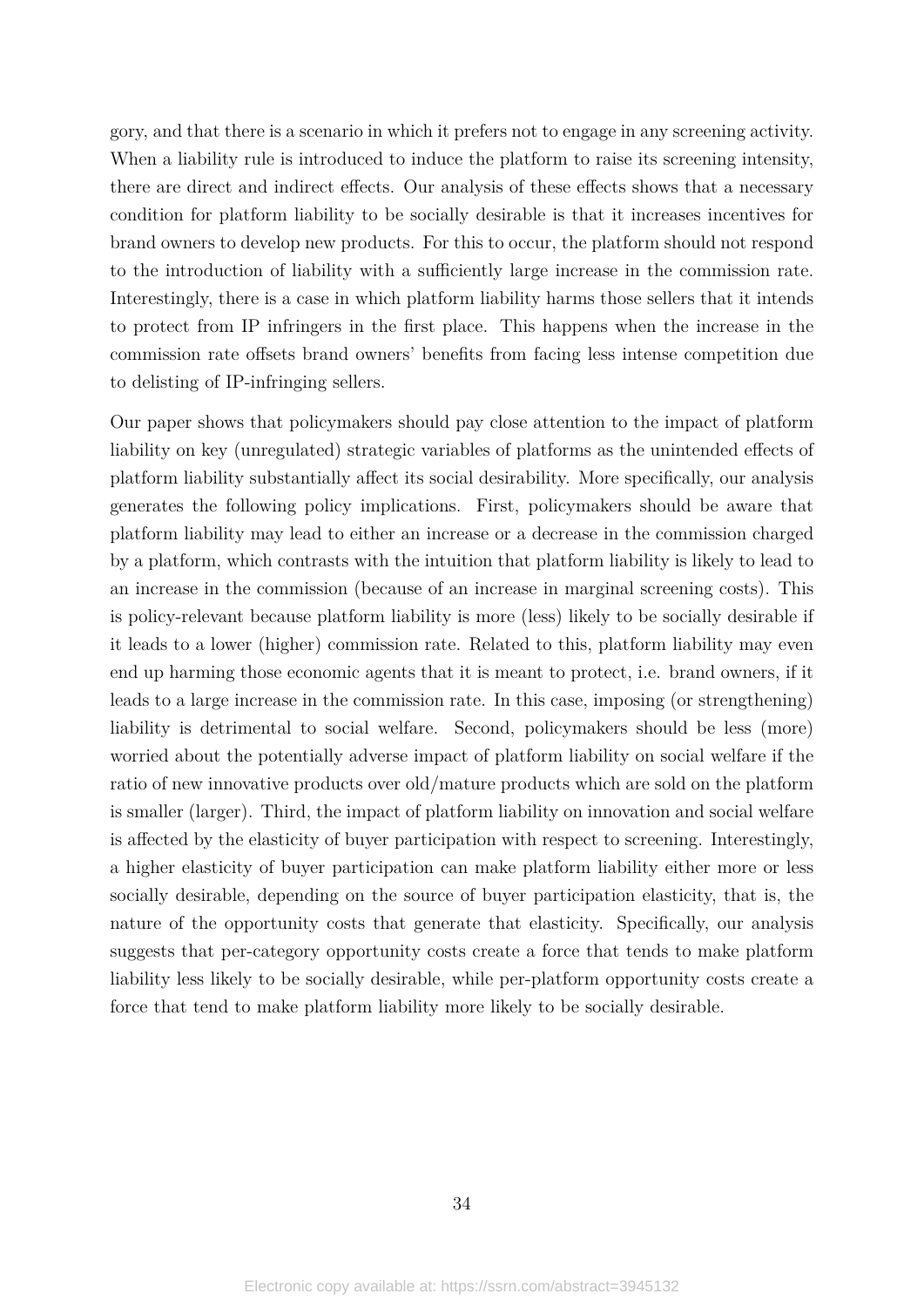# **References**

Amazon (2021). Amazon brand protection report. [Last accessed September 29, 2021].

- Belleflamme, P. and Peitz, M. (2010). Platform competition and seller investment incentives. *European Economic Review*, 54(8):1059–1076.
- Buiten, M. C., de Streel, A., and Peitz, M. (2020). Rethinking liability rules for online hosting platforms. *International Journal of Law and Information Technology*, 28(2):139–166.
- Caillaud, B. and Jullien, B. (2003). Chicken & egg: Competition among intermediation service providers. *The RAND Journal of Economics*, 34(2):309–328.
- Casner, B. (2020). Seller curation in platforms. *International Journal of Industrial Organization*, 72:102659.
- Choi, J. P. and Jeon, D.-S. (2020). Two-sided platform and biases in technology adoption. *TSE Working Paper*.
- Daughety, A. F. and Reinganum, J. F. (1995). Product safety: liability, r&d, and signaling. *American Economic Review*, 85(5):1187–1206.
- Daughety, A. F. and Reinganum, J. F. (1997). Everybody out of the pool: Products liability, punitive damages, and competition. *The Journal of Law, Economics, and Organization*, 13(2):410–432.
- Daughety, A. F. and Reinganum, J. F. (2006). Markets, torts, and social inefficiency. *The RAND Journal of Economics*, 37(2):300–323.
- Daughety, A. F. and Reinganum, J. F. (2008). Products liability, signaling and disclosure. *Journal of Institutional and Theoretical Economics*, 164(1):106.
- De Chiara, A., Manna, E., Rubí-Puig, A., and Segura-Moreira, A. (2021). Efficient copyright filters for online hosting platforms. *NET Institute Working Paper*.
- Etro, F. (2021). Device-funded vs ad-funded platforms. *International Journal of Industrial Organization*, 75:102711.
- Ganuza, J. J., Gomez, F., and Robles, M. (2016). Product liability versus reputation. *The Journal of Law, Economics, and Organization*, 32(2):213–241.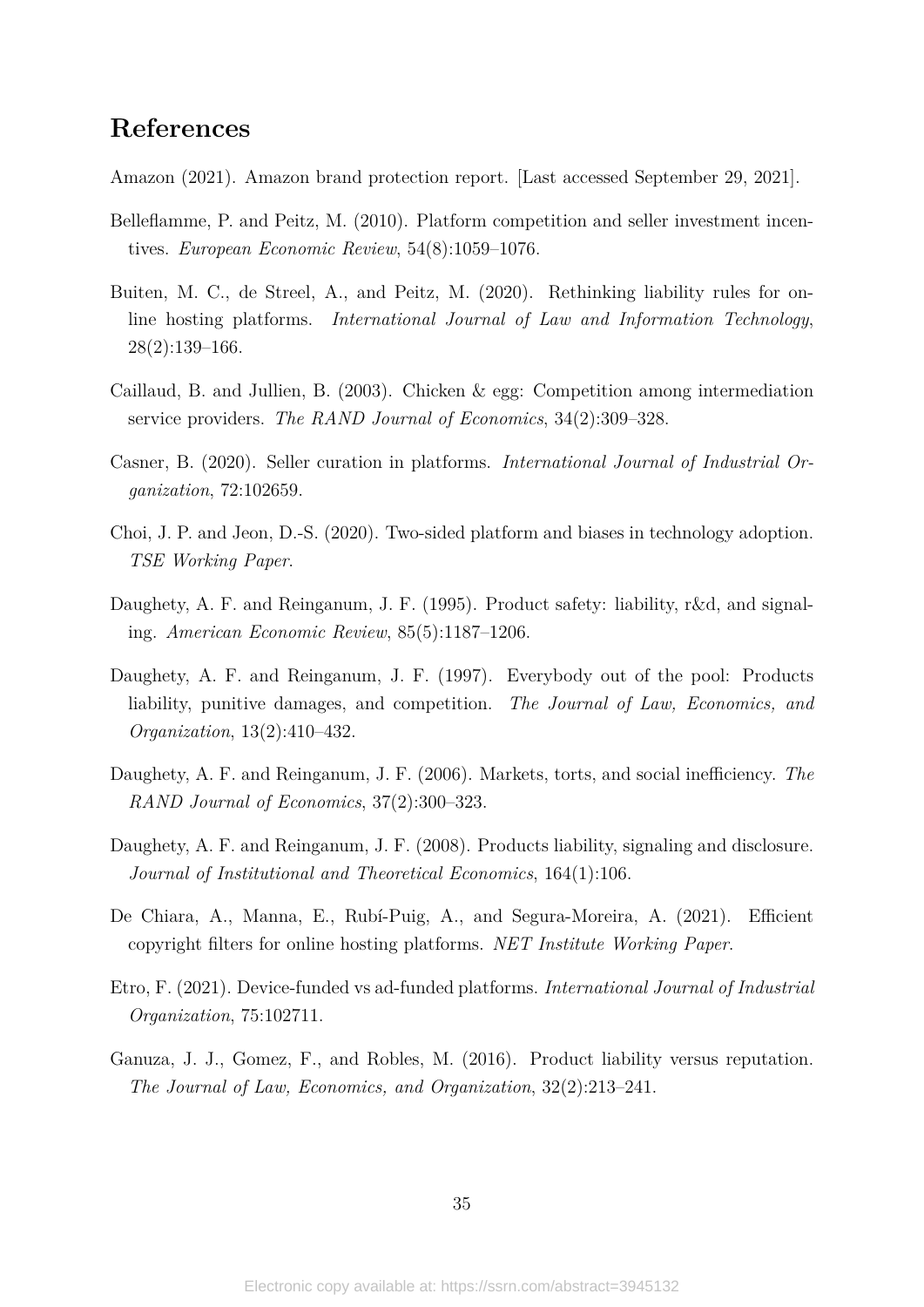- Hay, B. and Spier, K. E. (2005). Manufacturer liability for harms caused by consumers to others. *American Economic Review*, 95(5):1700–1711.
- Hua, X. and Spier, K. E. (2020). Product safety, contracts, and liability. *The RAND Journal of Economics*, 51(1):233–259.
- Iossa, E. and Palumbo, G. (2010). Over-optimism and lender liability in the consumer credit market. *Oxford Economic Papers*, 62(2):374–394.
- Jeon, D.-S. and Rey, P. (2021). Platform competition, ad valorem commissions and app development. *Mimeo*.
- Johnen, J. and Somogyi, R. (2021). Deceptive features on platforms. *CEPR Working Paper*.
- Karle, H., Peitz, M., and Reisinger, M. (2020). Segmentation versus agglomeration: Competition between platforms with competitive sellers. *Journal of Political Economy*, 128(6):2329–2374.
- Kraakman, R. H. (1986). Gatekeepers: The anatomy of a third-party enforcement strategy. *Journal of Law, Economics, & Organization*, 2(1):53–104.
- Lefouili, Y. and Madio, L. (2021). The economics of platform liability. *CESifo Working Paper*.
- Lichtman, D. and Landes, W. M. (2003). Indirect liability for copyright infringement: Napster and beyond. *Journal of Economic Perspectives*, 17(2):113–124.
- Liu, Y., Yildirim, P., and Zhang, J. (2021). Social media, content moderation, and technology. *Available at arXiv.org*.
- Madio, L. and Quinn, M. (2021). Content moderation and advertising in social media platforms. *Mimeo*.
- OECD (2018). Governance frameworks to counter illicit trade. [Last accessed September 29, 2021].
- Polinsky, A. M. and Shavell, S. (2010). A skeptical attitude about product liability is justified: A reply to professors Goldberg and Zipursky. *Harvard Law Review*, 123(8):1949– 1968.
- Rochet, J.-C. and Tirole, J. (2003). Platform competition in two-sided markets. *Journal of the European Economic Association*, 1(4):990–1029.

36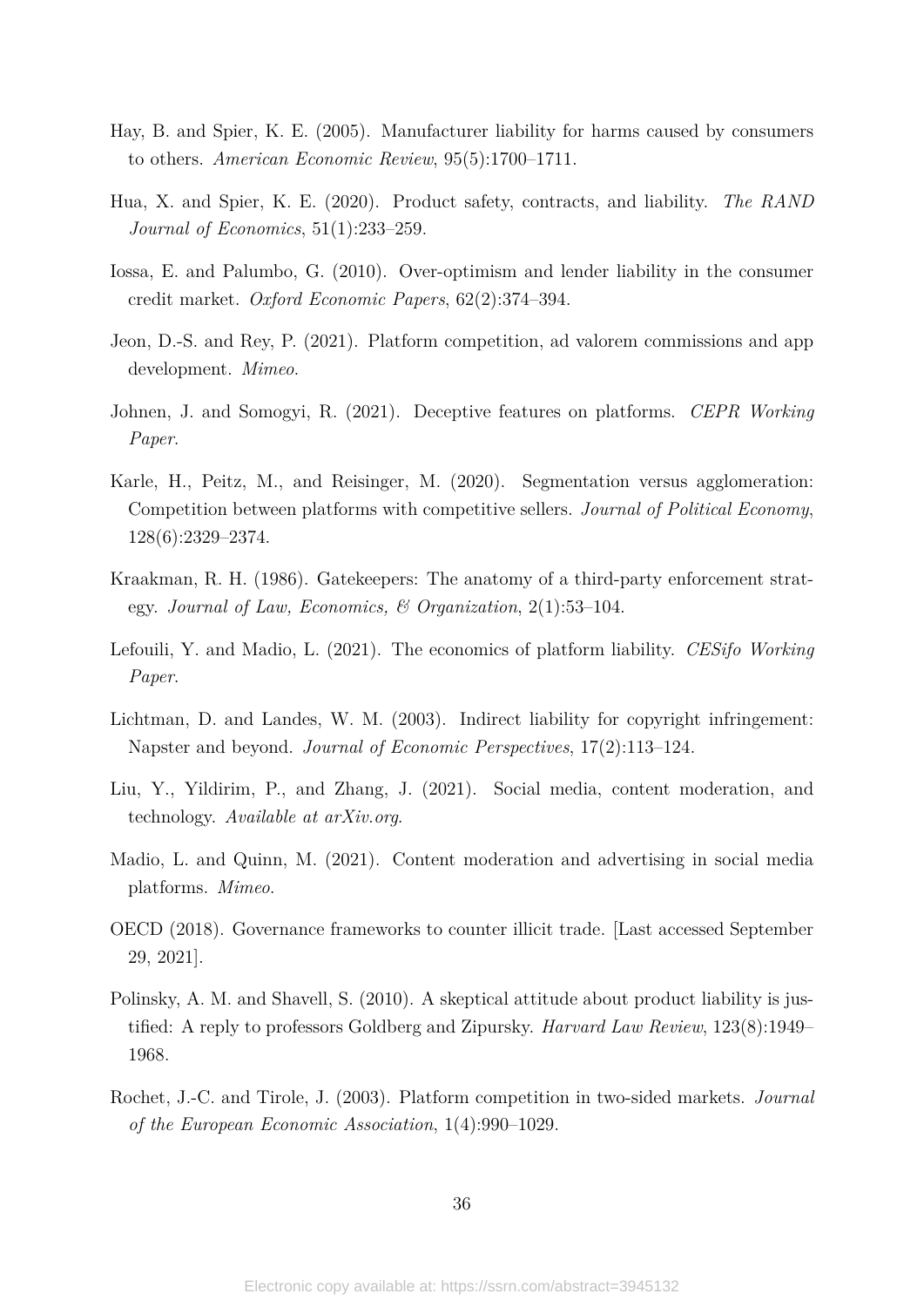- Teh, T.-H. (2021). Platform governance. *American Economic Journal: Microeconomics*. Forthcoming.
- Wang, Z. and Wright, J. (2017). Ad valorem platform fees, indirect taxes, and efficient price discrimination. *The RAND Journal of Economics*, 48(2):467–484.
- Wang, Z. and Wright, J. (2018). Should platforms be allowed to charge ad valorem fees? *The Journal of Industrial Economics*, 66(3):739–760.

# **Appendix.**

# **A.1. Proof of Proposition 5**

In the subsequent analysis, we assume that the privately optimal level of screening is positive, i.e.,  $\phi^* > 0$ , which implies that

$$
\frac{\partial \Pi}{\partial \phi} (\phi^*, \tau^*) = 0,
$$

and that the gross private benefit is positive at  $(\phi^*, \tau^*)$ :

$$
\tau^* \left( \frac{\partial \tilde{\pi}^b}{\partial \phi} + \frac{\partial \tilde{\pi}^e}{\partial \phi} \right) F((1 - \tau^*) \tilde{\pi}^b) + \tau^* (\tilde{\pi}^b + \tilde{\pi}^e) f((1 - \tau^*) \tilde{\pi}^b)(1 - \tau^*) \frac{\partial \tilde{\pi}^b}{\partial \phi} > 0,
$$

The latter is equivalent to

$$
\frac{\partial \tilde{\pi}^e}{\partial \phi} F((1-\tau^*)\tilde{\pi}^b) + \tilde{\pi}^e f((1-\tau^*)\tilde{\pi}^b)(1-\tau^*) \frac{\partial \tilde{\pi}^b}{\partial \phi}
$$

$$
\geq -\frac{\partial \tilde{\pi}^b}{\partial \phi} F((1-\tau^*)\tilde{\pi}^b) - \tilde{\pi}^b f(1-\tau^*)\tilde{\pi}^b)(1-\tau^*) \frac{\partial \tilde{\pi}^b}{\partial \phi}
$$

Using the above inequality and (15), we get a lower bound for the net social benefit from an increase in the level of screening at  $(\phi^*, \tau^*)$  for a fixed commission rate: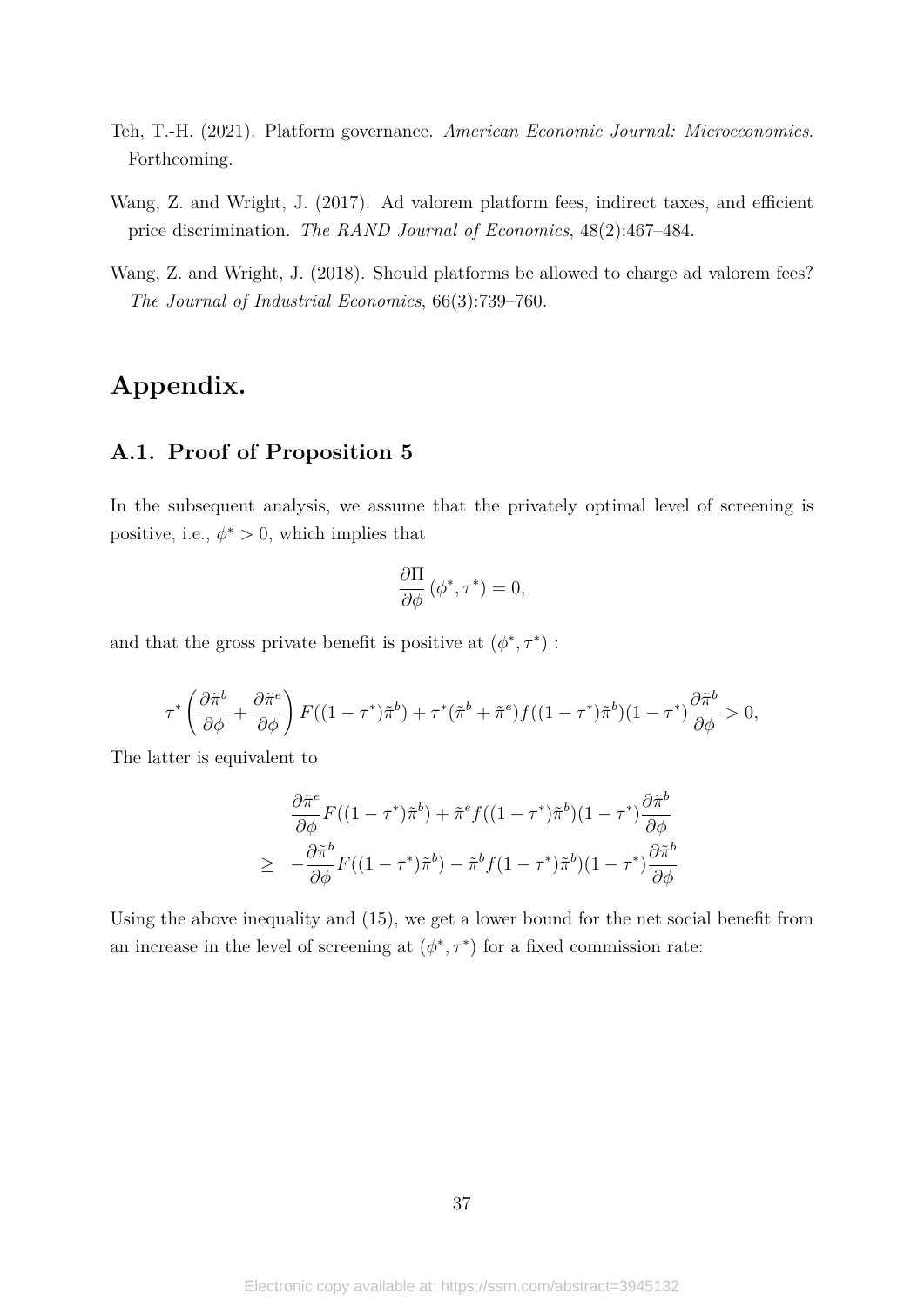$$
\frac{\partial W}{\partial \phi}(\phi^*, \tau^*) \ge (1 - \tau^*) \frac{\partial \tilde{\pi}^b}{\partial \phi} F((1 - \tau^*) \tilde{\pi}^b) - (1 - \tau^*) \frac{\partial \tilde{\pi}^b}{\partial \phi} \left[ F((1 - \tau^*) \tilde{\pi}^b) + \tilde{\pi}^b f((1 - \tau^*) \tilde{\pi}^b)(1 - \tau^*) \right]
$$
  
+ 
$$
\left[ -(1 - \nu)(u^d - u^m) F((1 - \tau^*) \tilde{\pi}^b) + u(\phi)(1 - \tau^*) \frac{\partial \tilde{\pi}^b}{\partial \phi} f((1 - \tau^*) \tilde{\pi}^b) \right]
$$
  
= 
$$
-(1 - \tau^*) \tilde{\pi}^b f((1 - \tau^*) \tilde{\pi}^b)(1 - \tau^*) \frac{\partial \tilde{\pi}^b}{\partial \phi}
$$
  
+ 
$$
\left[ -(1 - \nu)(u^d - u^m) F((1 - \tau^*) \tilde{\pi}^b) + u(\phi)(1 - \tau^*) \frac{\partial \tilde{\pi}^b}{\partial \phi} f((1 - \tau^*) \tilde{\pi}^b)) \right].
$$

Note that the R.H.S simplifies to

$$
-(1-\nu)(u^{d}-u^{m})F((1-\tau^{*})\tilde{\pi}^{b}) + [u(\phi) - (1-\tau^{*})\tilde{\pi}^{b}](1-\tau^{*})\frac{\partial \tilde{\pi}^{b}}{\partial \phi}f((1-\tau^{*})\tilde{\pi}^{b})) (A-1)
$$

This, combined with the expression of the total derivative of welfare with respect to  $\phi$  in (17) yields a lower bound for the net social benefit from an increase in  $\phi$  at  $(\phi^*, \tau^*)$ :

$$
\frac{dW}{d\phi}(\phi^*, \tau^*) \ge -(1 - \nu)(u^d - u^m)F((1 - \tau^*)\tilde{\pi}^b) +
$$
\n
$$
\left[u(\phi) - (1 - \tau^*)\tilde{\pi}^b\right](1 - \tau^*)\frac{\partial \tilde{\pi}^b}{\partial \phi}f((1 - \tau^*)\tilde{\pi}^b) + \frac{\partial W}{\partial \tau}(\phi^*, \tau^*)\frac{d\tau^*}{d\phi}
$$
\n(A-2)

The last step to derive a sufficient condition for  $\frac{dW}{d\phi}(\phi^*, \tau^*)$  to be positive is to determine the sign of  $\frac{\partial W}{\partial \tau}(\phi^*, \tau^*)$ . We have

$$
\frac{\partial W}{\partial \tau} (\phi^*, \tau^*) = \underbrace{\frac{\partial \Pi}{\partial \tau} (\phi^*, \tau^*)}_{=0} - \tilde{\pi}^b F((1 - \tau^*) \tilde{\pi}^b) + \tilde{\pi}^e \left\{ -(1 - \tau^*) \tilde{\pi}^b f((1 - \tau^*) \tilde{\pi}^b) - F((1 - \tau) \tilde{\pi}^b) \right\} - \tilde{\pi}^b \left\{ (1 - \tau) \tilde{\pi}^b f((1 - \tau^*) \tilde{\pi}^b) + F((1 - \tau^*) \tilde{\pi}^b) \right\} - u(\phi) \tilde{\pi}^b f((1 - \tau^*) \tilde{\pi}^b),
$$

which implies that  $\frac{\partial W}{\partial \tau}(\phi^*, \tau^*)$  < 0. Using (A-2), a sufficient condition for platform liability to be socially desirable (in the neighborhood of the privately optimal screening intensity) is that (i)  $\frac{\partial W}{\partial \phi}(\phi^*, \tau^*) > 0$ , thus (A-1) is positive, which happens when  $\left[u(\phi) - (1 - \tau^*)\tilde{\pi}^b\right](1 - \tau^*)\left[\pi^m - \pi^b\right]f((1 - \tau^*)\tilde{\pi}^b) > (u^d - u^m)F((1 - \tau^*)\tilde{\pi}^b N_B),$  and (ii)  $\frac{d\tau^*}{d\phi} \leq 0$  given that  $\frac{\partial W}{\partial \tau}(\phi^*, \tau^*) < 0$ .

38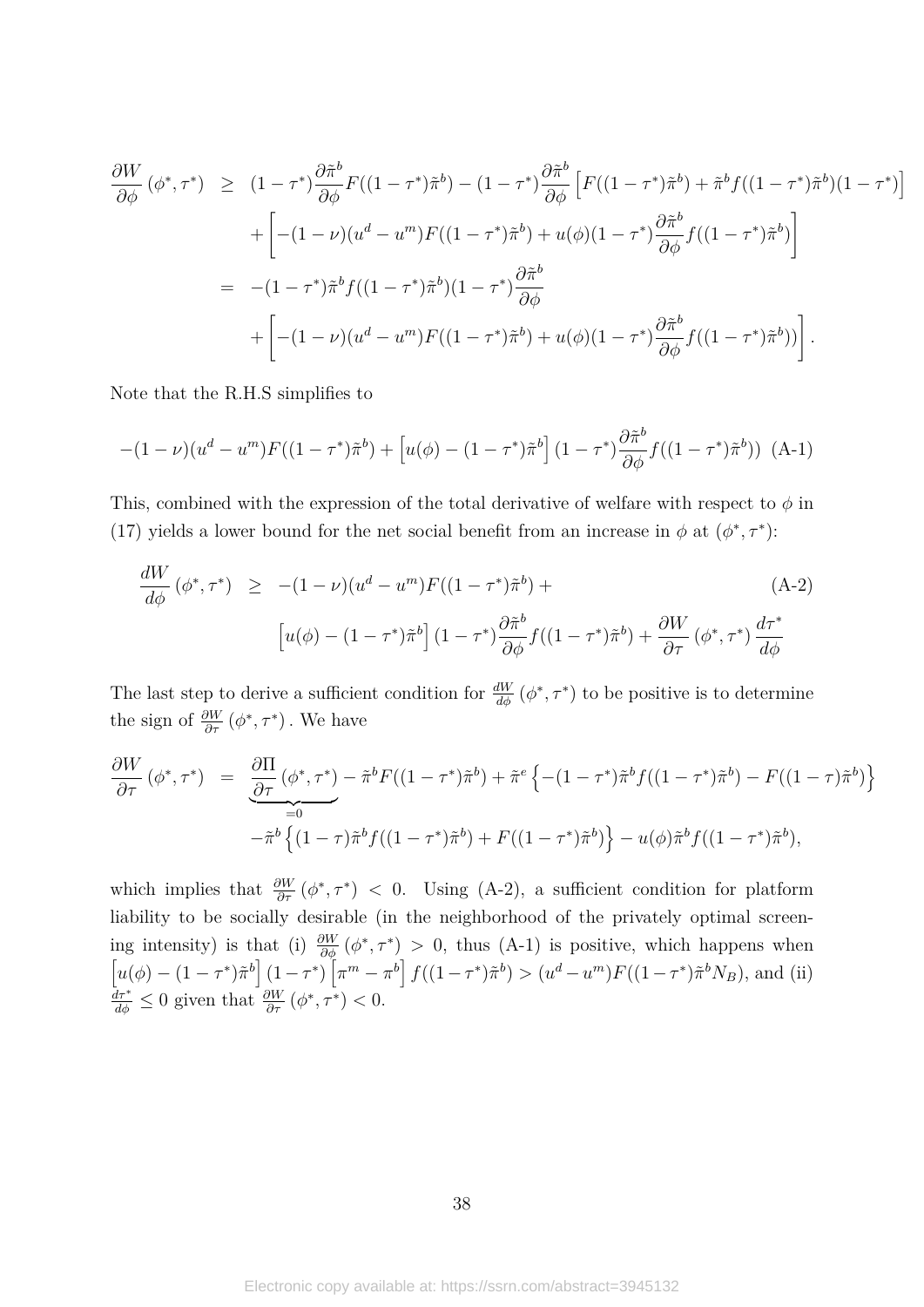# **A.2. Narrow welfare impact**

In this section, we demonstrate that when the social planner does not take into account the economic surplus of IP-infringers, then a higher screening intensity resulting from a change in the liability regime is more likely to improve social welfare than when it does. Specifically, there might be cases in which the social planner would not consider the economic surplus accruing to those agents that are committing illicit activities. Therefore, we conduct here a 'narrow' welfare analysis of liability in which the per-category social welfare function considered by the social planner is:<sup>19</sup>

$$
\widetilde{w} \equiv (1 - \nu)\phi(u^{m} + \pi^{m}) + \nu(u^{d} + \pi^{e} + \pi^{b}) + [1 - (1 - \nu)\phi - \nu](u^{d} + \pi^{b}).
$$

Specifically, this term captures the welfare of brand owners and consumers in those categories subject to screening, i.e.  $(1 - \nu)\phi$ , the welfare of brand owners, consumers and legitimate sellers in those categories in which an IP-infringer is not present, i.e  $\nu$ , and finally the welfare effect of the consumers and the brand owners only when there are IP-infringers. Note that

$$
\frac{d\tilde{w}}{d\phi} = (1 - \nu)(u^m + \pi^m - u^d - \pi^b)
$$

which can be positive or negative. If it is negative, the welfare results of the baseline model continue to hold.<sup>20</sup> If it is positive, per-category welfare is higher under a monopoly market structure. Thus, this makes it less (more) likely that a higher screening intensity leads to a detrimental (positive) effect on welfare.

<sup>20</sup>Note that in this case we continue to have  $-\tilde{w} + (1 - \tau^*)\tilde{\pi}^b < 0$  as we can write it as follows

$$
-(1-\nu)\phi(u^{m} + \pi^{m}) - \nu(u^{d} + \pi^{e} + \pi^{b}) - [1 - (1-\nu)\phi - \nu](u^{d} + \pi^{b}) +
$$

$$
(1 - \tau^{*})\Big((1 - \nu)\phi\pi^{m} + [1 - (1 - \nu)\phi]\pi^{b}\Big)
$$

which simplifies to

$$
-(1-\nu)\phi[u^{m} + \pi^{m}\tau^{*}] - \nu\pi^{e} - [1 - (1-\nu)\phi](u^{d} + \tau^{*}\pi^{b}) < 0.
$$

<sup>19</sup>A similar 'narrow welfare' analysis is present in De Chiara et al. (2021) who consider 'a narrow view of copyright protection' in which the social planner only considers the profit of the platform and the right-holder's harm.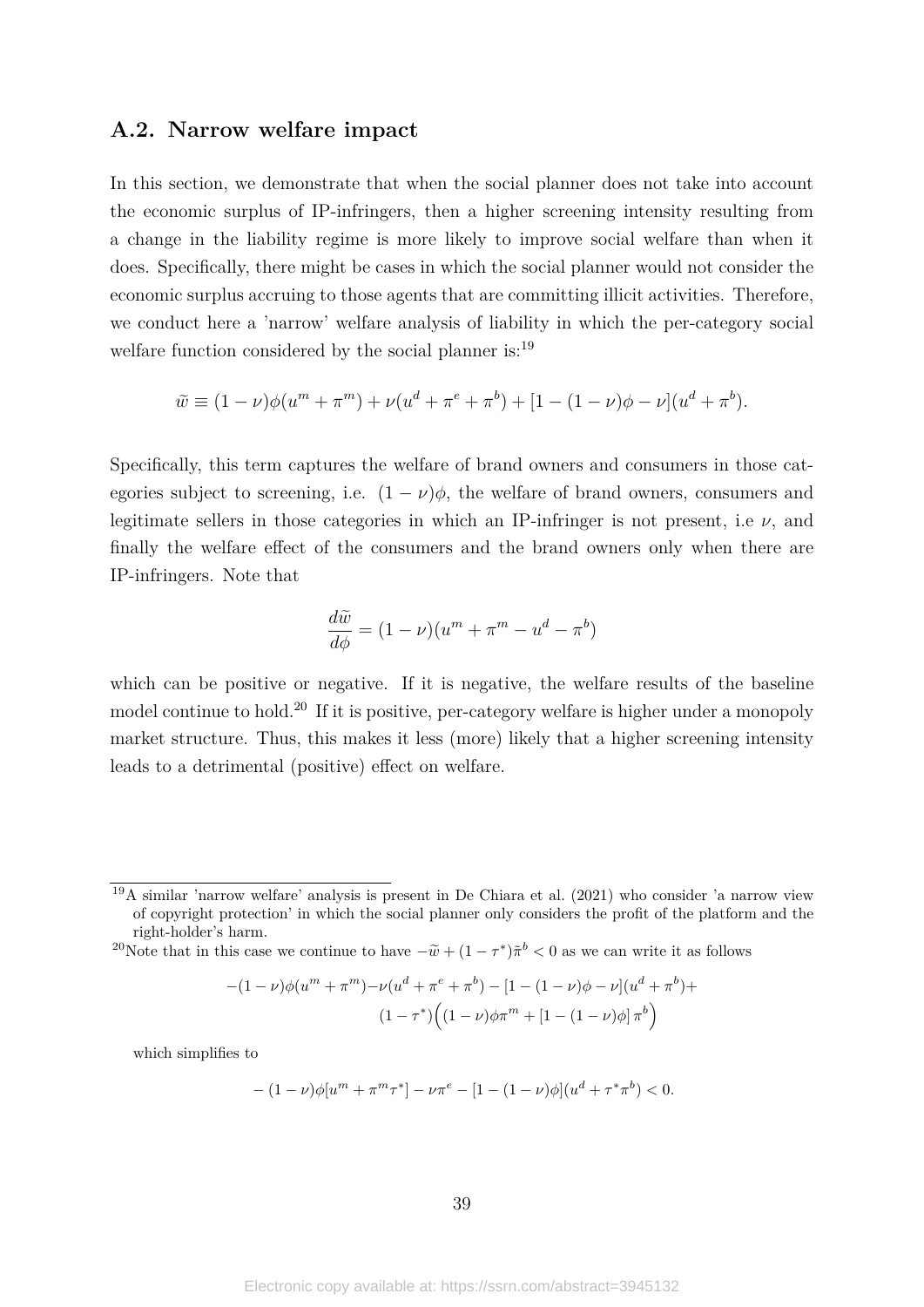# **A.3. Proof of Proposition 7**

Suppose buyers incur a single opportunity cost per product category. In what follows, we first identify the effect of a higher screening intensity on the level of innovation by brand owners. Then, we discuss the welfare effects of a higher screening intensity and identify conditions under which it is socially undesirable.

First, consider the scenario in which  $\varepsilon_F(y) - \varepsilon_f(y) < 1$  for any *y*. In this case, the sign of the margin effect is positive (negative) if  $\Big\vert$  $D'(\phi)$ *D*(*φ*)  $\left| \langle \langle \rangle \right| \frac{\partial \tilde{\pi}^b}{\partial \phi}$  $\frac{\partial \phi}{\partial \pi}$ . This implies that the sign of the margin effect is the same as the sign of the sum of the IP-protection effect and the demand contraction effect. This in turn means that the sign of the overall effect of a more stringent liability regime on the level of innovation is the same as the sign of the margin effect. Thus, when the commission rate decreases (increases), the profit margin increases (decreases), and so does the level of innovation

Next, consider the case in which  $\varepsilon_F(y) - \varepsilon_f(y) > 1$  for any *y*. In this case, the analysis is more complex because the margin effect has the opposite sign of the sum of the businessstealing effect and the demand contraction effect. Using (20), the three effects stemming from an increase in screening intensity on the amount of innovation are as follows

$$
(1 - \tau^*) D(\phi) \frac{\partial \tilde{\pi}^b}{\partial \phi} + (1 - \tau^*) D'(\phi) \tilde{\pi}^b - \frac{\partial \tau^*}{\partial \hat{\pi}^b} \left( D'(\phi) \tilde{\pi}^b + D(\phi) \frac{\partial \tilde{\pi}^b}{\partial \phi} \right) D(\phi) \tilde{\pi}^b, \tag{A-3}
$$

which then implies

$$
\left((1-\tau^*) - D(\phi)\tilde{\pi}^b \frac{\partial \tau^*}{\partial \hat{\pi}^b}\right) \left(D(\phi)\frac{\partial \tilde{\pi}^b}{\partial \phi} + D'(\phi)\tilde{\pi}^b\right).
$$
 (A-4)

Recall that when  $\varepsilon_F(y) - \varepsilon_f(y) > 1$ , by Proposition 2, the sign of  $\frac{\partial \tau^*}{\partial \hat{\pi}^b}$  is positive. Also recall that  $\hat{\pi}^b \equiv D(\phi)\tilde{\pi}^b$ . Thus, the first term is positive provided that

$$
\frac{1}{D(\phi)\tilde{\pi}^b} \ge \frac{\frac{\partial \tau^*}{\partial \tilde{\pi}^b}}{(1 - \tau^*)} \iff \frac{\frac{\partial \tau^*}{\partial \tilde{\pi}^b} \tilde{\pi}^b}{(1 - \tau^*)} \le 1
$$
\n(A-5)

In other words, the first term is positive when the elasticity of the profit margin to the gross ex ante expected profit of brand owners is less or equal to one. In other words, the profit margin is not that responsive to changes in the screening intensity.

The second term in (A-4) is instead positive whenever  $\frac{\frac{\partial \tilde{\pi}^k}{\partial \tilde{\phi}}}{\tilde{\pi}^k}$  $\frac{\frac{\partial \pi}{\partial \phi}}{\tilde{\pi}^b} \geq \big|\frac{D'(\phi)}{D(\phi)}\big|$  $\frac{D'(\phi)}{D(\phi)}$ , which by Proposition 2 occurs when the commission rate increases.

Thus, brand owners' innovation can increase in two different cases, that is when both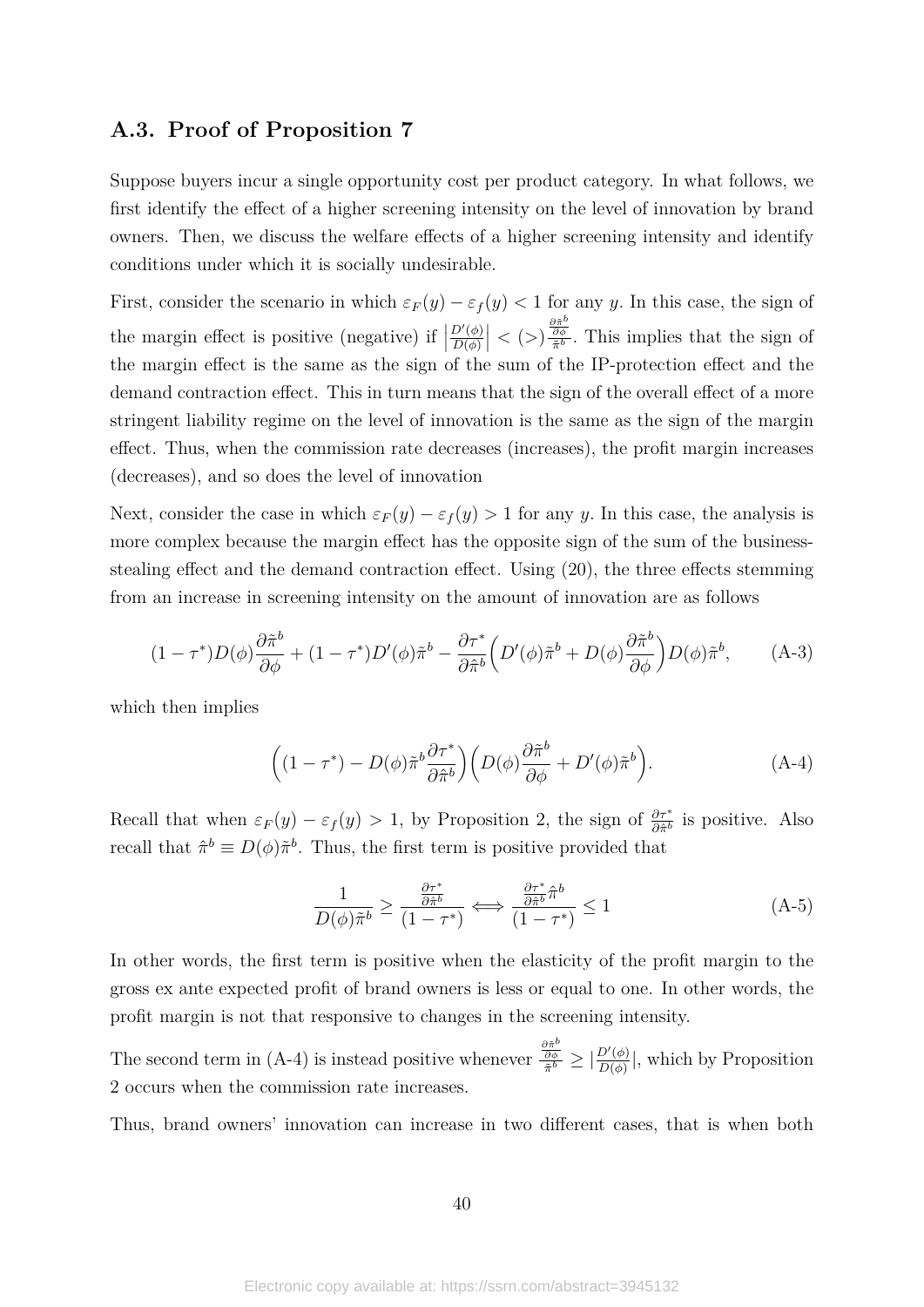terms in the brackets in (A-4) are positive or negative. Specifically, innovation increases when the commission rate increases but the profit margin of the brand owners is inelastic. In other words, the commission rate has a negligible impact on the net profit of the brand owners. However, innovation can also increase when the commission rate decreases (i.e.,  $\partial \tilde{\pi}^b$  $\frac{\frac{\partial \pi}{\partial \phi}}{\tilde{\pi}^b} < \big|\frac{D'(\phi)}{D(\phi)}\big|$  $\frac{D'(\phi)}{D(\phi)}$  but the elasticity of the profit margin to of brand owners is larger than 1.

Differently, brand owners' innovation decreases with a higher screening intensity when there is a reduction in the commission rate but its effect on the profit margin of brand owners is negligible (i.e., the first term in (A-4) is positive, whereas the second term is negative) or when there is an increase in the commission rate that has a substantial effect on the profit margins of the brand owners (i.e., the first term in  $(A-4)$ ) is negative, whereas the second term is positive).

To summarize, if  $\varepsilon_F(y) - \varepsilon_f(y) < 1$  holds for any *y*, then a higher screening intensity leads to more (less) innovation if  $\vert$  $D'(\phi)$ *D*(*φ*)  $\left| \langle \langle \rangle \right| \frac{\partial \tilde{\pi}^b}{\partial \phi}$  $\frac{\partial \phi}{\partial \phi}$ . If  $\varepsilon_F(y) - \varepsilon_f(y) > 1$  holds for any *y*, then a higher screening intensity is such that there is more innovation

- if the commission rate increases and *∂τ*<sup>∗</sup> *∂π*ˆ*b π*ˆ *b*  $\frac{\partial \hat{\pi}^{b}}{\left(1-\tau^*\right)} \leq 1$
- if the commission rate decreases and *∂τ*<sup>∗</sup> *∂π*ˆ*b π*ˆ *b*  $\frac{\partial \hat{\pi}^{b}}{\left(1-\tau^*\right)}\geq 1$

In all other cases, brand owners' innovation decreases. The welfare effects are immediate. Consider first the surplus of legitimate sellers and decompose  $\tilde{\pi}^e = D(\phi)\pi^e$  such that

$$
\underbrace{\frac{dF((1-\tau^*)\tilde{\pi}^b)}{d\phi}(1-\tau^*)\nu D(\phi)\pi^e}_{(\cdot)+} + \underbrace{F((1-\tau^*)\tilde{\pi}^b)\frac{d}{d\phi}((1-\tau^*)\nu\pi^e)D(\phi)}_{(\cdot)+} + \underbrace{D'(\phi)(1-\tau^*)\nu F((1-\tau^*)\tilde{\pi}^b)}_{(-)}
$$

The first term is the usual effect on brand owners' innovation. The second term depends on how the commission rate changes with a higher screening intensity. The third term is negative as depends on the demand contraction that a higher screening intensity entails. Compared to the baseline model, the first term decreases with platform liability more then than in the baseline model, whereas the third term is an additional (negative) effect.

Consider now buyer surplus, defined as follows

$$
\underbrace{\frac{dF((1-\tau^*)\tilde{\pi}^b)}{d\phi}u(\phi)}_{(\cdot)+)}D(\phi)+\underbrace{F((1-\tau^*)\tilde{\pi}^b)u'(\phi)D(\phi)}_{(\cdot)}+\underbrace{D'(\phi)F((1-\tau^*)\tilde{\pi}^b)u(\phi)}_{(\cdot)}
$$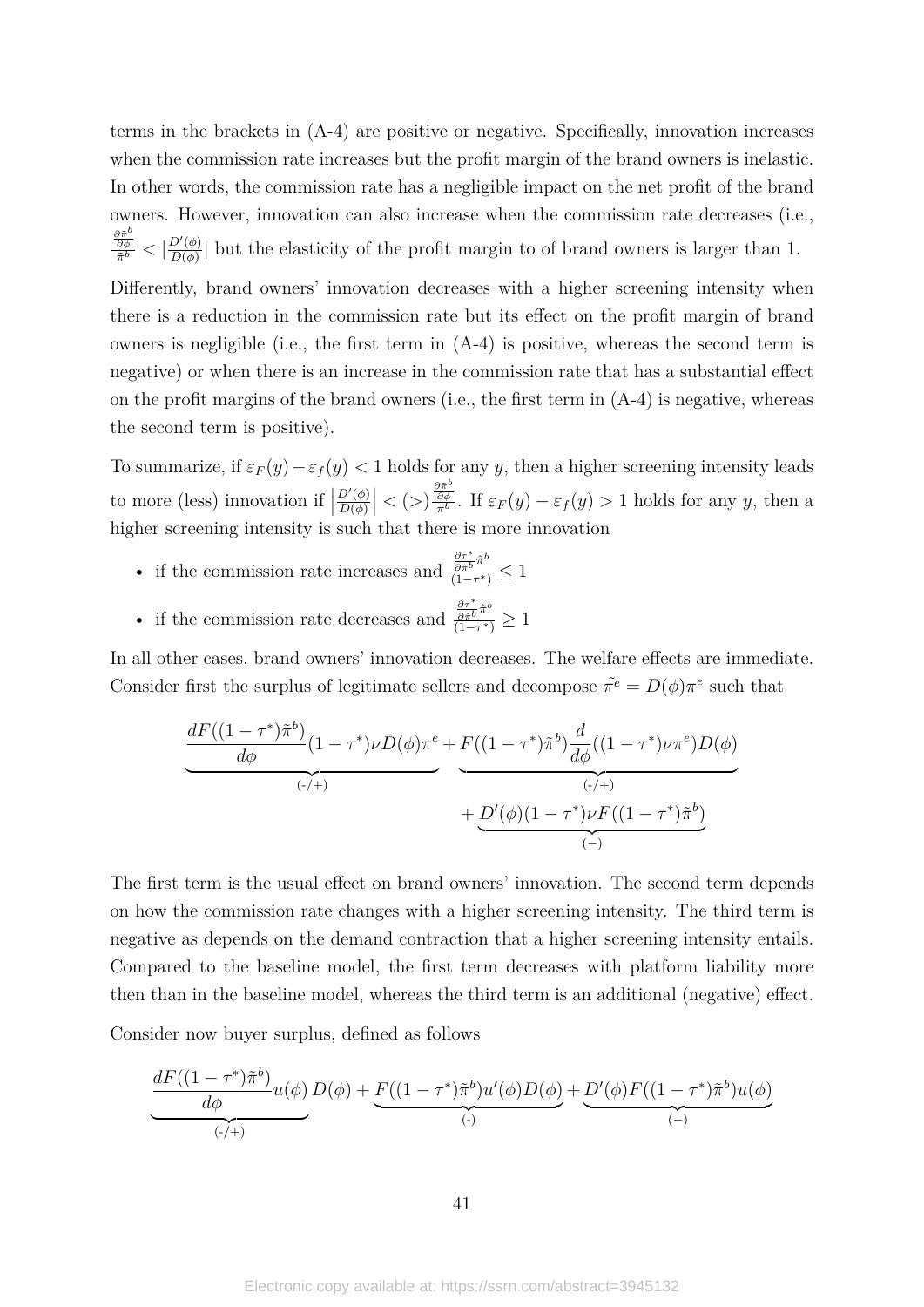Two results are immediate. First, there is an additional component with respect to (12), which is negative. Second, buyer surplus unambiguously decreases if  $\frac{dF((1-\tau^*)\tilde{\pi}^b)}{d\phi} < 0$ , which is more often the case under elastic buyer participation. Thus, buyer surplus is more likely to decrease with a higher screening intensity. These results suggest that, in the presence of elastic buyer participation resulting from per-category opportunity costs, platform liability is more likely to be socially undesirable compared to the inelastic buyer participation case.

# **A.4. Proof of Proposition 8**

We provide now a sufficient condition for platform liability to be socially desirable. Suppose buyers incur a single opportunity cost per each product category. The proof follows the same steps as in the baseline model. Social welfare is given by

$$
W = \Pi + \underbrace{\int_0^{(1-\tau)\tilde{\pi}^b N_B} \left[ (1-\tau)\tilde{\pi}^b N_B - x \right] f(x) dx}_{\text{surplus of brand owners net of investment cost}} + \underbrace{F((1-\tau)\tilde{\pi}^b N_B) N_B (1-\tau)\tilde{\pi}^e}_{\text{surplus of imitators}} + \underbrace{F((1-\tau)\tilde{\pi}^b N_B) \int_0^{u(\phi)} \left[ u(\phi) - x \right] h(x) dx}_{\text{buyer surplus net of opportunity costs}}
$$

The first-order derivative of *W* with respect to  $\phi$  given  $\tau$  is

$$
\frac{\partial W}{\partial \phi} = \frac{\partial \Pi}{\partial \phi} + (1 - \tau) \frac{\partial \tilde{\pi}^b N_B}{\partial \phi} F((1 - \tau) \tilde{\pi}^b N_B) +
$$
  
+ 
$$
(1 - \tau) \left\{ (1 - \tau) \frac{\partial \tilde{\pi}^b N_B}{\partial \phi} f((1 - \tau) \tilde{\pi}^b N_B) N_B \tilde{\pi}^e + \frac{\partial \tilde{\pi}^e N_B}{\partial \phi} F((1 - \tau) \tilde{\pi}^b N_B) \right\}
$$
  
+ 
$$
N_B \left[ (1 - \tau) \frac{\partial \tilde{\pi}^b N_B}{\partial \phi} f((1 - \tau) \tilde{\pi}^b N_B) \int_0^{u(\phi)} [u(\phi) - x] h(x) dx
$$
  
- 
$$
- (1 - \nu) (u^d - u^m) F((1 - \tau) \tilde{\pi}^b N_B) \right]
$$

The first-order derivative of the platform's profit with respect to  $\phi$  given  $\tau$  is given by

$$
\frac{\partial \Pi}{\partial \phi} = \underbrace{\tau \left[ \frac{\partial \tilde{\pi}^b N_B}{\partial \phi} + \frac{\partial \tilde{\pi}^e N_B}{\partial \phi} \right] F((1-\tau)\tilde{\pi}^b N_B) + \tau N_B (\tilde{\pi}^b + \tilde{\pi}^e) f((1-\tau)\frac{\partial \tilde{\pi}^b N_B}{\partial \phi} - \Omega'(\phi)).
$$

Let  $\tau^*$  be the privately optimal commission rate,  $\phi^*$  the privately optimal screening intensity. We assume  $\phi^* > 0$  (which implies  $\frac{\partial \Pi}{\partial \phi}(\phi^*, \tau^*) = 0$ ) and that the gross private benefit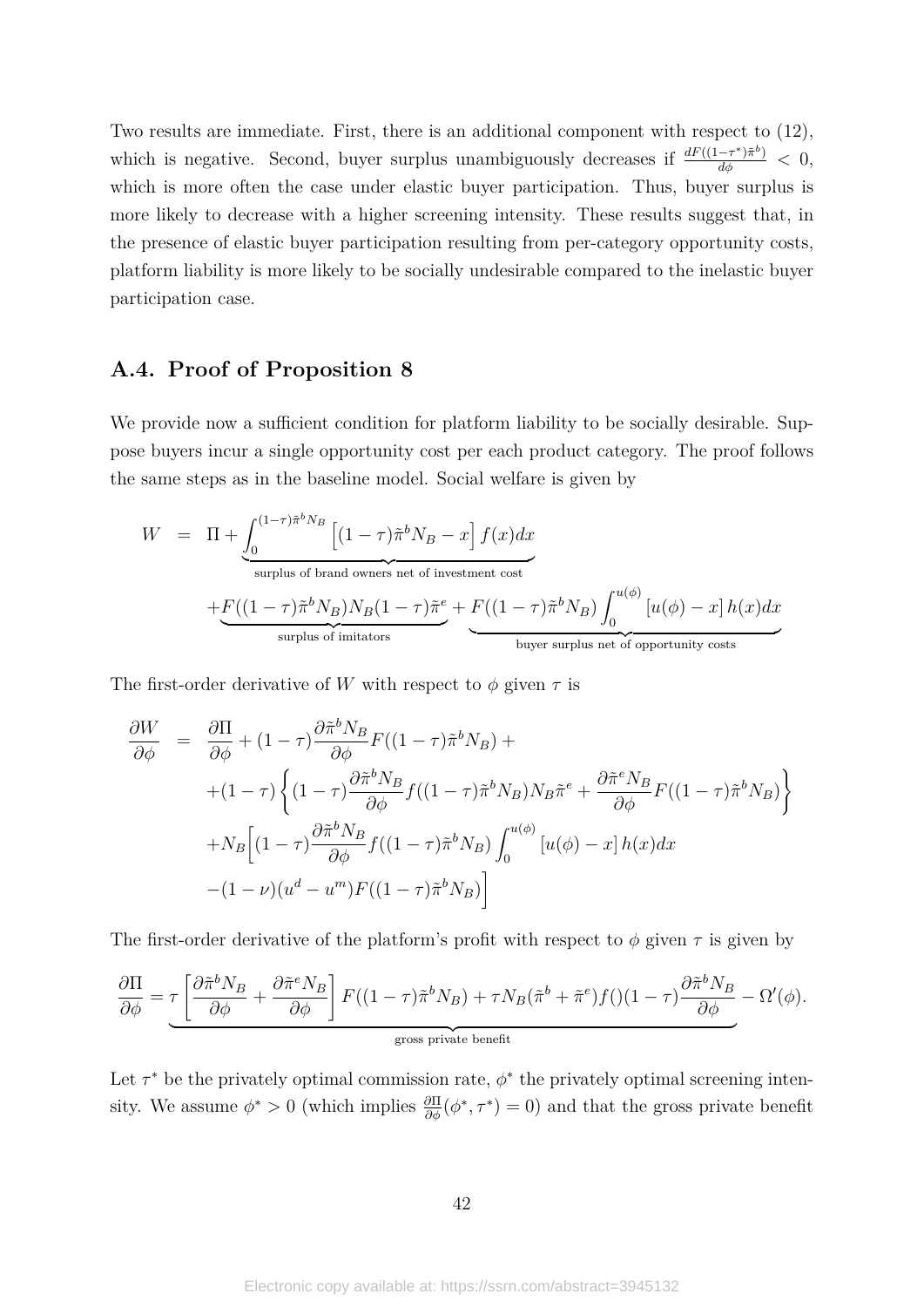is strictly positive at  $(\phi^*, \tau^*)$ , which implies

$$
\frac{\partial \tilde{\pi}^e N_B}{\partial \phi} F((1-\tau^*) \tilde{\pi}^b N_B^*) + N_B^* \tilde{\pi}^e f((1-\tau^*) \tilde{\pi}^b N_B^*) (1-\tau^*) \frac{\partial \tilde{\pi}^b N_B}{\partial \phi}
$$
  
\n
$$
\geq -\frac{\partial \tilde{\pi}^b N_B}{\partial \phi} F((1-\tau^*) \tilde{\pi}^b N_B^*) - N_B^* \tilde{\pi}^b f((1-\tau^*) \tilde{\pi}^b N_B^*) (1-\tau^*) \frac{\partial \tilde{\pi}^b N_B}{\partial \phi}
$$

Using the above inequality and (A-6), we get a lower bound for the net social benefit from an increase in the screening intensity at  $(\phi^*, \tau^*)$  for a fixed commission rate (where we denote  $N_B^* \equiv N_B(\phi^*)$ :

$$
\frac{\partial W}{\partial \phi}(\phi^*, \tau^*) \ge (1 - \tau^*) \frac{\partial \tilde{\pi}^b N_B}{\partial \phi} F((1 - \tau^*) \tilde{\pi}^b N_B^*)
$$
  
 
$$
-(1 - \tau^*) \left\{ \frac{\partial \tilde{\pi}^b N_B}{\partial \phi} F((1 - \tau^*) \tilde{\pi}^b N_B^* + N_B^* \tilde{\pi}^b f((1 - \tau^*) \tilde{\pi}^b N_B^*) (1 - \tau^*) \frac{\partial \tilde{\pi}^b N_B}{\partial \phi} \right\}
$$
  
 
$$
+ N_B \left[ (1 - \tau) \frac{\partial \tilde{\pi}^b N_B}{\partial \phi} f((1 - \tau) \tilde{\pi}^b N_B) \right]
$$
  
 
$$
\int_0^{u(\phi)} [u(\phi) - x] h(x) dx - (1 - \nu)(u^d - u^m) F((1 - \tau) \tilde{\pi}^b N_B) \right]
$$

where the R.H.S. simplifies as follows

$$
N_B^* \left[ \begin{array}{c} -(1 - \nu)(u^d - u^m) F((1 - \tau^*) \tilde{\pi}^b N_B^*) \\ + \left[ \int_0^{u(\phi)} \left[ u(\phi) - x \right] h(x) dx - (1 - \tau^*) N_B^* \tilde{\pi}^b \right] (1 - \tau^*) \frac{\partial \tilde{\pi}^b N_B}{\partial \phi} f((1 - \tau^*) \tilde{\pi}^b N_B^*) \end{array} \right]
$$

This, combined with the expression of the total derivative of the welfare with respect to  $\phi$  in (17) yields a lower bound for the net social benefit from an increase in  $\phi$  at  $(\phi^*, \tau^*)$ 

$$
\frac{dW}{d\phi}(\phi^*, \tau^*) \geq N_B^* \left[ \begin{array}{cc} -(1-\nu)(u^d - u^m)F((1-\tau^*)\tilde{\pi}^b N_B^*) \\ + \left[\int_0^{u(\phi)} \left[u(\phi) - x\right]h(x)dx - (1-\tau^*)N_B^*\tilde{\pi}^b\right](1-\tau^*)\frac{\partial \tilde{\pi}^b N_B}{\partial \phi}f((1-\tau^*)\tilde{\pi}^b N_B^*) \end{array} \right] + \frac{\partial W}{\partial \tau}(\phi^*, \tau^*)\frac{\partial \tau}{\partial \phi}
$$
\n(A-6)

The last step of the proof that the conditions (i) and (ii) are sufficient consist in showing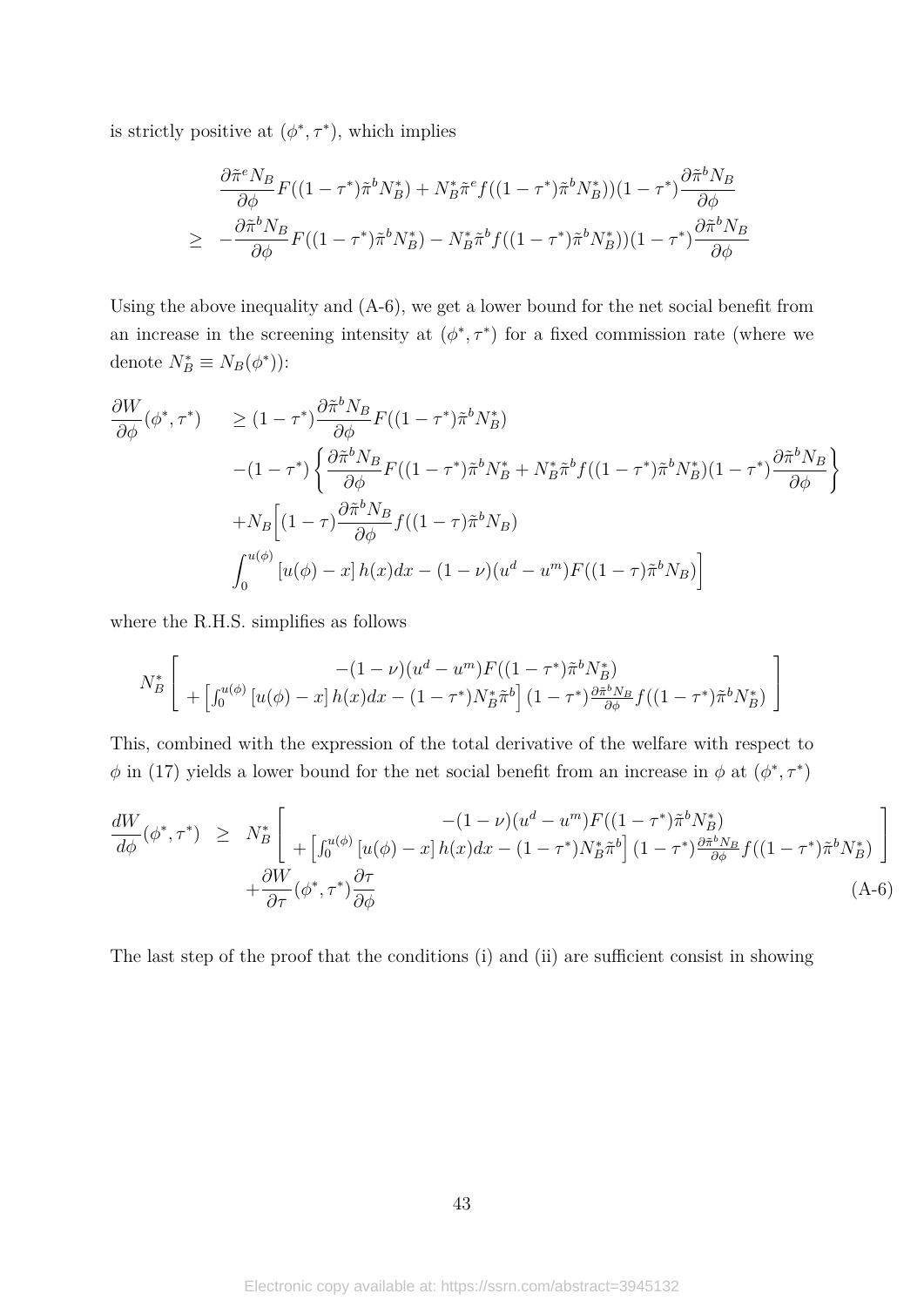that  $\frac{\partial W}{\partial \tau}(\phi^*, \tau^*) < 0$ . In turn, we have

$$
\frac{\partial W}{\partial \tau}(\phi^*, \tau^*) = \frac{\partial \Pi}{\partial \tau}(\phi^*, \tau^*) + \tilde{\pi}^b \left| \frac{\partial (1-\tau)N_B^*}{\partial \tau} F(.) + \right.
$$
  
 
$$
+ \tilde{\pi}^e \left\{ (1-\tau^*)N_B^* \left| \frac{\partial (1-\tau)N_B^*}{\partial \tau} \right|_{\tau=\tau^*} \tilde{\pi}^b f(.) + \left| \frac{\partial (1-\tau)N_B^*}{\partial \tau} F(.) \right| \right\}
$$
  
 
$$
+ \left| \frac{\partial (1-\tau)N_B^*}{\partial \tau} \right|_{\tau=\tau^*} \tilde{\pi}^b f(.) \int_0^{u(\phi)} [u(\phi) - x] h(x) dx
$$

which simplifies as follows

$$
\left| \frac{\partial (1-\tau)N_B^*}{\partial \tau} \right|_{\tau=\tau^*} \left\{ \left( \tilde{\pi}^b + \tilde{\pi}^e \right) \left( F(.) + \left( \int_0^{u(\phi)} \left[ u(\phi) - x \right] h(x) dx + \tilde{\pi}^e (1-\tau^*) N_B^* \right) \tilde{\pi}^b f(.) \right\} \right\}
$$

where, for brevity, we did not write the element of  $F(.)$  and  $f(.)$ , which is  $(1 - \tau^*)\tilde{\pi}^b N_B^*$ . Since  $\vert$  $\frac{\partial (1-\tau)N_B^*}{\partial \tau}$ <sub>*τ*=*τ*<sup>\*</sup></sub> = −1 because  $N_B^*$  does not depend on *τ*, we then get  $\frac{\partial W}{\partial \tau}(\phi^*, \tau^*)$  < 0. The rest of the proof (that compares the condition (i) in the baseline model with  $N_B^* = 1$ with the condition (i) in the presence of elastic buyer participation and single opportunity cost per category) continues in the main text.

# **A.5. Proof of Proposition 9**

Suppose buyers incur a single opportunity cost per platform. In this case, as stated in the main text, the profit of the platform is

$$
\Pi = \tau N_B \left( a + F((1-\tau)\tilde{\pi}^b N_B) \right) (\tilde{\pi}^b + \tilde{\pi}^e) - \Omega(\phi)
$$
  
\n
$$
= \left( a + F((1-\tau)\tilde{\pi}^b N_B) \right) N_B \tilde{\pi}^b - (1-\tau)\tilde{\pi}^b N_B \left[ a + \int_0^{(1-\tau)\tilde{\pi}^b N_B} f(x) dx \right]
$$
  
\n
$$
+ \tau \left( a + F((1-\tau)\tilde{\pi}^b N_B) \right) N_B \tilde{\pi}^e - \Omega(\phi).
$$

Let  $\tau^*$  be the privately optimal commission rate,  $\phi^*$  the privately optimal screening intensity and  $N_B^* = N_B^e(\phi^*, \tau^*)$  the number of buyers indirectly chosen by the platform.

Now fix  $N_B$  and consider the derivative of  $g(.)$  with respect to  $\phi$ .

$$
\frac{\partial g}{\partial \phi} = -h(.)(1-\nu)\left\{ \left( u^m - u^d \right) \left[ F((1-\tau)\tilde{\pi}^b N_B) + a \right] + \left( \pi^m - \pi^b \right) u(\phi) f((1-\tau)\tilde{\pi}^b N_B)(1-\tau) N_B \right\}
$$

Also fix note that, under Assumption B,  $q(.)$  decreases in  $\phi$ .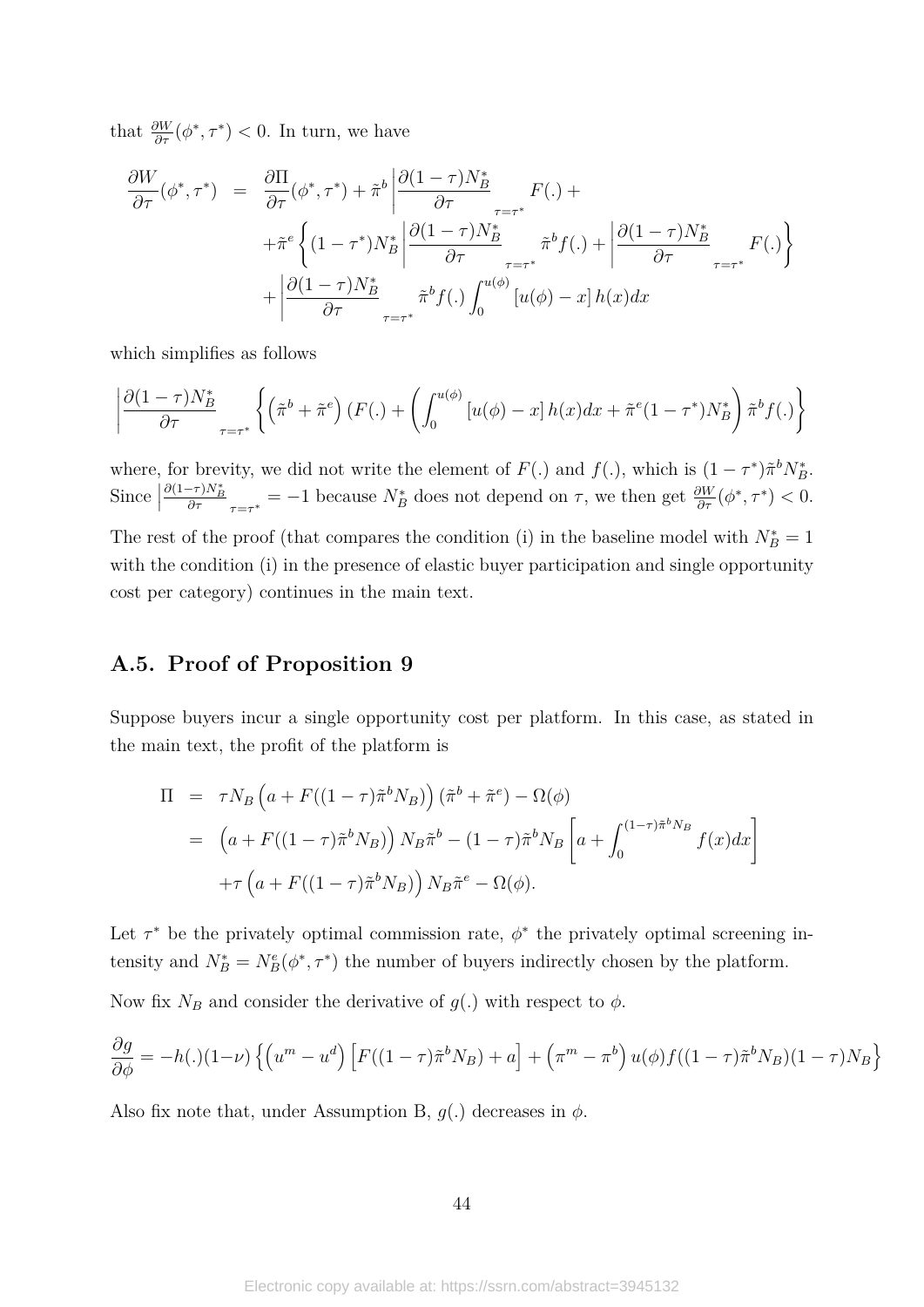Social welfare is given by

$$
W = \Pi + \underbrace{\int_0^{(1-\tau)\tilde{\pi}^b N_B} \left[ (1-\tau)\tilde{\pi}^b N_B - x \right] f(x) dx}_{\text{surplus of brand owners net of investment cost}} + \underbrace{\left( a + F((1-\tau)\tilde{\pi}^b N_B) \right) N_B (1-\tau)\tilde{\pi}^e}_{\text{surplus of imitators}} + \underbrace{\int_0^{u(\phi)\left( a + F((1-\tau)\tilde{\pi}^b N_B) \right)} \left[ u(\phi) \left( a + F((1-\tau)\tilde{\pi}^b N_B) \right) - x \right] h(x) dx}_{\text{buyer surplus net of opportunity costs}}
$$

which increases with a higher screening intensity if (17) is positive, i.e.  $\frac{dW}{d\phi}(\phi^*, \tau^*) > 0$ . The derivative of *W* with respect to  $\phi$  given  $\tau$  is

$$
\frac{\partial W}{\partial \phi} = \frac{\partial \Pi}{\partial \phi} + (1 - \tau) \frac{\partial \tilde{\pi}^b N_B}{\partial \phi} F((1 - \tau) \tilde{\pi}^b N_B) + a(1 - \tau) \frac{\partial \tilde{\pi}^b N_B}{\partial \phi} + (1 - \tau) \left\{ (1 - \tau) \frac{\partial \tilde{\pi}^b N_B}{\partial \phi} f((1 - \tau) \tilde{\pi}^b N_B) N_B \tilde{\pi}^e + \frac{\partial \tilde{\pi}^e N_B}{\partial \phi} \left( a + F((1 - \tau) \tilde{\pi}^b N_B) \right) \right\} + N_B \left[ -(1 - \nu) (u^d - u^m) \left( a + F((1 - \tau) \tilde{\pi}^b N_B) \right) + u(\phi)(1 - \tau) \frac{\partial \tilde{\pi}^b N_B}{\partial \phi} f((1 - \tau) \tilde{\pi}^b N_B) \right]
$$
\n(A-7)

The first-order derivative of the platform's profit with respect to  $\phi$  given  $\tau$  is given by

$$
\frac{\partial \Pi}{\partial \phi} = \underbrace{\tau \left[ \frac{\partial \tilde{\pi}^b N_B}{\partial \phi} + \frac{\partial \tilde{\pi}^e N_B}{\partial \phi} \right] \left( a + F((1-\tau)\tilde{\pi}^b N_B) \right) + \tau N_B (\tilde{\pi}^b + \tilde{\pi}^e) f(.) (1-\tau) \frac{\partial \tilde{\pi}^b N_B}{\partial \phi} - \Omega'(\phi).}
$$
\n
$$
\underbrace{\text{gross private benefit}}_{\text{gross private benefit}}
$$

We assume  $\phi^* > 0$  (which implies  $\frac{\partial \Pi}{\partial \phi}(\phi^*, \tau^*) = 0$ ) and that the gross private benefit is strictly positive at  $(\phi^*, \tau^*)$ , which implies

$$
\frac{\partial \tilde{\pi}^e N_B}{\partial \phi} \left( a + F((1 - \tau^*) \tilde{\pi}^b N_B^*) \right) + N_B^* \tilde{\pi}^e f((1 - \tau^*) \tilde{\pi}^b N_B^*) (1 - \tau^*) \frac{\partial \tilde{\pi}^b N_B}{\partial \phi}
$$
\n
$$
\geq -\frac{\partial \tilde{\pi}^b N_B}{\partial \phi} \left( a + F((1 - \tau^*) \tilde{\pi}^b N_B^*) \right) - N_B^* \tilde{\pi}^b f((1 - \tau^*) \tilde{\pi}^b N_B^*) (1 - \tau^*) \frac{\partial \tilde{\pi}^b N_B}{\partial \phi}
$$

Using the above inequality and (A-7), we get a lower bound for the net social benefit from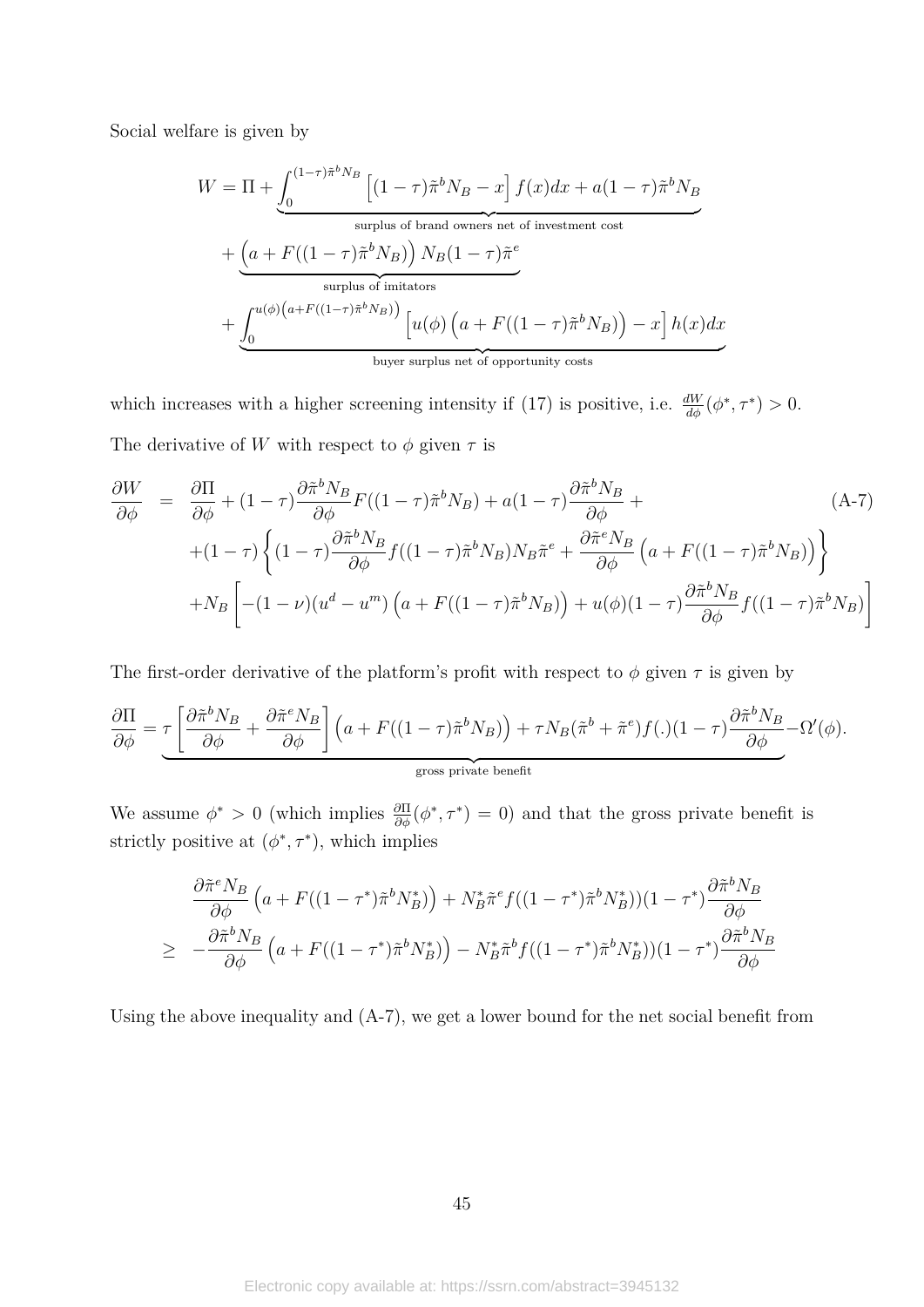an increase in the screening intensity at  $(\phi^*, \tau^*)$  for a fixed commission rate:

$$
\frac{\partial W}{\partial \phi}(\phi^*, \tau^*) \ge (1 - \tau^*) \frac{\partial \tilde{\pi}^b N_B}{\partial \phi} F((1 - \tau^*) \tilde{\pi}^b N_B^*) + a(1 - \tau^*) \frac{\partial \tilde{\pi}^b N_B}{\partial \phi} +
$$
  
\n
$$
-(1 - \tau^*) \left\{ \frac{\partial \tilde{\pi}^b N_B}{\partial \phi} \left( a + F((1 - \tau^*) \tilde{\pi}^b N_B^*) + N_B^* \tilde{\pi}^b f((1 - \tau^*) \tilde{\pi}^b N_B^*) (1 - \tau^*) \frac{\partial \tilde{\pi}^b N_B}{\partial \phi} \right\} + N_B^* \left[ -(1 - \nu)(u^d - u^m) \left( a + F((1 - \tau^*) \tilde{\pi}^b N_B^*) \right) +
$$
  
\n
$$
u(\phi^*)(1 - \tau^*) \frac{\partial \tilde{\pi}^b N_B}{\partial \phi} f((1 - \tau^*) \tilde{\pi}^b N_B^*) \right],
$$

which simplifies to

$$
\frac{\partial W}{\partial \phi}(\phi^*, \tau^*) \ge N_B^* \left[ \begin{array}{c} -(1-\nu)(u^d - u^m) \left( a + F((1-\tau^*)\tilde{\pi}^b N_B^*) \right) \\ + \left[ u(\phi^*) - (1-\tau^*)N_B^* \tilde{\pi}^b \right] (1-\tau^*) \frac{\partial \tilde{\pi}^b N_B}{\partial \phi} f((1-\tau^*)\tilde{\pi}^b N_B^*) \end{array} \right]
$$

The above expression, combined with the total derivative of welfare with respect to  $\phi$  in (17) yields a lower bound for the net social benefit from an increase in  $\phi$  at  $(\phi^*, \tau^*)$ 

$$
\frac{dW}{d\phi}(\phi^*, \tau^*) \geq N_B^* \left[ \begin{array}{cc} -(1-\nu)(u^d - u^m) \left( a + F((1-\tau^*)\tilde{\pi}^b N_B^*) \right) \\ + \left[ u(\phi^*) - (1-\tau^*)N_B^* \tilde{\pi}^b \right] (1-\tau^*) \frac{\partial \tilde{\pi}^b N_B}{\partial \phi} f((1-\tau^*)\tilde{\pi}^b N_B^*) \\ + \frac{\partial W}{\partial \tau} (\phi^*, \tau^*) \frac{\partial \tau}{\partial \phi} \end{array} \right]
$$

As in the baseline model, the last step to derive a sufficient condition for  $\frac{dW}{d\phi}(\phi^*, \tau^*)$  to be positive is to determine the sign of  $\frac{\partial W}{\partial \tau}(\phi^*, \tau^*)$ . We have

$$
\frac{\partial W}{\partial \tau}(\phi^*, \tau^*) = \frac{\partial \Pi}{\partial \tau}(\phi^*, \tau^*) + \tilde{\pi}^b \frac{\partial (1 - \tau^*)N_B^*}{\partial \tau} F(.) + a\tilde{\pi}^b \frac{\partial (1 - \tau^*)N_B^*}{\partial \tau} + \n+ \tilde{\pi}^e \left\{ (1 - \tau^*)N_B^* \frac{\partial (1 - \tau^*)N_B^*}{\partial \tau} \tilde{\pi}^b f(.) + \frac{\partial (1 - \tau^*)N_B^*}{\partial \tau} (a + F(.)) \right\} \n+ N_B^* u(\phi^*) \frac{\partial (1 - \tau^*)N_B^*}{\partial \tau} \tilde{\pi}^b f(.) \n= \frac{\partial (1 - \tau^*)N_B^*}{\partial \tau} \left\{ \left( \tilde{\pi}^b + \tilde{\pi}^e \right) (a + F(.) + (u(\phi^*) + \tilde{\pi}^e (1 - \tau^*)) N_B^* \tilde{\pi}^b f(.) \right\}
$$

where, for brevity, we do not write the element of  $F(.)$  and  $f(.)$ , which is  $(1 - \tau^*)\tilde{\pi}^b N_B^*$ . Therefore,  $\frac{\partial W}{\partial \tau}(\phi^*, \tau^*) < 0$  if and only if  $\frac{\partial (1-\tau^*)N_B^*}{\partial \tau} < 0$ .

To conclude the proof and show that  $\frac{\partial (1-\tau^*)N_B^*}{\partial \tau} < 0$ , now fix  $N_B$  and consider the derivative

46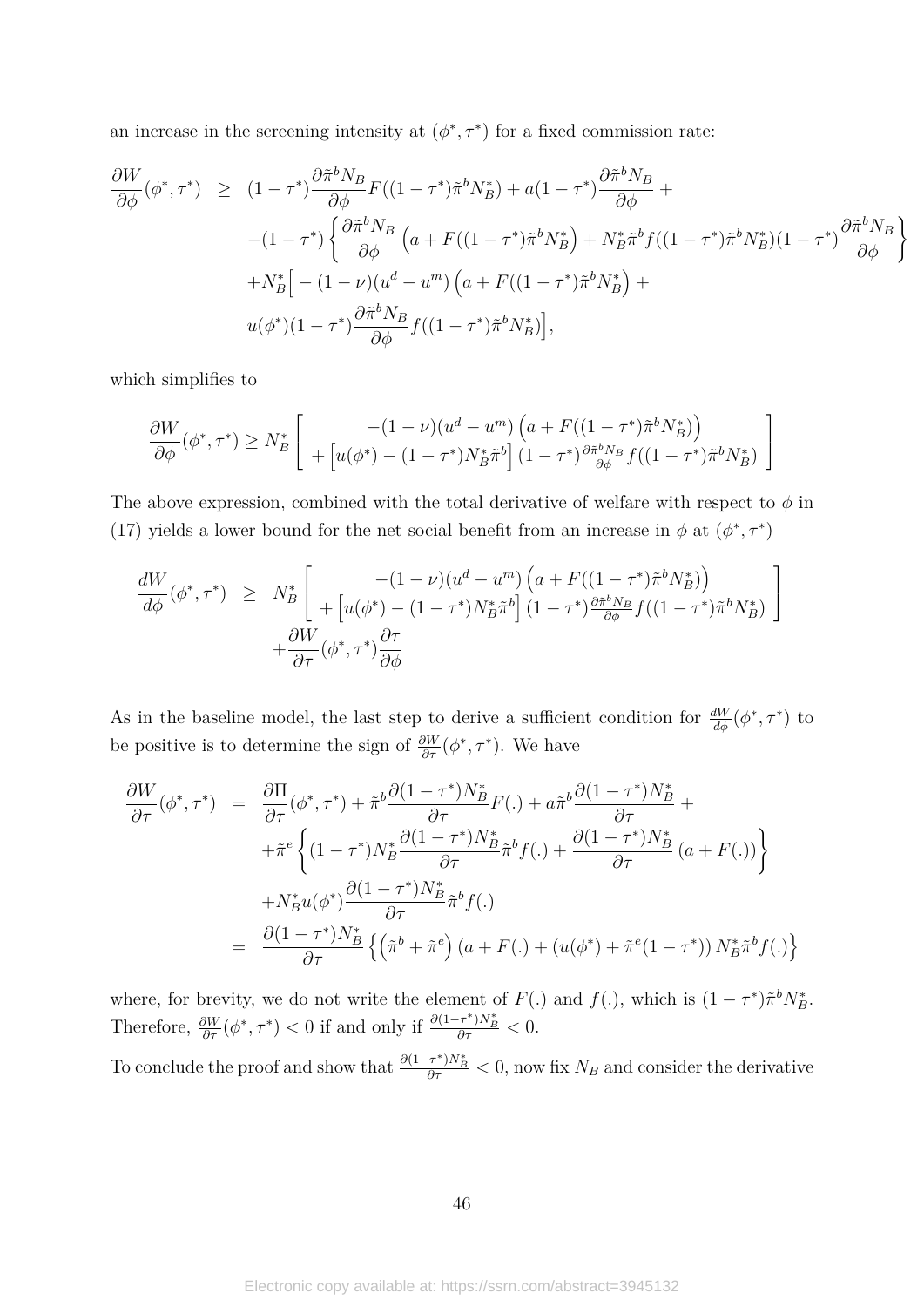of  $q(.)$  with respect to  $\tau$ .

$$
\frac{\partial g(.)}{\partial \tau} = h(.)u(\phi)f(.)\tilde{\pi}^b N_B > 0.
$$

Therefore,  $g(N_B; \phi, \tau)$  increases in  $\phi$ . Hence, an increase in  $\tau$  reduces  $N_B^e$ , which then implies

$$
\frac{\partial (1-\tau)N_B^e}{\partial \tau} = -N_B + (1-\tau)\frac{\partial N_B^e}{\partial \tau} < 0,
$$

In turn,  $\frac{\partial W}{\partial \tau}(\phi^*, \tau^*) < 0$ .

Finally, using (A-8), a sufficient condition for platform liability to be socially desirable (in the neighborhood of the privately optimal screening intensity) is are those identified by (i) and (ii) in the main text. Note that condition (i) generalizes the sufficient condition we obtained at the end of section 3.4. To see why, consider a constant mass of buyers with  $N_B^* = 1$  and  $a = 0$ , then we obtain

$$
\[u(\phi^*) - (1 - \tau^*)\tilde{\pi}^b\] (1 - \tau^*)(1 - \nu) \left[\pi^m - \pi^b\right] f((1 - \tau^*)\tilde{\pi}^b) > (1 - \nu)(u^d - u^m) F((1 - \tau^*)\tilde{\pi}^b)
$$

which is the sufficient condition we obtained in the baseline model. Note that the new condition (i) accounts for the cross-group network effects in a two-sided market, which in turn makes (i) weaker than condition (i) in the baseline model.

### **A.6. Elastic participation of imitators**

In this section, we lay out some additional results not included in the main text and related to the welfare impact of a higher screening intensity in the presence of elastic participation of imitators.

Differently from the baseline model, the platform maximizes the following profit

$$
\Pi = \tau F((1-\tau)\tilde{\pi}^b) \Big[ \pi^m + Z((1-\tau)\tilde{\pi}^e) (\pi^b + \pi^e - \pi^m) (1 - (1-\nu)\phi)) \Big]. \tag{A-8}
$$

where  $F((1 - \tau)\tilde{\pi}^b)$  is the number of brand owners, with  $\tilde{\pi}^b \equiv \pi^m - Z(\cdot)(\pi^m - \pi^b)(1 - \tau)$  $(1 - \nu)\phi$ , and  $Z((1 - \tau)\tilde{\pi}^e)$  the number of imitators, with  $\tilde{\pi}^e \equiv ((1 - \nu)(1 - \phi) + \nu)\pi^e$ .

As in the baseline model, we restrict attention to the impact of a liability regime that leads to a higher screening intensity on the level of participation of the sellers, that is,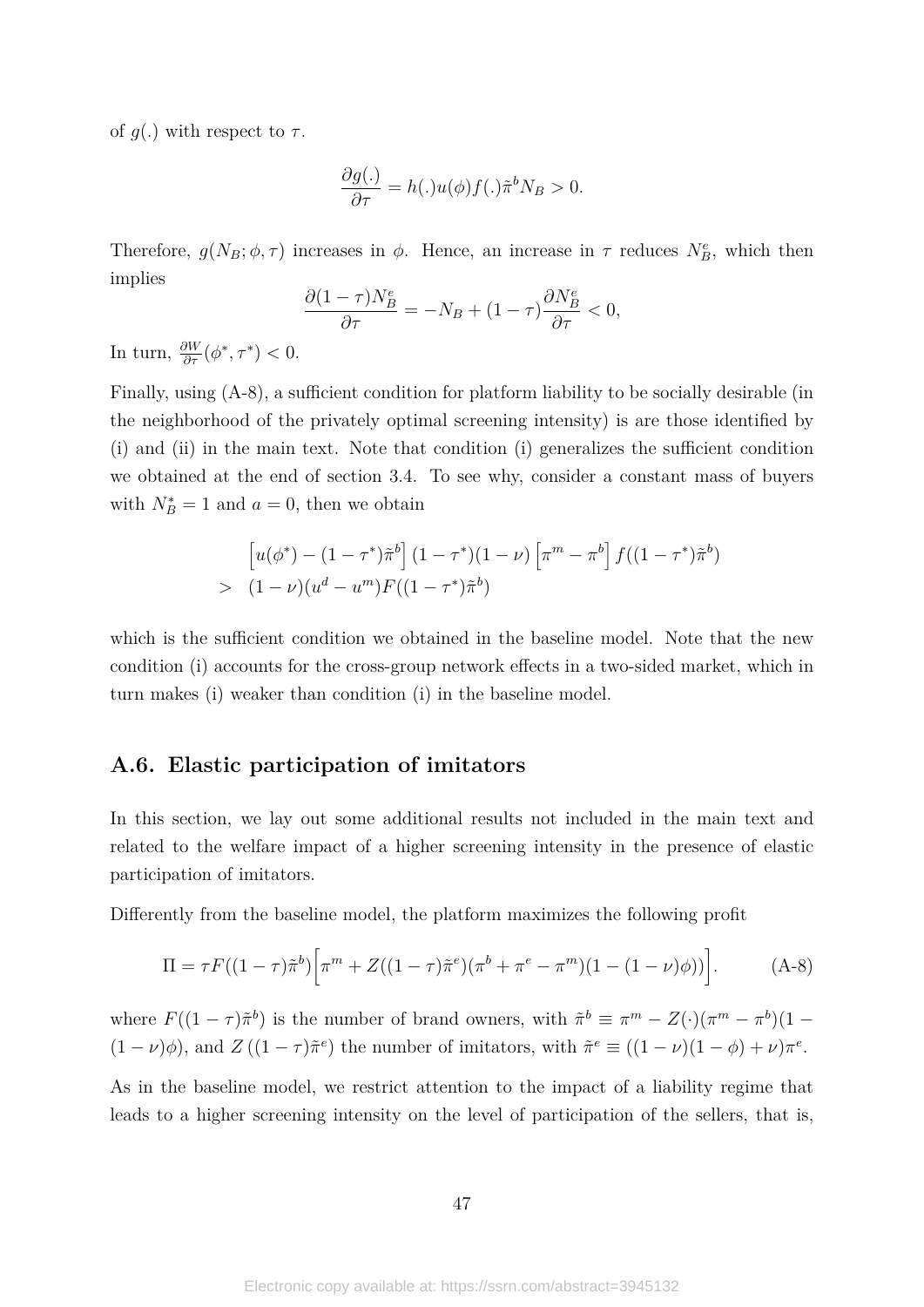brand owners and imitators. As it is not possible to explicitly characterize the underlying conditions for which the commission rate increases or decreases with a higher screening intensity, we are neutral about the sign of  $\frac{d\tau^*}{d\phi}$ . This is also in line with what already found in the baseline model, for which the sign of  $\frac{d\tau^*}{d\phi}$  can go either way. Note also that this argument is strongly supported in this setting because of the two opposite forces that a higher commission rate entails on brand owners' participation.

Let  $\tau^*$  denote the equilibrium commission rate that maximizes  $(A-8)$ . Differentiating t *F*(*.*) at equilibrium  $\tau^*$  with respect to  $\phi$ , we have the following

$$
\frac{dF(\cdot)}{d\phi} = -\tilde{\pi}^b f((1-\tau^*)\tilde{\pi}^b) \frac{d\tau^*}{d\phi} + f((1-\tau^*)\tilde{\pi}^b)(1-\tau^*) \frac{d\tilde{\pi}^b}{d\phi}
$$
\n
$$
= -\tilde{\pi}^b f(((1-\tau^*)\tilde{\pi}^b) \frac{d\tau^*}{d\phi} + f((1-\tau^*)\tilde{\pi}^b)(1-\tau^*) (\pi^m - \pi^b) \left( -\frac{dZ((1-\tau^*)\tilde{\pi}^e)}{d\phi} (1-(1-\nu)\phi) + Z((1-\tau^*)\tilde{\pi}^e)(1-\nu) \right)
$$

which gives the same expression as in (26), i.e.,

$$
-\tilde{\pi}^b \frac{d\tau^*}{d\phi} + (1-\tau^*)(\pi^m-\pi^b) \bigg(\underbrace{-\frac{dZ((1-\tau^*)\tilde{\pi}^e)}{d\phi}(1-(1-\nu)\phi)}_{\text{deterrence effect}(+/-)} + \underbrace{Z((1-\tau^*)\tilde{\pi}^e)(1-\nu)}_{\text{business steadily effect}(+)}\bigg)
$$

Note that the sign of the *deterrence effect* depends on the sign of (27). Thus, if  $\frac{d\tau^*}{d\phi} > 0$ , then  $\frac{dZ((1-\tau)\tilde{\pi}^e)}{d\phi} > 0$ . On the contrary, if  $\frac{d\tau^*}{d\phi} < 0$ , then  $\frac{dZ((1-\tau)\tilde{\pi}^e)}{d\phi} > 0$  only if

$$
(1-\tau^*)\frac{d\tilde{\pi}^e}{d\phi}-\tilde{\pi}^e\frac{d\tau^*}{d\phi}>0\Longleftrightarrow\left|\frac{\frac{d\tau^*}{d\phi}}{(1-\tau^*)}\right|>\left|\frac{\frac{d\tilde{\pi}^e}{d\phi}}{\tilde{\pi}^e}\right|
$$

which is the same condition in (28). Thus, when  $\frac{d\tau^*}{d\phi} < 0$  decreases, the condition for innovation by brand owners to increase is the following

$$
\frac{d\tau^*}{d\phi} < (1 - \tau^*)(\pi^m - \pi^b) \frac{\left[ -z((1 - \tau)\tilde{\pi}^e)(1 - \tau^*)\frac{d\tilde{\pi}^e}{d\phi}(1 - (1 - \nu)\phi) + Z((1 - \tau)\tilde{\pi}^e)(1 - \nu) \right]}{\left[ \tilde{\pi}^b - (1 - \tau^*)(\pi^m - \pi^b)z((1 - \tau)\tilde{\pi}^e)\tilde{\pi}^e(1 - (1 - \nu)\phi) \right]}
$$

Otherwise, brand owners' innovation decreases. This concludes the proof of Proposition 10. In what follows, we now focus on the (other) welfare effects of a higher screening intensity.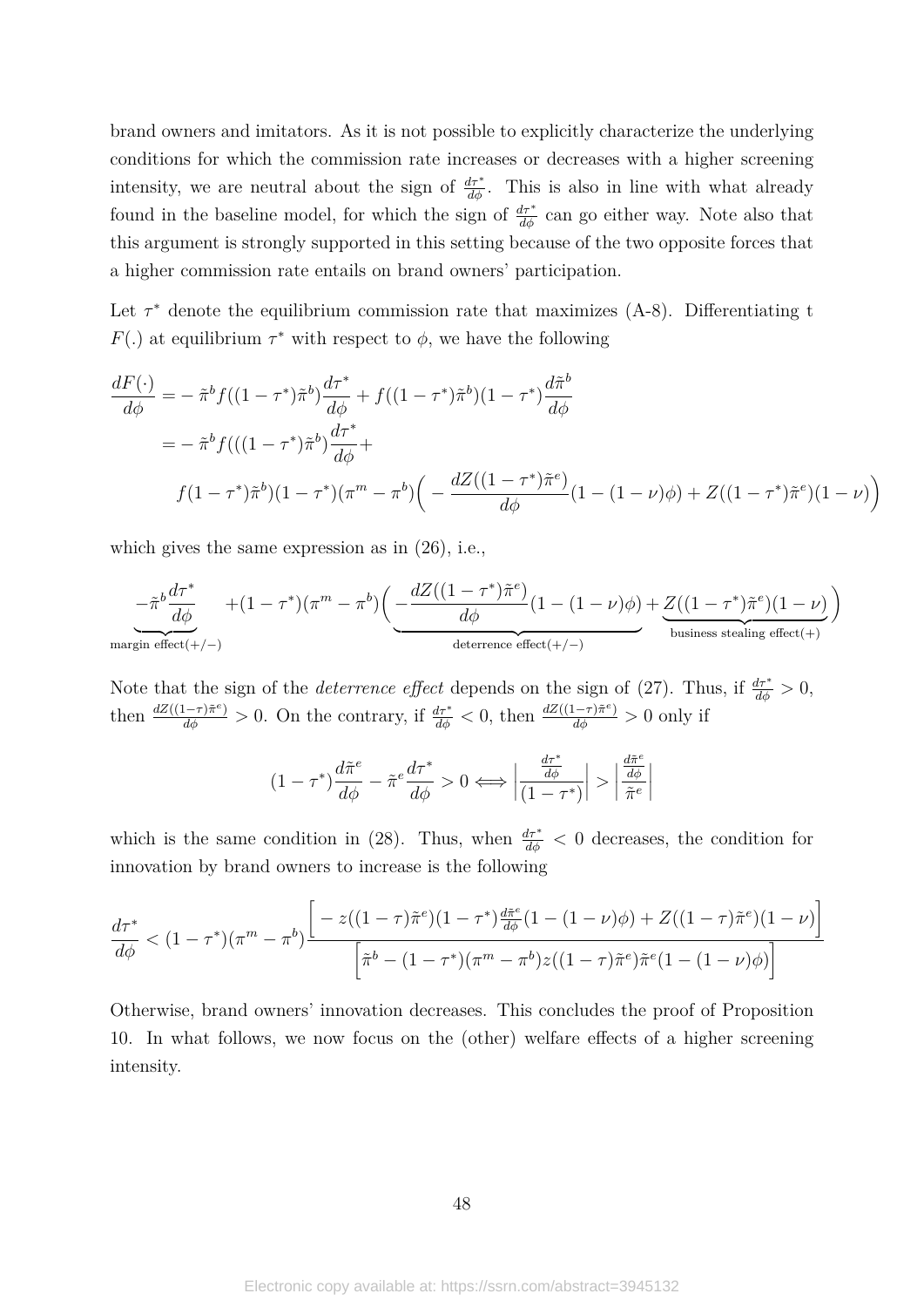**The effect of liability on legitimate imitators' surplus.** The introduction of liability also impacts legitimate imitators who do not violate IPs. It is important to recall that low-quality sellers can join the marketplace only if an innovation is developed by a brand owner in their respective productive category. Moreover, these sellers cannot be delisted by the platform. The per-category profit of the legitimate imitators is equal to  $(1 - \tau^*) \nu \pi^e$ . Their total surplus is therefore equal to

$$
F((1-\tau^*)\tilde{\pi}^b)Z((1-\tau)\tilde{\pi}^e)(1-\tau^*)\nu\pi^e.
$$

It follows that an increase in the screening intensity leads to the following effects

$$
(1 - \tau^*)\nu\pi^e \Big\{\underbrace{\frac{dF((1 - \tau^*)\tilde{\pi}^b)}{d\phi}Z((1 - \tau^*)\tilde{\pi}^e)}_{\text{extensive margin}} + \underbrace{F((1 - \tau^*)\tilde{\pi}^b)\frac{dZ((1 - \tau^*)\tilde{\pi}^e)}{d\phi}}_{\text{intensive margin}}\Big\}
$$

Two countervailing forces are present. A higher screening intensity might increase innovation under some parameter constellations. On the other hand, a higher screening intensity lowers ex-ante incentives of imitators to develop an imitation. The overall effect depends on the relative size of the two semi-elasticities to screening, with ex-post surplus of legitimate imitators increasing whenever

$$
\frac{\frac{dZ((1-\tau^*)\tilde{\pi}^e)}{d\phi}}{Z((1-\tau^*)\tilde{\pi}^e)} > -\frac{\frac{dF((1-\tau^*)\tilde{\pi}^b)}{d\phi}}{F((1-\tau^*)\tilde{\pi}^b)}
$$

which are two measures of the semi-elasticity of imitators and brand owners to screening. Note that both the R.H.S. and L.H.S. can be positive or negative depending on the effect that screening has on the commission rate. One can note that a sufficient condition for the extensive margins to increase is that the commission rate decreases and (28) does not hold at equilibrium. The latter implies a negative impact on the intensive margin. Thus, two countervailing forces exist. Other combinations of parameters for which imitators surplus increases when innovation increases are also possible. Also when the commission rate increases, it is possible for legitimate imitators to be overall better off as a consequence of the large effect on the extensive margin.

**The effect of liability on buyer surplus.** Consider now the buyer surplus. Given  $\phi$ , let  $u(\phi)$  denote the buyer surplus per category, which is given as follows:

$$
u(\phi) \equiv u^d \left[ 1 - (1 - \nu)\phi \right] Z((1 - \tau)\tilde{\pi}^e) + \left[ 1 - (1 - (\nu)\phi) Z((1 - \tau)\tilde{\pi}^e) \right] u^m
$$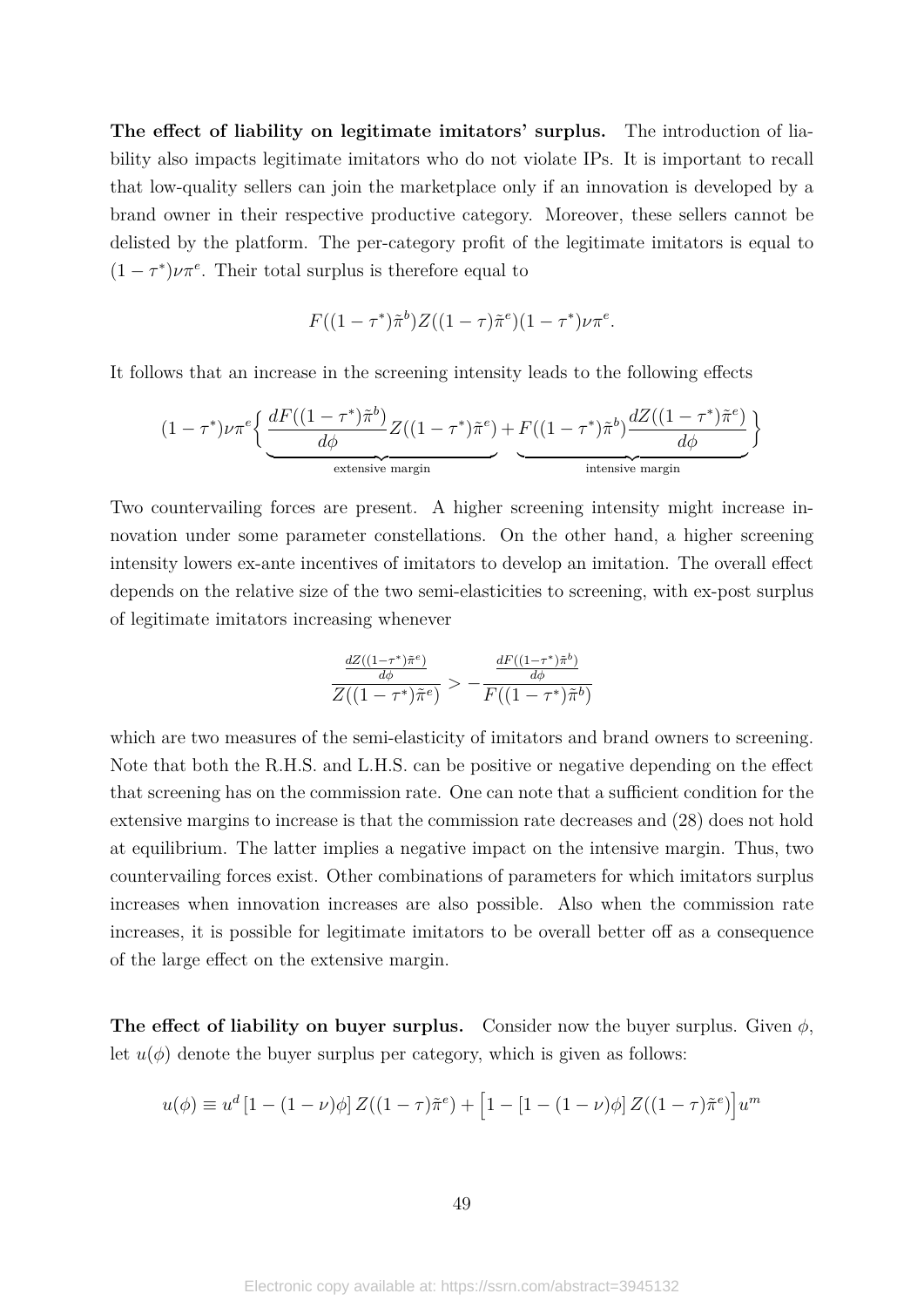which we can write as

$$
(u^{d} - u^{m}) [1 - (1 - \nu)\phi] Z((1 - \tau)\tilde{\pi}^{e}) + u^{m}
$$

Let  $\tau^*$  be the optimal commission rate. Then, we observe

$$
\frac{du(\phi)}{d\phi} = (u^d - u^m) \left[ -(1 - \nu)(1 - \tau^*) + [1 - (1 - \nu)\phi] \frac{dZ((1 - \tau^*)\tilde{\pi}^e)}{d\phi} \right]
$$

Two forces impact per-category buyer surplus. First, there is an impact on the ex-post buyer surplus as a higher screening intensity leads to a reduction in the number of IPinfringing imitators. Second, there is an impact on the ex ante participation level of the imitators, which can increase or decrease with a higher screening intensity as shown in (27). Note that when the number of imitators decreases (for example because of a higher commission rate), the latter effect is negative and therefore buyer surplus in a given category decreases unambiguously. When the number of imitators increases, per-category buyer surplus decreases if

$$
\frac{dZ((1-\tau^*)\tilde{\pi}^e)}{d\phi} < \frac{(1-\nu)(1-\tau^*)}{1-(1-\nu)\phi}
$$

that is when the number of imitators increases at a slower rate than the reduction in IP-infringing imitators. Else, per-category buyer surplus can increase.

It follows that buyer total surplus increases if

$$
\frac{du(\phi)}{d\phi}F((1-\tau^*)\tilde{\pi}^b) + u(\phi)\frac{dF((1-\tau^*)\tilde{\pi}^b)}{d\phi}
$$

which we can write as follows

$$
\frac{\frac{dF((1-\tau^*)\tilde{\pi}^b)}{d\phi}}{F((1-\tau^*)\tilde{\pi}^b)} > \left|\frac{\frac{du(\phi)}{d\phi}}{u(\phi)}\right|
$$

that is when the semi-elasticity of brand owners' participation semi-elasticity to screening is larger than the buyers' semi-elasticity to leads to a higher screening intensity.